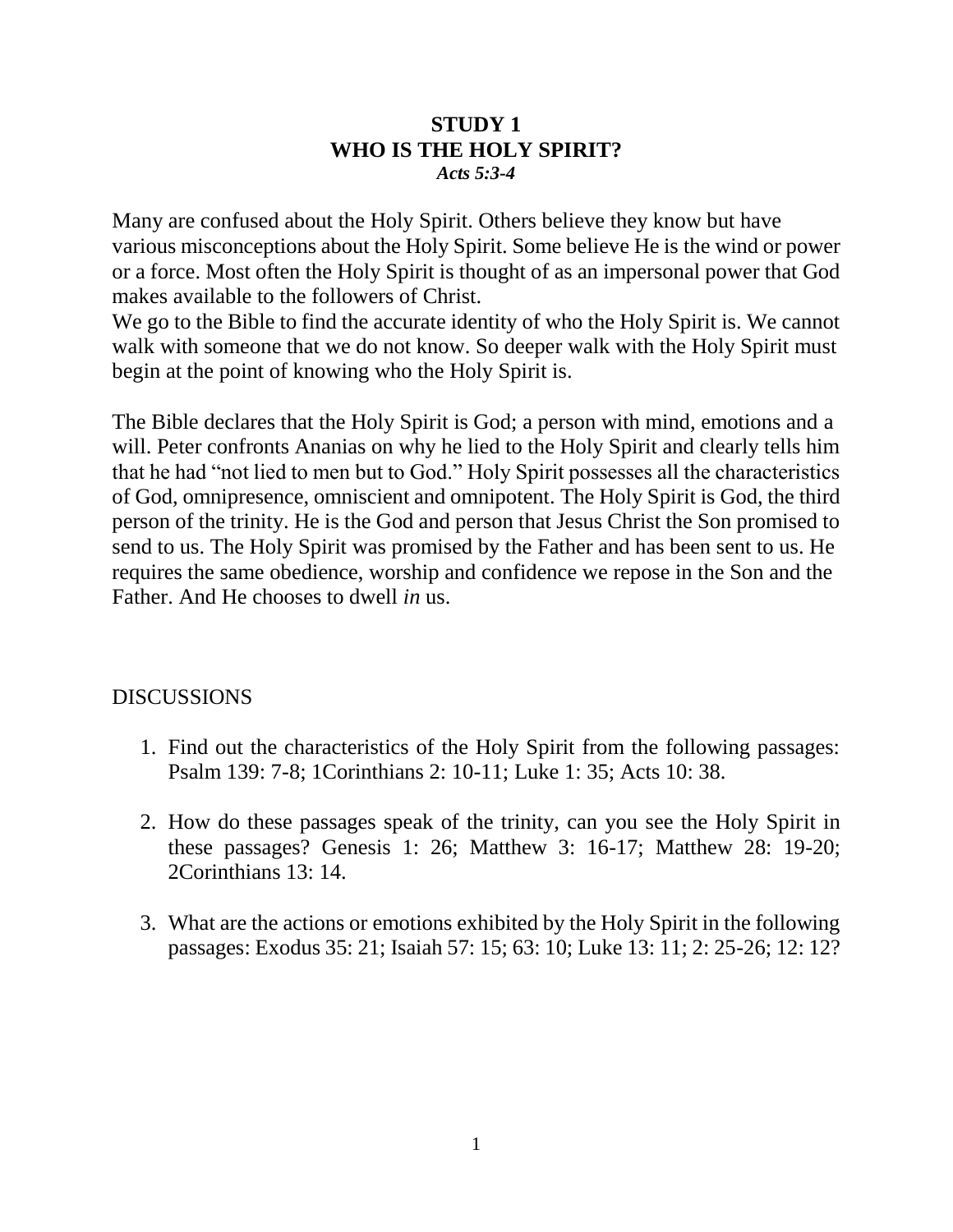#### **STUDY 2 WHY DO WE NEED THE HOLY SPIRIT?** *Acts 1: 4-9*

The cross is the gateway to salvation but the experience of the Holy Spirit is the gateway to a powerful Christian life. In fact it is impossible to live a Christian life without initial and ongoing experience with the Holy Spirit. Until one has an experience with the Holy Spirit, true Christian journey has not begun. Interesting God contrasts being filled with the Holy Spirit with being drunk. Somebody who is drunk with alcohol is controlled by the alcohol. But to be drunk with the Holy Spirit is to be controlled and consumed by the Spirit, *Ephesians 5: 18*. It is a shame that many Christian are not aware nor interested in the person and walk with the Holy Spirit. Jesus promised that He would send *another* Comforter, Holy Spirit is that Comforter. He is also known as our Helper, Teacher and Guide. He receives from Jesus and passes that on to us – revelation! He prays for us. The Holy Spirit exalts Jesus. He convicts us. He regenerates us. He lives in us, seals us! In biblical times a seal was a guarantee, indicate ownership or protect against tampering. The seal of the Holy Spirit takes place at the point of salvation. It is a promise or guarantee of the believer's future, eternal inheritance with Jesus, *Ephesians 1: 13-14.*

- 1. Discuss the roles of the Holy Spirit in our lives from the following passages: John 14: 15-27; 16: 5-15; Romans 8: 1-17; Galatians 5: 16-26; 1Corinthians12.
- 2. How can you tell if you are being led by the Holy Spirit? Is the voice of our conscience the same as the voice of the Holy Spirit? Galatians 5: 16-25.
- 3. Where does the Holy Spirit reside? Romans 8:9; 1Corinthians 6: 19-20; 12: 13.
- 4. From the ensuing passages discuss the "seal of the Holy Spirit," Romans 8:16; Romans 8: 9-10; 1Corinthians 6: 19-20; Romans 8: 13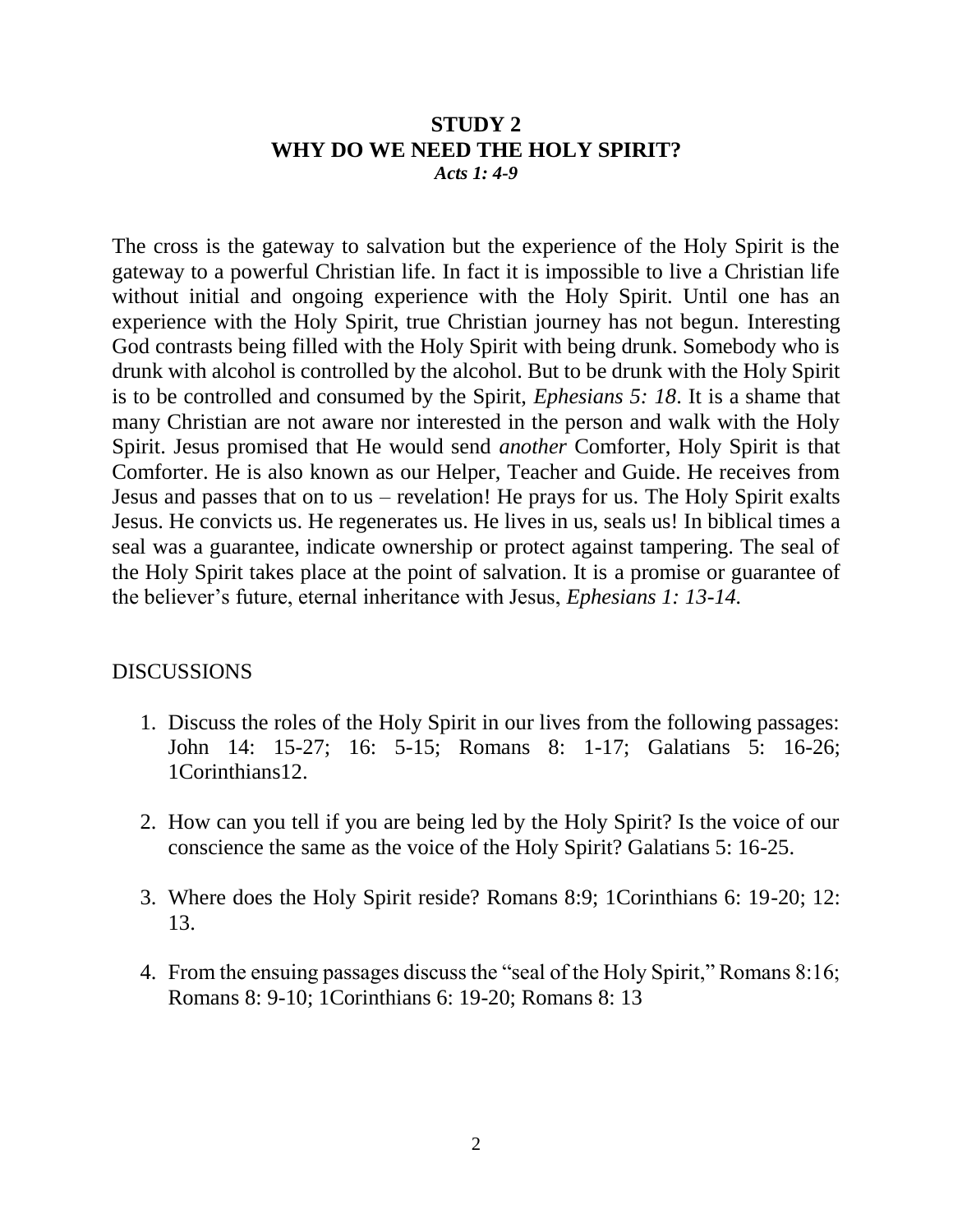### **STUDY 3 NO MORE EXCUSES FOR SHORTFALLS** *Matthew 5:48*

*"Be ye therefore perfect, even as your Father which is in heaven is perfect."* This command comes as the conclusion of the preceding verses. Our God is a loving, kind, good and benevolent One. Being His children we should be as loving and kind, giving and helpful as our heavenly Father. God's children are to resemble their Father. "*Be ye therefore perfect, even as your Father which is in heaven is perfect*."

In fact, this is the conclusion of the whole chapter. Be ye therefore righteous, merciful, pure in heart, peace-loving, truthful and loving as children of God. This is the goal of the rest of the Sermon on the Mount; "*Be ye therefore perfect, even as your Father which is in heaven is perfect*." "*Thou shalt not be as the hypocrites are*;" "*be not ye therefore like unto them*" (Matthew 6:5, 8).

You must be as your Father in heaven (Matthew 18:33; John 17:22; Luke 6:35,36; Ephesians 4:32; 5:25; Colossians 3:13; 1 John 2:6; 3:3,7). In reality, it can be said that Matthew 5:48 is the purpose of creation, of redemption and even of divine revelation. This is the reason for Christ's sacrifice and atonement. It is the goal of Christ's mission on earth and the purpose of Christian ministry: to "*present every man perfect in Christ Jesus*" (Colossians 1:28). "*Be ye therefore perfect, even as your Father which is in heaven is perfect*."

**DIVINE INTENTION ON HOW TO REACH PERFECTION Matthew 5:48** *Matthew 5:48; Genesis 17:1; Leviticus 20:26; Deuteronomy 18:13,14; Job 1:1,8; 2:3; Luke 6:40; Luke 1:73-75; Psalm 37:37.*

God used the word "*perfect*", when He called on Abram, His friend to be perfect. Christ, our Lord and Saviour also commanded His followers to be perfect. Both the Old Testament and the New Testament command us to be holy and perfect (1 Chronicles 28:9; 2 Corinthians 13:11; 1 Peter 1:15-17). The Apostle Paul speaks of those who are "*perfect*" (Philippians 3:15-17).

"*Be ye therefore perfect, even as your Father which is in heaven is perfect*." God, Himself, our Creator and Redeemer, is the only pattern of the perfection which He demands of His children. The words are emphatic: we are to be like God whose nature is **love** and whose acts are acts of mercy, kindness and goodness. These words of Christ include both a command and a promise. What He commands, He also provides means to accomplish and fulfil.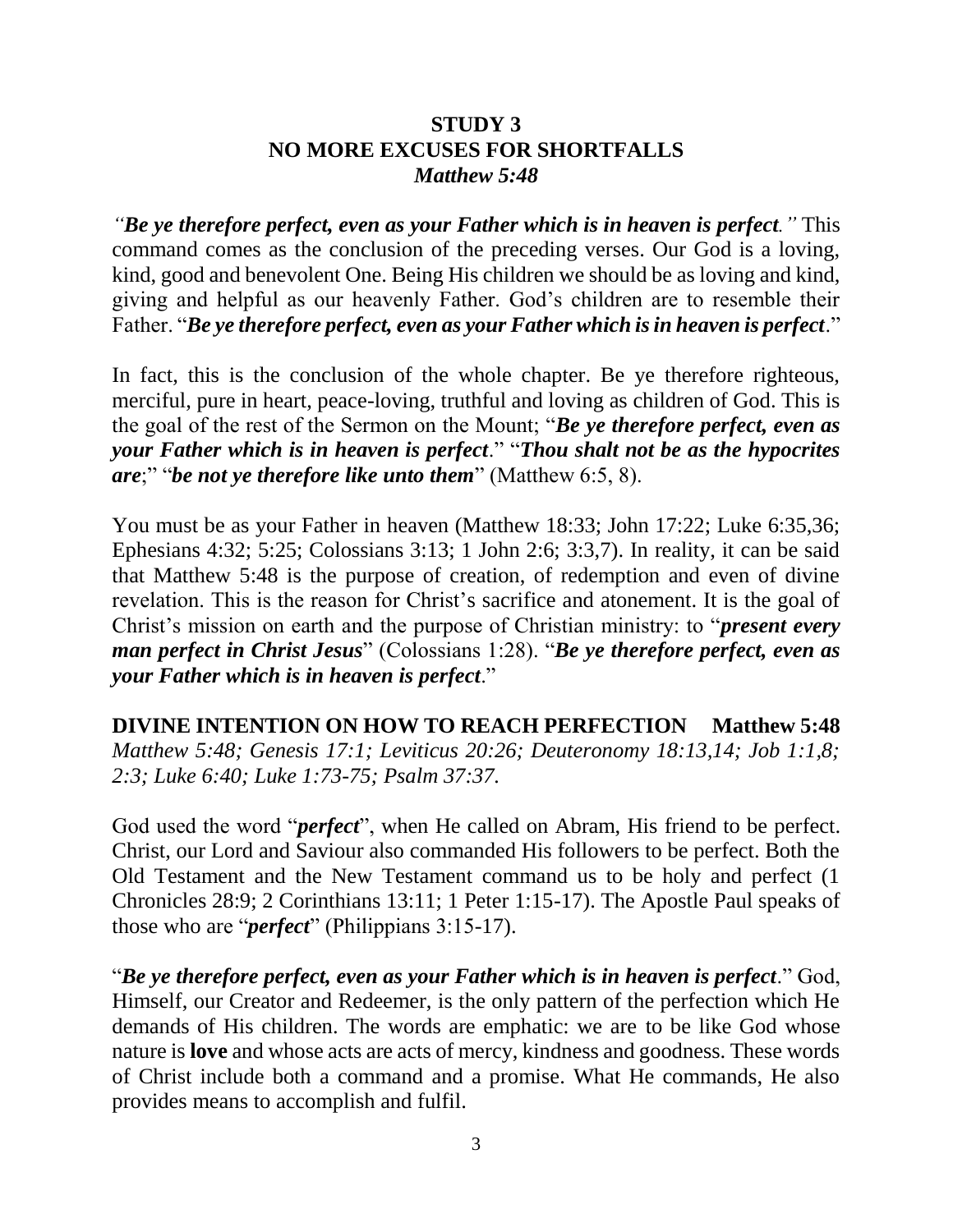As in God's infinite nature there is no sin, nothing but goodness and love, so in our finite nature there shall dwell no sin, for the law of the Spirit of life in Christ Jesus shall make us free from the law of sin and death (Romans 8:2). When God, by His Spirit, lives in, fills and rules our hearts, totally influencing and controlling our hearts, thoughts and actions, neither Satan nor sin can have any part therein. God's power is able to do all things in us and for us.

**DIVINE ASSURANCE AND RESOURCE FOR PERFECTION Matthew 5:48** *Matthew 5:48; Ezekiel 36:25-27; Jeremiah 31:33,34; Hebrews 10:10-14; John17:17-23; Ephesians 5:25-27; Titus 2:14; Hebrews 13:20,21.*

The call to perfection is a call to holiness. It is a call to separation *from* all sinfulness and separation *for* God simultaneously. This call saturates many pages of the Scriptures. The reason for it is in the nature of God. Holiness or Christian perfection is not optional, it is imperative. Because it is imperative, it must be possible. He who wills the end must provide the means. If Christian perfection is His will and command, He must have made it possible for us to attain; otherwise He would call us to an unequal and unfair task.

Truly this call and demand is beyond our natural ability. We cannot attain unto holiness or Christian perfection in our own self-will or self-effort. God provides and gives the resource for this ongoing-experience. We obtain and keep the experience by grace through faith, not of merit by works. God's holiness and perfect love is the pattern and standard of His demand. God's promises are as great and broad as His commandments. He has not commanded more than He has promised. His mighty power is always made available to fulfil His promise. With faith in God who is always faithful we are sure of divine support and enablement to be as holy and perfect as He desires us to be.

### **OUR RESPONSIBILITY IN ATTAINING CHRISTIAN PERFECTION Matthew 5:48**

*Matthew 5:48; Hebrews 6:1; Psalm 101:2-7; Romans 12:1,2; 2 Corinthians 7:1; 1 Thessalonians 5:22-24; James 1:6-8; 1 John 5:14,15; Philippians 3:14-17; 2 Peter 3:11-14.*

God's command and promise must stir up desire and passion in any true child of God. Looking at the great demand and knowing that we are helpless in ourselves to fulfil God's will of holiness and Christian perfection, we seek His face in prayer and supplication. In our pursuit and prayer we consecrate ourselves to God and commit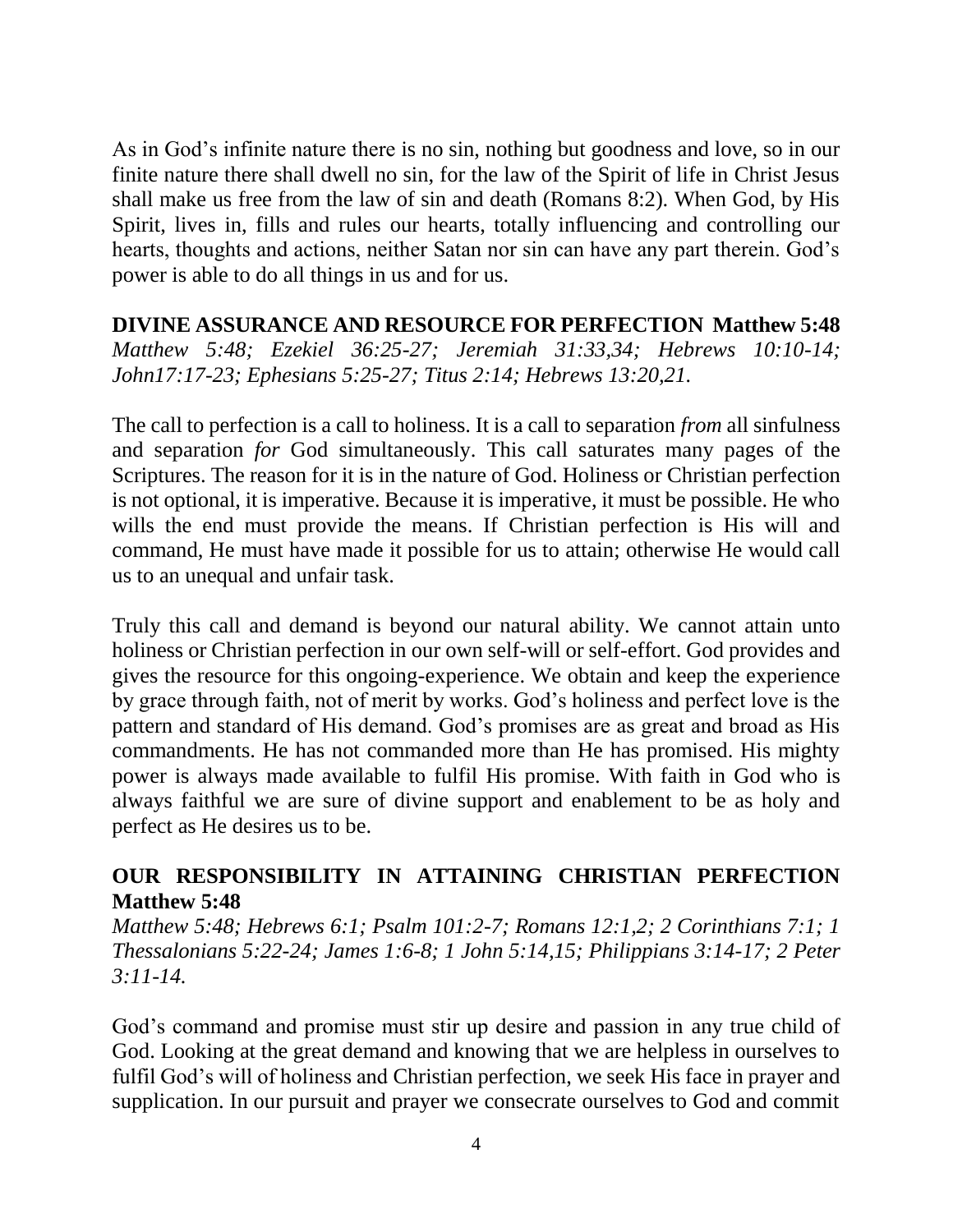ourselves to seeking His glory in all things and at all times. Our consecration includes denying and dethroning self, willingness to do and be whatever and wherever He wants us to do and to be. Our sincere pursuit of holiness and Christian perfection will make us to constantly reject and give up whatever hinders or decreases holiness and Christian perfection however pleasing to the flesh or appealing to human nature. Our prayer should be from the heart, praying with faith and fervency, as Jacob or Jonah, knowing we are praying for the greatest need on earth and for eternity. God always answers the prayer of faith. What we receive through consecration and prayer we can only keep and grow in through consecration and prayer.

- 1. In the light of *1 John 2: 6* explain the divine requirement to be perfect.
- 2. What is this Christian perfection? *Philippians 3: 14-17*; *Titus 2:14; Hebrews 13:20-21*.
- 3. Why is Christian perfection essential? *1Chronicles 28:9; 2Corinthians 13:11; 1Peter 1:15-19*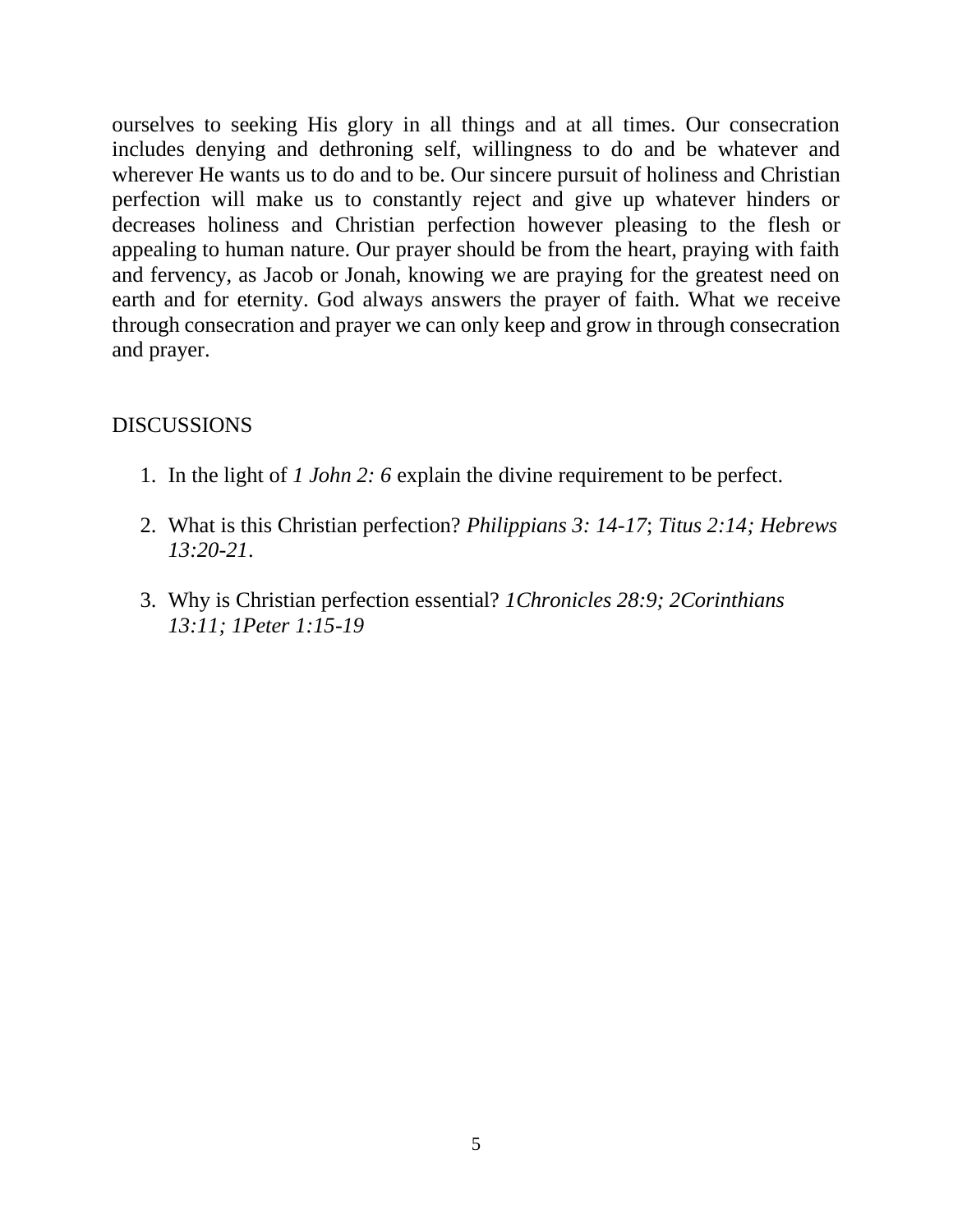### **STUDY 4 DANGERS OF SELF-DECEPTION** *Matthew 7:21-23*

The concluding verses of Matthew chapter 7 are heart-piercing calling for an honest and thorough heart-searching on the part of preachers and hearers. It is not a surprise to know that those who refuse Christ as Lord would not inherit the Kingdom of God. Learning that it is possible to zealously call Christ Lord, Lord and still spend eternity outside the Kingdom of heaven, is the shocking revelation that makes hearts tremble. To hear that idle, ignorant, cold, unproductive preachers will miss eternal fellowship with the King of glory would have been an expected conclusion but who would have thought that courageous proclaimers of the mighty, powerful, all-conquering Name and Gospel of Christ may still spend eternity in outer darkness, in the region of the lost and the damned? That is the heart-troubling revelation from the lips of the Son of God.

The day of reckoning and judgment will reveal some strange things in the full view of the whole world. On that day when the rottenness of religion will be revealed before the whole world, when the hidden evil of prophets will be made known, when the corrupt hearts of demon-chasers will be exposed, when the iniquity underneath "*many wonderful works*" will be brought to the surface, on that day, there will be anguish of souls that will never end. Not all that profess and call themselves Christians shall get to heaven. Not all that preach and call themselves ministers will inherit the Kingdom of God. Not all that prophesy and cast out devils will escape the final condemnation. Not all miracle-workers will hear "*well done, good and faithful servant*," on the last day. Many will hear: "*I never knew you*: *depart from Me, ye that work iniquity*." These are sobering truths, "*think on these things*."

### **THE EMPTY PROFESSION OF SUBTLE, SUBVERSIVE MIRACLE-WORKERS**

*Matthew 7:21,22; 1 Samuel 18:10-12; 1 Kings 13:11-24; 1 Kings 22:11,12,23; Numbers 22:22-31; Judges 7:9-15; Ecclesiastes 2:1-3,9-11; Mark 13:21-23; John 11:49-52; 2 Corinthians 11:13-15.*

There must be conversion and consistent obedience to God's Word in order to enter the Kingdom of heaven. If there is no fruit of the Spirit, our prophetic gifts and our spiritual gifts of power will plead in vain to allow entrance into God's Kingdom. Men and women of power who are destitute of purity shall be shut out of God's Kingdom. Gifts without godliness; power without purity; commitment without conversion; faith without faithfulness; prophesying without purity; casting out devils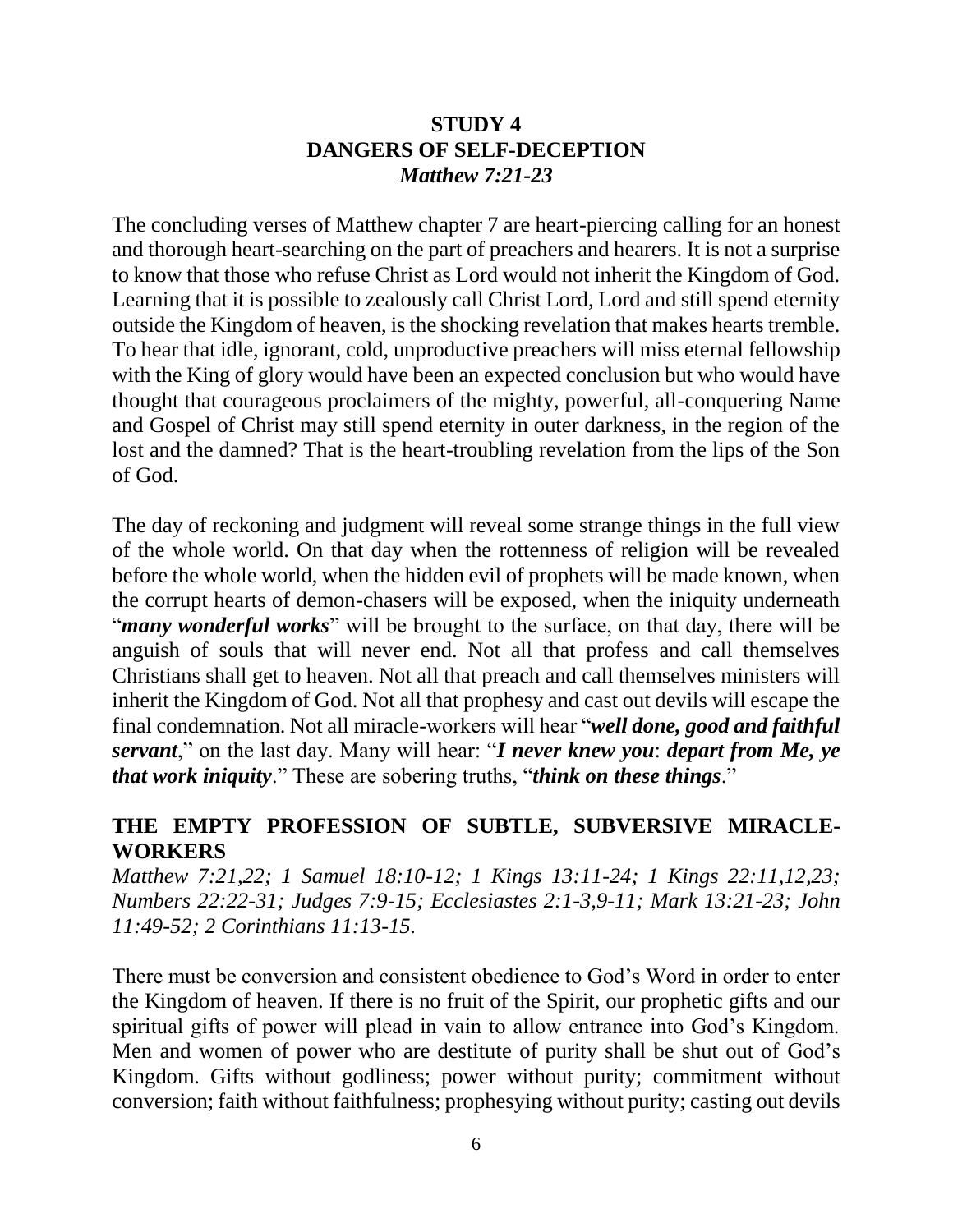without casting out evil from one's heart; wonderful works without willingness to walk in obedience - all would be of no avail on the final day.

No one can be a citizen of the Kingdom who does not obey the King. The King of kings receives no one in His Kingdom whose religion lies only in words and ceremonies. Only those whose lives display the obedience of true discipleship. To think of the plight of nominal Christians and unsaved ministers on the last day is frightening. Multitudes of so-called Christians shall be disowned by Christ on that great day.

Many who currently prophesy in His Name shall then perish with those who pollute the Name of God. Many who have cast out devils now, shall be cast out to devils then. And many who have done seemingly wonderful works shall then be damned with evil workers. A bare profession of Christianity without the performance of God's will, is a very insufficient ground to build our hope of eternal fellowship with God in heaven. Ministry outside His will is wasteful!

### **THE EXTRAORDINARY POWER OF SOME SINFUL MIRACLE-WORKERS Matthew 7:22**

*Matthew 7:22; Numbers 24:2-9,15-19; Deuteronomy 23:5; Numbers 31:8,16; 2 Peter 2:15,16; Revelation 2:14; Judges 16:1-14; 1 Samuel 19:18-24; 1 Corinthians 13:1-3.*

These last days we are witnessing great miracles. There is a great revival of religion. Many kinds of religion are demonstrating dazzling manifestations of super-human miracles and wonders. Some will come in the Name of Christ while others will claim to be Christ. The miracles will be so convincing, compelling and confusing that many will be deceived, enticed, and drawn into error, and damnation (Matthew 24:4,5,23-25;

Mark 13:22; 2 Thessalonians 2:9-12). "*Many will say unto ME IN THAT DAY*." A day is coming when all workers of ministry will be tested to see their worth and the motive behind activities. "*The day shall declare it, because it shall be revealed by fire; and the fire shall try every man's work of what sort it is*" (1 Corinthians 3:13).

Many self-confident, self-deceived people will be disappointed. "*Lord, Lord, have we not prophesied..., cast out devils..., done many wonderful works*?" They had boldly proclaimed Christ in public ministry and confirmed their messages with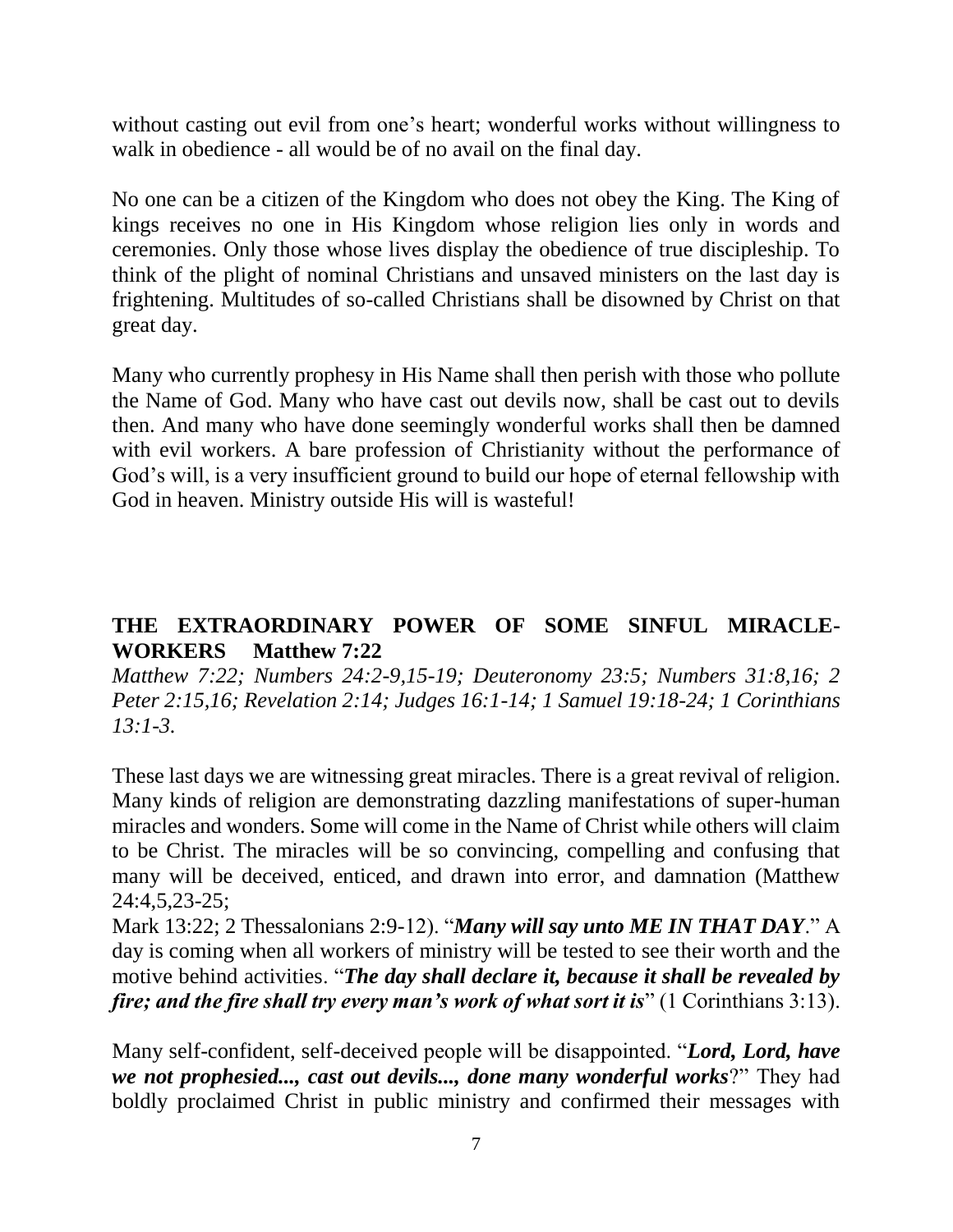miracles. They thought they had rendered the highest services to the cause of Christ and in the Name of Christ. All the preaching in the world will not save the preacher if he does not practise what he preaches. The preaching of excellent sermons, the understanding of great mysteries, even the working of wonderful miracles, is no proof that a man has saving faith. Receiving or performing miracles is no substitute for doing God's will from the heart. The one thing needful is faithful obedience to God. Those who are successful in doing many wonderful works and omit one thing that is needful will be lost and damned for ever.

### **THE ETERNAL PERDITION OF SHORT-SIGHTED MIRACLE-WORKERS Matthew 7:23**

*Matthew 7:23; 25:12,41; Psalm 5:4,5; Luke 13:25-28 Matthew 13:40-42; 2 Peter 2:14-17; Matthew 13:49-51;1 Peter 4:17,18; Revelation 19:20; 20:10-15.* 

"*And then will I profess unto them, I never knew you*." With all their profession, with all their claim of intimacy with Christ, with all their show of zeal and affectation, with all their prophesying and preaching, with all their casting out devils and doing many wonderful works, they had never been true followers of Christ! How far can a man go in the Christian religion and yet not be born again? How 'successful' can a man be in ministry and yet not be a true child of God? These things call for more than self-examination; they call for Spirit-examination. "*Search me, O God, and know my heart: try me, and know my thoughts: And see if there be any wicked way in me, and lead me in the way everlasting*" (Psalm 139:2,24).

"*I never knew you*." They held the truth in unrighteousness while preaching the truth of righteousness. Alas! How many preachers are there whose pulpit ministries are admired by their congregations, when they are nothing, worse than nothing, before God. What an awful situation, that a man of eminent gifts whose talents are a source of great usefulness, should be only as a sign-post in the way to heaven, pointing out the way to others, without walking in it himself. They claimed intimacy with Christ but He disowns them before God and the holy angels. "*Depart from Me, ye that work iniquity*." What a terrible word! What a dreadful separation! Those words seal the eternal doom and misery of the unsaved in hell for ever.

- 1. So what is the missing link?
- 2. Is the link missing in you?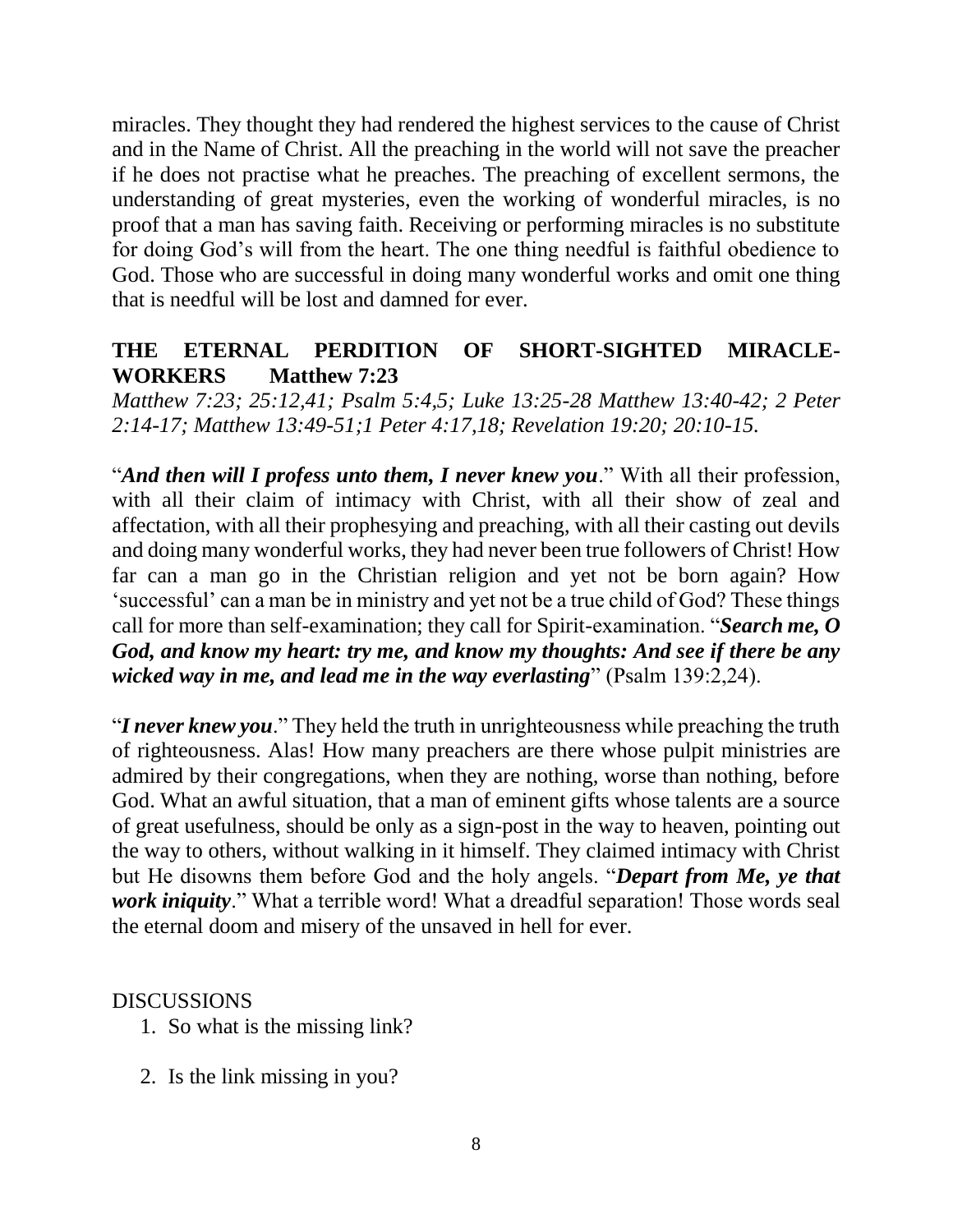### **STUDY 5 HAVE YOU BEEN TO JESUS?** *Revelation 3:1, 17-22*

We step in deeper into our previous study with the question, "Have you been to Jesus?" Answer to this questions will help provide the key to the missing link identified in our previous study. Christendom today is filled with people who say "*Lord, Lord*" but who do not obey the Word of God. They profess much with their mouths but do not possess grace in their hearts. They talk of the Lord but they do not walk with the Lord. The most impressive talk about the Lord counts for nothing where genuine conversion is absent. Even the most religious worship is worthless before God if sincere obedience to God's Word is lacking. If our heads are enlightened about the Lord as Redeemer but our hearts have not **experienced** His redemption what will our knowledge avail us? If our hearts are empty of God's grace and if our lives are devoid of godliness we shall be weighed in the balances of heaven and found wanting. For our Christian testimony to be acceptable to God, for our profession to receive heaven's approval, we must be born again, our hearts must be renewed, our will must be surrendered to God, our character must be transformed, our obedience to God's Word must be from the heart. Personally and practically, we must be DOERS of God's will before we are qualified to enter God's eternal Kingdom

### *THE INSINCERITY OF SENTIMENTAL DISCIPLES DEVOID OF RIGHTEOUSNESS*

*Matthew 7:21; John 2:23-25; 6:14,15,24-27,60-66; John 12:42,43; Mark 6:20-27; Acts 8:13,21-23; Psalm 78:35-37; Matthew 18:3; John 3:3,5; James1:22-27.*

During the earthly ministry of Jesus Christ, many superficial, sentimental followers called Him "Lord" but their hearts did not cleave unto Him. They were not wholeheartedly committed to Him and He could not commit Himself to them.

"*A certain man said unto Him, Lord, I will follow Thee whithersoever Thou goest."* "*And another also said, Lord, I will follow Thee; but...*" (Luke 9:57,61). Like many others, their hearts did not agree with their mouths; their will did not support their words. Lip profession or verbal acknowledgement of the truth concerning Christ will not open the way to eternal enjoyment of Christ's Kingdom except we have experienced true repentance and sound conversion.

All outward profession will be found useless and soul-damning on the final day of reckoning if it is not accompanied with a gracious character in doing the will of the Father. No matter how loudly we profess to accept Christ and His teaching, unless we are wholeheartedly committed to "*doing the will of God from the heart*"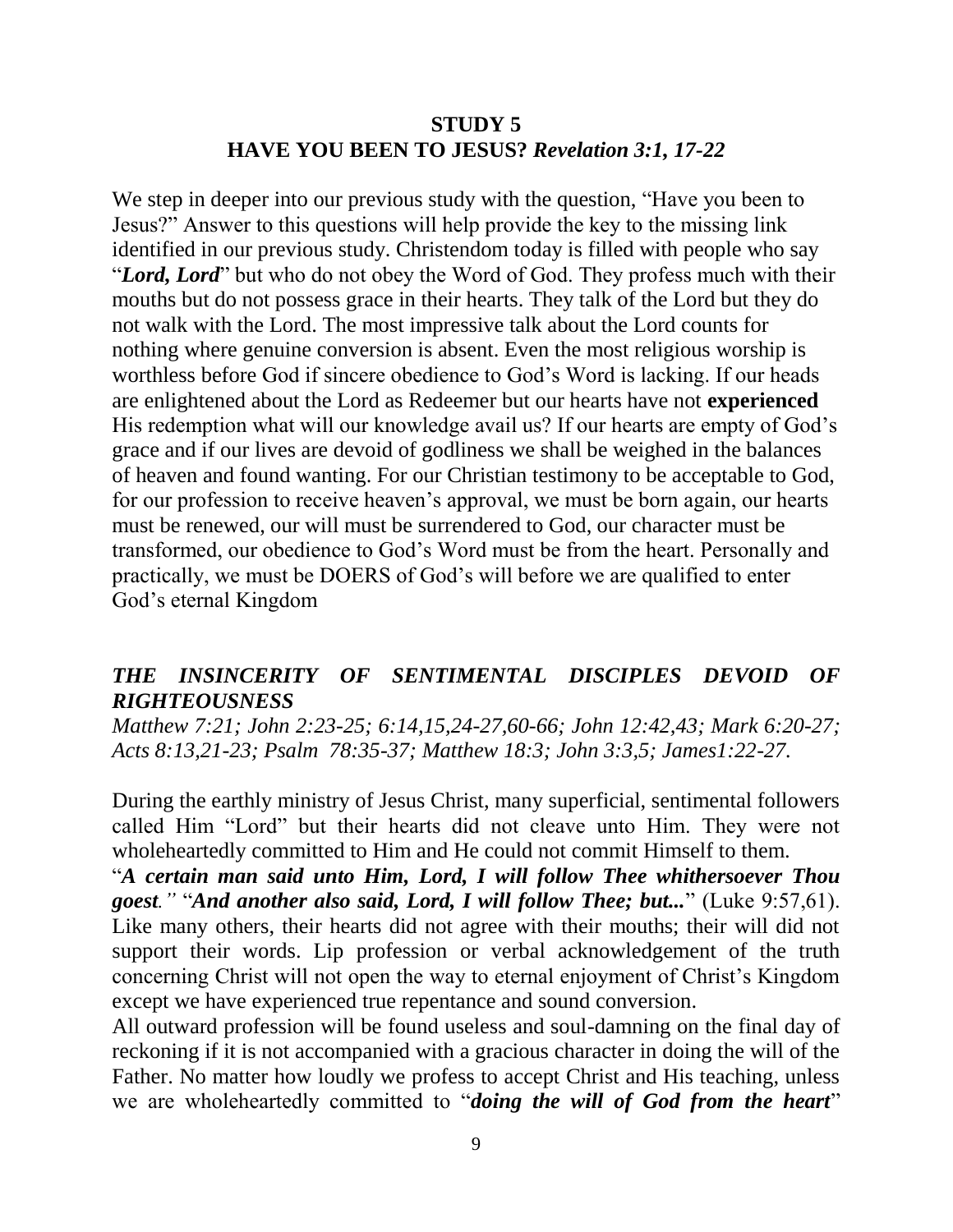(Ephesians 6:6), we shall be shockingly disappointed on that day. Obedience to God's Word is what marks us out as God's children.

### *THE INDISPENSABILITY OF STEADFAST DEDICATION TO RIGHTEOUSNESS*

*Matthew 7:21; 12:49,50; Philippians 2:12-16; 3:6-9; Hebrews 12:11-14; 2 Peter 1:5-11; 1 John 3:1-10; 2 Peter 3:10-14.*

"*Not everyone that saith unto me, Lord, Lord, shall enter into the Kingdom of heaven; but he that doeth the will of my Father which is in heaven*" (Matthew 7:21). We all want to get to heaven after our life on earth. Are we making any preparation to see our desire or hope fulfilled? Some hope to enter the Kingdom of heaven on the basis of water baptism without repentance, or regular church attendance without being born again or self-righteousness and good works without "*the righteousness which is of God by faith*" or involvement in ministry without freedom from sin and iniquity. Such people are building their hope on the sand.

The religion of head knowledge without heart transformation is not sufficient to take anyone to heaven. Associating with God's people, being called 'brother' or 'sister' by church members, is not enough. That will profit us nothing on the Day of Judgment when the secrets of men will be brought to the open. "*There is a generation that are pure in their own eyes, and yet is not washed from their filthiness*" (Proverbs 30:12). The will of God is that we should forsake all our sins, trust in Christ to forgive and cleanse us from all unrighteousness and follow Him in unwavering obedience all the days of our lives. Then and only then, can we hope to enter into the Kingdom of heaven.

- 1. How can you be assured that you are not running the Christian race in vain, Philippians 2: 12-16?
- 2. What was your experience when you came to Jesus? How is your experience with Him now?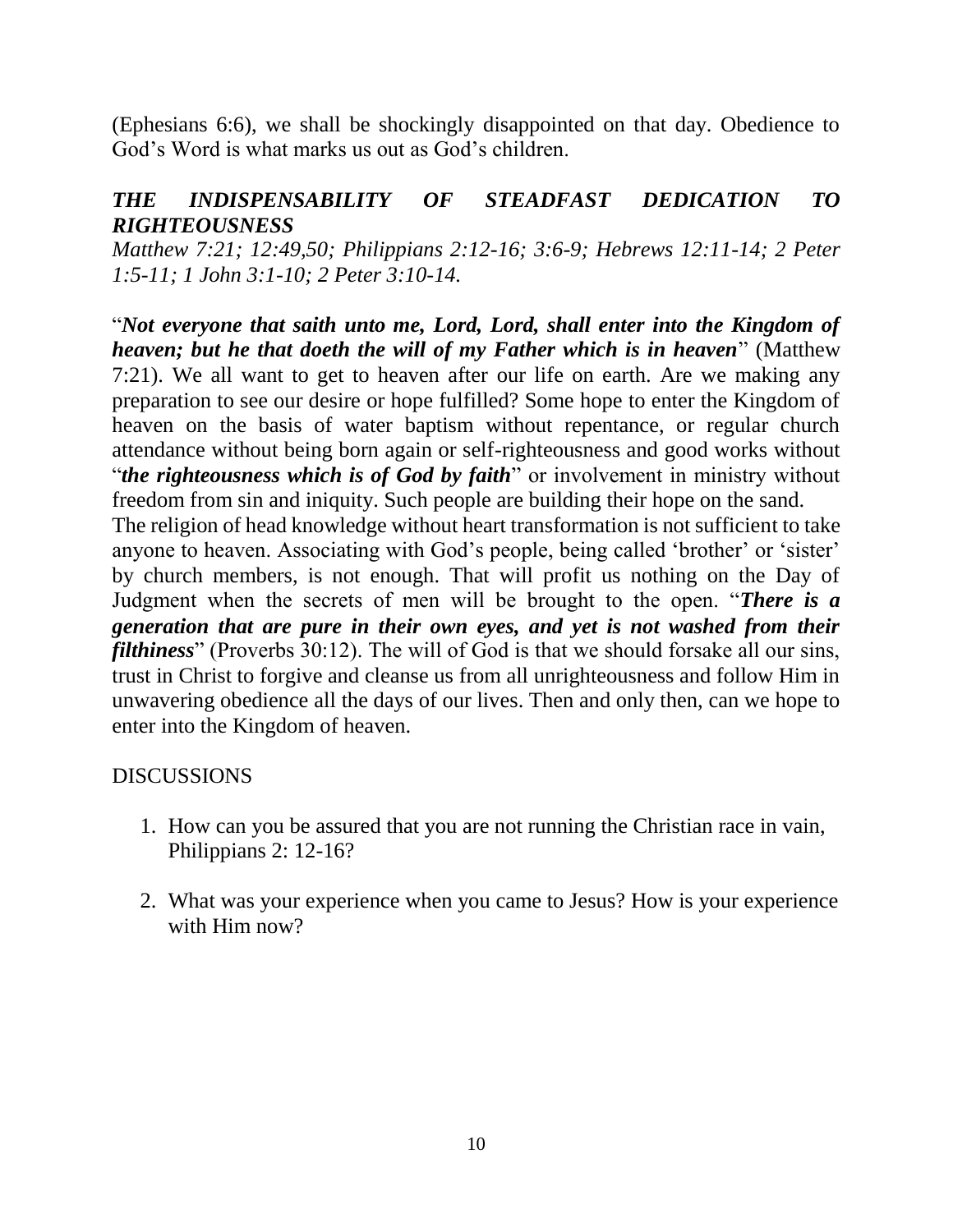### **STUDY 6 THE WISDOM OF LIVING WITH ETERNITY IN VIEW** *Matthew 7:24-29*

In these concluding verses our Lord brings the greatest recorded sermon to an appropriate conclusion. The goal of His message is to make us *"wise unto salvation" (*2 Timothy 3:15). Indeed this is the goal of the whole of the scriptures and the goal of every message from the Word of God. Multitudes of people had heard this great message from Christ, the Saviour of the world. The Lord had revealed God's requirement for the blessed life. It was a great privilege to hear the truth of the Kingdom from Christ Himself. But hearing the Word, even from Christ, the Lord of glory, is not enough. There must be a proper response to the message we have heard.

The Lord divides all who hear the truth of the Gospel to two classes. These two groups of people are classified as wise or foolish. The two groups have some similarities among them. They both hear the Word of God. They know the way of salvation as revealed by Christ. They build a house of spiritual life after hearing God's Word. Both builders think that their houses will stand and withstand the tests and trials of life. The outward appearances of their spiritual houses look alike. These similarities are superficial. The differences actually determine the strength and quality of our spiritual lives. One house has its foundation on the Rock, the other, with no foundation is built on the sand. One group of hearers obey the Word of repentance and righteousness, the other group do nothing, and they do not obey the Word. The wise man receives grace to live in obedience to God's Word; the foolish man merely hears the Word without living in obedience. The wise man will rejoice throughout eternity while the foolish man will suffer throughout eternity.

### **THE FOUNDATION OF LOVING OBEDIENCE TO CHRIST'S WORD Matthew 7:24,25**

*Matthew 7:24,25; Luke 6:47,48; 2 Timothy 2:19-22; Colossians 3:16,17; 1 John 2:3-6; 1 Peter 4:12-19; 2 Timothy 3:12-14; 2 Corinthians 4:7-18; Romans 8:35-39; Revelation 3:10-13.*

*"Whosoever hears these sayings of Mine and does them."* Our wisdom begins with hearing the Word of God with a purposeful heart to obey. There is no wisdom in hearing and not doing. Hearing about repentance, believing and entering the Kingdom, hungering and thirsting after righteousness, being pure in heart, walking in the light and glorifying God in all we do - this is our wisdom.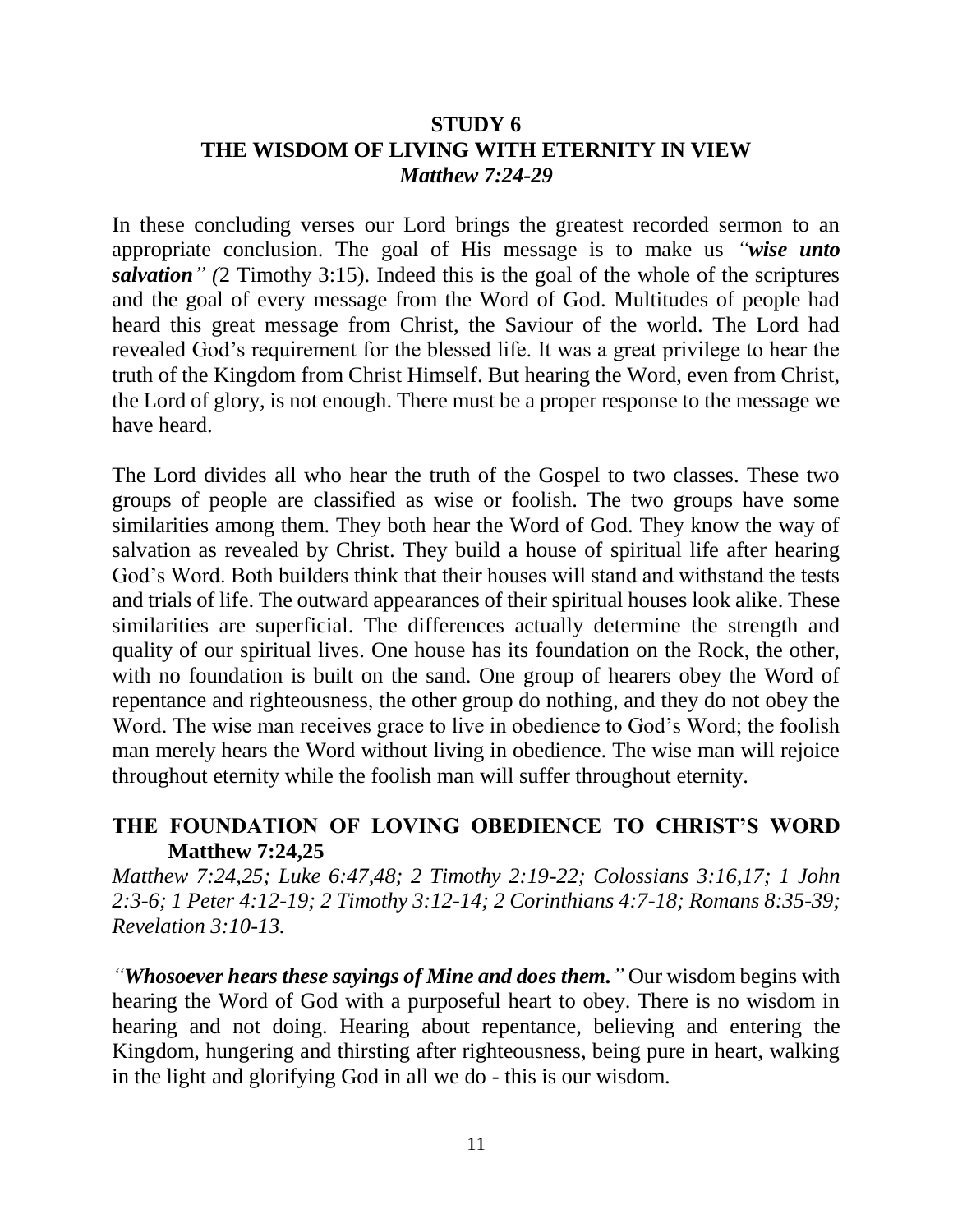The wise builder builds on a strong foundation that will withstand all storms of life. Christ is the foundation of the Christian life. Yet we need to remember that Christ Himself refers to the foundation here as 'obedience to His Word' (Luke 6:46-48). The foundation is also referred to as "*repentance and faith toward God*" (Hebrews 6:1), separation and departure from all iniquity (2 Timothy 2:19), trusting in the living God and doing good (1 Timothy 6:17-19), the fellowship and teaching of the Apostles and Prophets of the New Testament (Ephesians 2:19,20). Obedience to the Word of Christ and a gracious life of godliness is the unassailable foundation of the wise builder whose house will stand till eternity. True wisdom consists in building our spiritual house on the Rock, Jesus Christ, making the building firm and strong by having our motives, our tempers and lives conformed to His Word, leaning on nothing but His grace and enabling power.

#### **THE FOOLISHNESS OF LIVING WITHOUT OBEDIENCE TO CHRIST'S WORD Matt 7:26-27**

*Matthew 7:26,27; Luke 6:49; Ezekiel 33:31,32;Proverbs 1:24-32;Romans 2:8-29; 1 John 3:10-15; Psalm 36:12; Jeremiah 25:4-7,27;2 Chronicles 36:16; Hebrews 12:14-17.*

*"And everyone that heareth these sayings of Mine, and doeth them not, shall be likened to a foolish man which built his house upon the sand."* More and more people are hearing the Word of God in our nation but how many are keeping, doing or obeying what they hear? He who reads or hears the Word of God but does not ask and receive grace from God to conform his life to that Word is like a fool whose foolishness will sting him throughout eternity. Knowing and learning of Christ's righteousness, His sacrifice and atonement, while we do not pray to conform to His Word in our daily lives, is terrible self-deception. Let it be observed and seriously considered that it is not the man who hears or professes to believe these sayings of Christ, whose building shall stand, when the earth and all its works are burnt up, but the man who DOETH, that is, the man who consistently obeys them. Many people suppose that obedience to the Word of Christ is unnecessary as long as we believe on Him. The gospel of grace was brought to us by Christ to liberate us from sin and disobedience to lead us in the way of obedience to our heavenly Father. The house, or the Christian profession, that has no foundation of repentance, faith and righteousness will not stand the waves of trials and temptations on earth, neither will it stand the storm of judgment and wrath on the final day. Preaching and not living by the Word, hearing and not obeying the Word, worshipping and not walking in the truth, is dangerous and damning. Stop and consider. It is not too late to establish the foundation of repentance, to receive grace for godliness in order to continue living in righteousness for God's glory.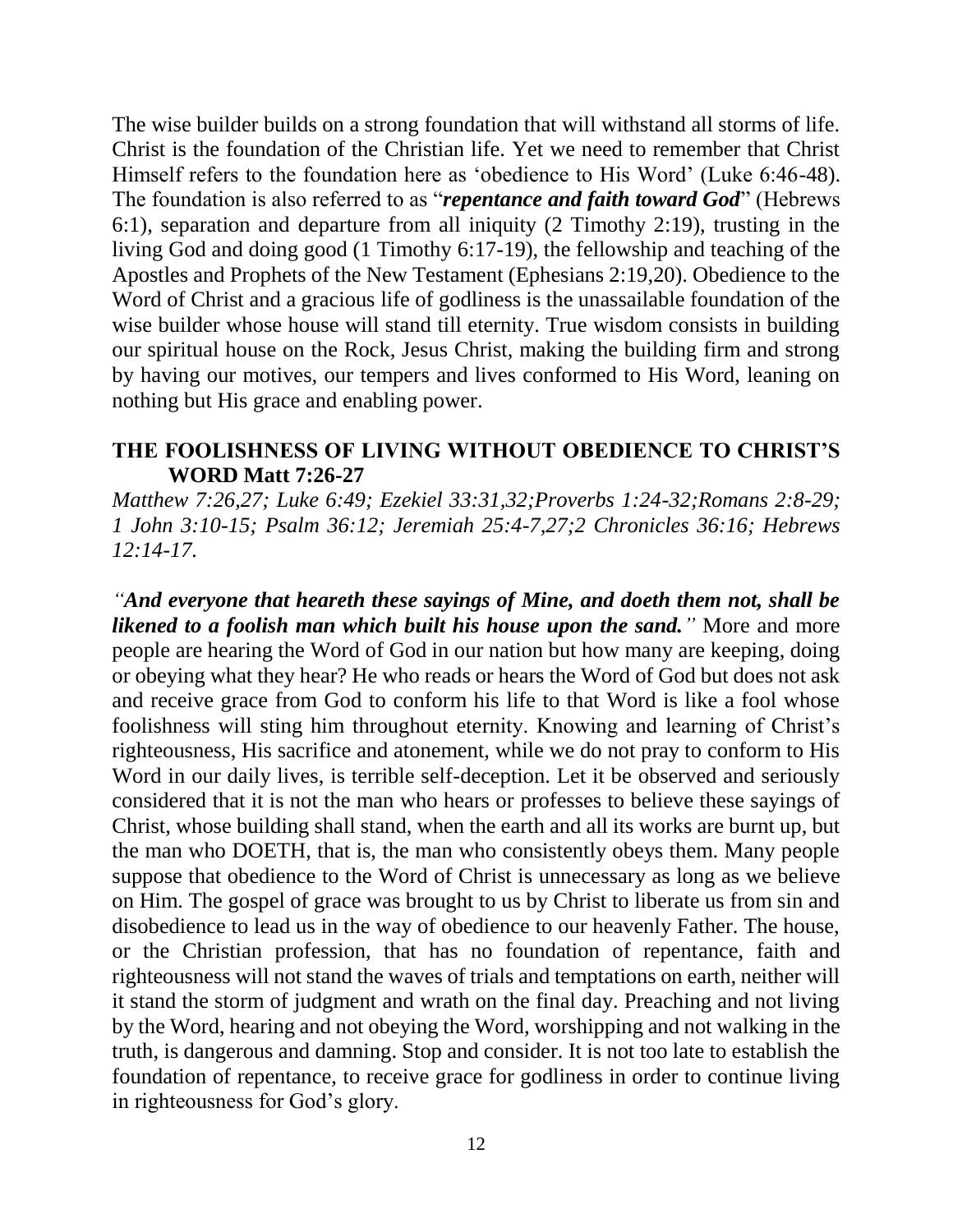### **THE FAILURE OF LISTENERS WHO OBSERVED CHRIST'S WISDOM Matthew 7:28,29**

*Matthew 7:28,29; Mark 1:21,22; Matthew 13:54-57; Matthew 22:22,33; Luke 4:22- 29,32; 11:27,28; Acts 13:40,41; John 7:45,46; 4:39-42; James 1:18-25.*

The people were astonished at His doctrine: for *"He taught them as One having authority.* "He had shown them the way into the Kingdom of God, He had revealed the depth of the meaning and application of the law of God, He had pierced their consciences with the sharp sword of the Spirit. He had turned on the light, searching the secrets of their hearts and exposing the shallowness of their religious practices. His teaching had awakened them and brought them to the point of decision, whether they would walk in the narrow way or persist in the broad way. They had heard what they had never heard from their religious leaders. They felt the authority and power in His Word; His explanations were persuasive, His statements were piercing, His illustrations were practical and pertinent, His conclusion was arresting and thoughtprovoking. His conduct commanded respect and attention, His whole approach was compelling and it demanded their decision. There was no frivolous allusion, no traditional inference, no quotation from uninspired writers, no fables from heathen philosophers; the whole sermon was pure, profound and powerful. It was amazingly simple in its presentation, yet so astonishingly sublime in its precepts.

He spoke with the authority of a King. He taught as One inspired from above, as a Teacher sent from God. *"The people were astonished."* It was a great comment that they were astonished but a grave crime that they were astonished and nothing more. Did they all immediately repent? Did they mourn for their sins? Did spiritual hunger drive them to seek righteousness by faith? Did they become pure in heart so as to see God on the final day? Astonished! May our astonishment lead us to go through the strait gate, lead us to walk with Christ on the narrow way and keep us faithful and loyal to Christ until we live in the wonders of heaven together throughout eternity.

- 1. What is wisdom? Are you required to be wise? *Matthew 7: 24*
- 2. Can one person or two share their experiences of projects they embarked on and later found that them to be unwise? What did you do when you discovered this lack of wisdom?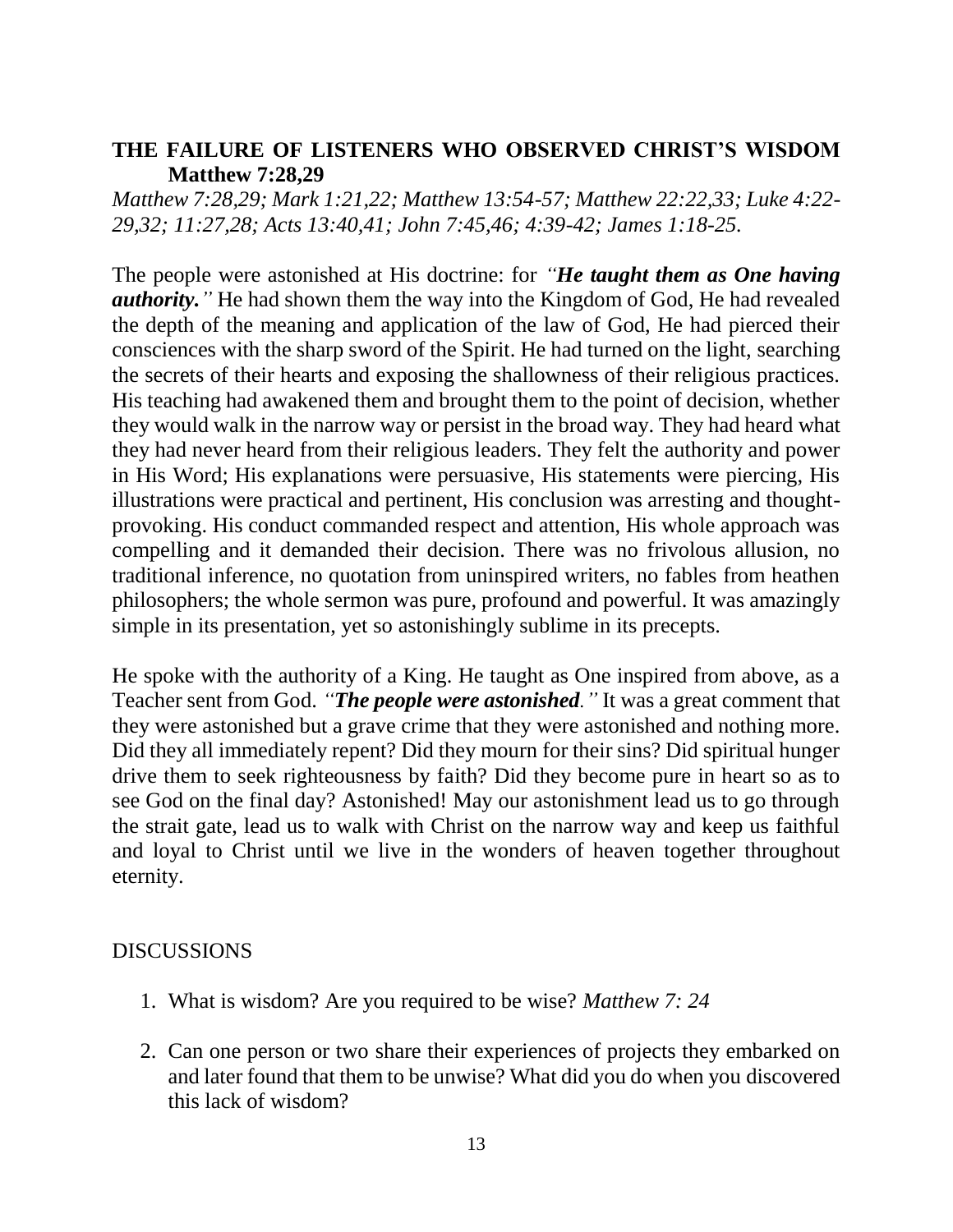### **STUDY 7 THE TONGUE OF A GODLY PERSON James 3:1-10**

The tongue is a very little part of the body, but very important and powerful. Without the tongue there is no natural life and the wrong use of it brings spiritual death. The tongue is the fleshly organ inside the mouth used in tasting, speaking and swallowing. Today we are focusing on the use of the tongue in speaking. Speaking, since life began, has been a major means of communication. Words spoken by individuals have many times brought peace, joy and hope to friends, homes and communities. At others times, words have brought wars, divorce and other calamities! **"Death and life are in the power of the tongue and they that love it shall reap the fruit thereof"** (Proverbs 18:21). It is therefore important to watch what we say, that we don't eat the fruit of corruption and death.

#### **CORRUPTIVE USE OF THE UNGODLY TONGUE**

*James 3:5-10; Matthew 12:31-37; Mark 7:21-23; Romans 1:29-32; Romans 3:13- 14.*

There is a lot of corruption in the tongue of an ungodly person. There is a direct mental link between the heart (mind) and the tongue. **"Out of the abundance of the heart, the mouth speaketh**" (Matthew 12:34). Thus, if the heart is corrupt, the words spoken by the tongue will be corrupt as well. The tongue of the ungodly is an unruly evil, and full of deadly poison. There are so many sins an ungodly person commits with their tongue. Let us look at some of them:

- 1. Lying and deception Romans 3:13; Mark 7:21-23; Proverbs 6:16-,17; Romans 1:29,32.
- 2. Bitter and angry words Romans 3:14; Ephesians 4:31.
- 3. Joking, jesting and foolish talk Ephesians 5:4,6.
- 4. Cursing God and men, blasphemy James 3:9,10; Job 2:9,10.
- 5. Complaining and murmuring Jude 15,16.
- 6. Gossiping, backbiting and all evil speaking I Timothy 5:13; Romans 1:30.
- 7. Despising and criticizing others II Timothy 3:3, II Samuel 6:20-23.

God will bring every misuse of tongue to judgment (Matthew 12:37). Therefore if any person is caught up in any of these practices, they should turn to the Lord in repentance. He or she shall be forgiven and given a new heart. A new heart will bring about transformation of life and conduct. The tongue also will be transformed, and such a person will begin to please God in their words.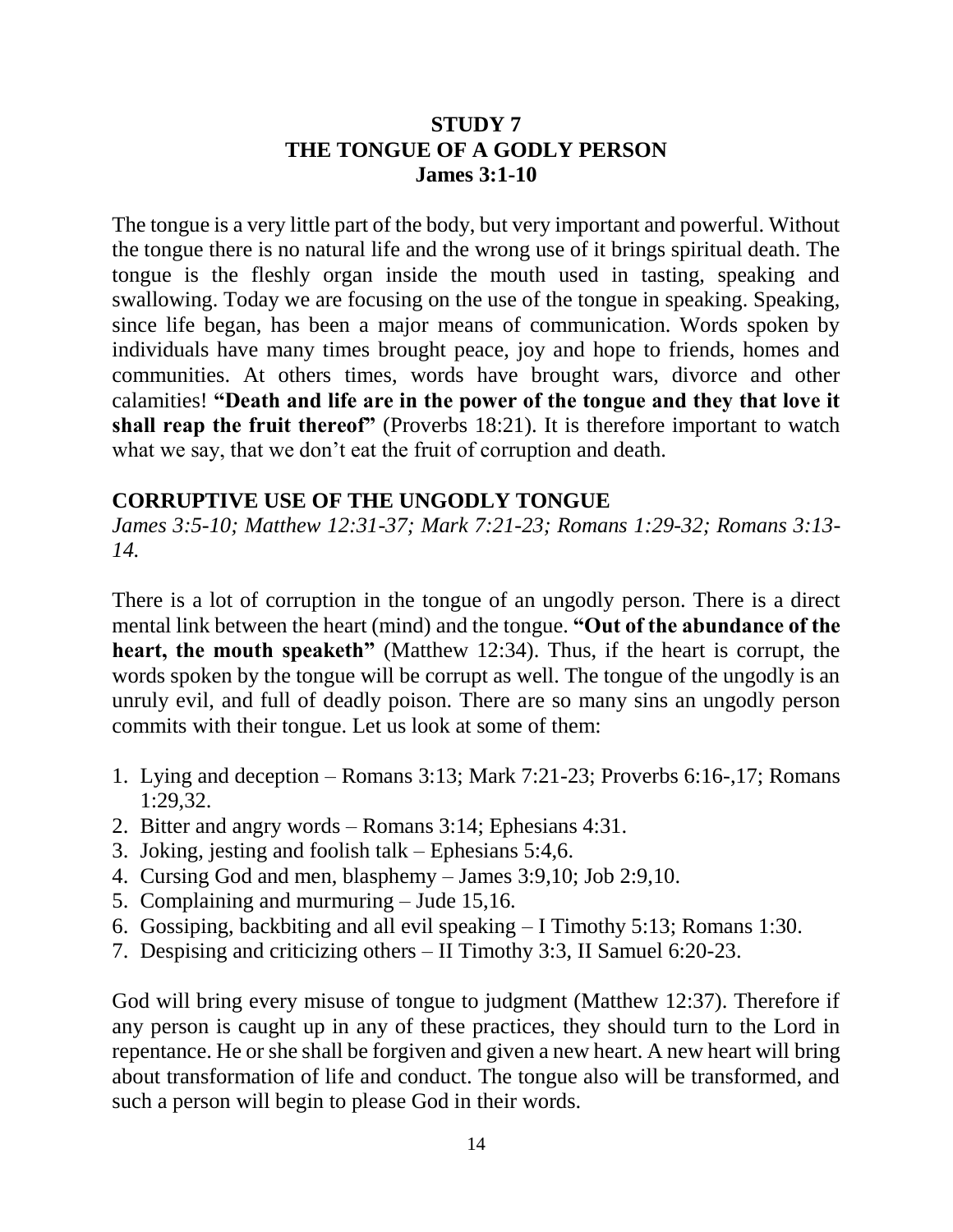### **CAUTIOUS USE OF THE SANCTIFIED TONGUE**

*James 3:1,2,13; I Peter 3:9,10; Psalm 119:11; 141:3.*

Godly persons must be very cautious in the use of their tongues, otherwise they may also fall into sin. Sin with the mouth is the easiest to commit. Below are some hints on how we can maintain a pure heart and tongue before the Lord.

- 1. Be swift to hear, slow to speak, slow to wrath James 1:19,20; Proverbs 29:20. You do not have to react to every impulse to talk. Especially when people make provocative statements, be especially careful and take time before you respond, if at all.
- 2. Let the word of God saturate your heart Colossians 3:16; Psalm 119:11. The heart that has much of God's word will speak much of God's wisdom and much to God's pleasure.
- 3. Guard your heart with all diligence Proverbs 4:23. Do not allow negative thoughts about God, people or situations to dwell in your heart. Abhor every thought that can lead you to misuse of the tongue. Instead, let the love of God be shed abroad in your heart (Romans 5:5).
- 4. Pray the 'Psalmist's prayer' everyday Psalm 141:3. Co-operate with God to control your tongue.
- 5. Let your words be few Proverbs 10:19. Avoid talkativeness, either on phone or during visits to friends. If you are given to talking, watch it! In the multitude of words there is bound to be sin.
- 6. Let your speech be always with grace Colossians 4:6. Say words that will edify others and not discourage them (Ephesians 4:29; Proverbs 31:26). To do this you need to be prayerful. A heart that is bathed in prayer receives much grace to speak wisely. Pray: "Lord, teach me what to say."
- 7. Avoid idleness Proverbs 31:27. Idleness may lead to talkativeness and other misuse of the tongue.
- 8. Avoid gossiping, backbiting and tale-bearing Matthew 12:36; Leviticus 9:16. Deal with these as sin, and eliminate them from your life. Avoid people who gossip and gatherings which may breed gossip (Proverbs 20:19). You do not need to be particularly "nice" to people who bring evil report. Say "no" graciously but firmly. If you frown consistently at tale-bearing, they will cease to come to you.
- 9. If there is a misunderstanding between you and another person, first try to settle the problem between you and the person alone before you involve an external party (Matthew 18:15-17).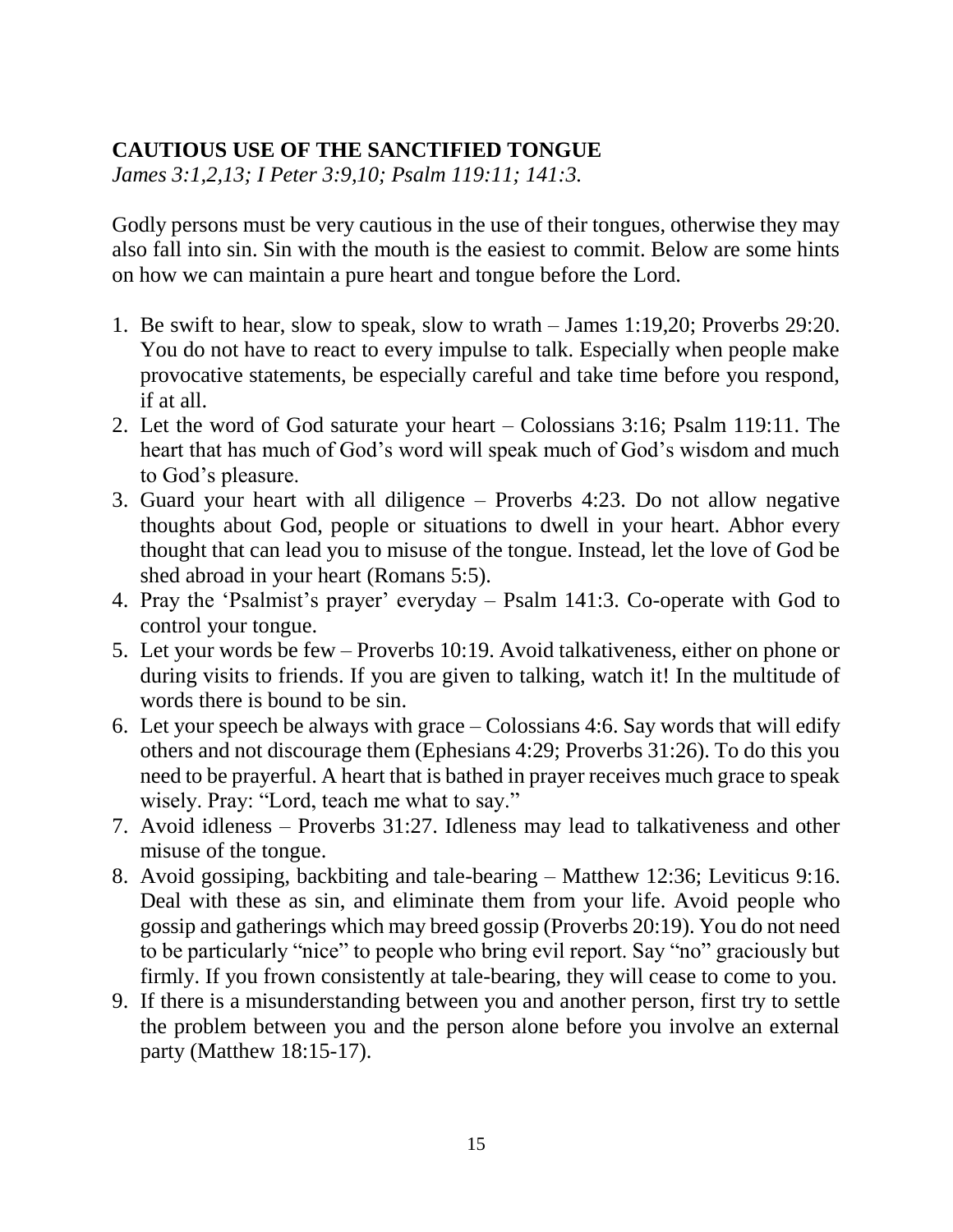- 10.Do not judge a matter before you know the full details. If a matter involves two or more people and you need to settle the issue, make sure you hear from everyone concerned before you pass your comments (Proverbs 18:13).
- 11.Avoid spreading rumours I Thessalonians 5:21. Rumours are, at best, half lies. Make sure you verify any information you receive before passing it across to others.
- 12.Lastly, remember the godly principle and apply it. What you do not want others to say about you, do not say it about them whether they are absent or present – Matthew 7:12.

As Christians, if we yield ourselves completely to the Lord and let His Spirit control us, we will receive His enabling grace to use our tongues to His glory. Our words will be "fitly spoken, like apples of gold in pictures of silver" (Proverbs 25:11). Our tongues will bless God and men, and the kingdom of God will be built through us.

#### **DISCUSSIONS**

TODAY LET US PRAY FERVENTLY FOR SANCTIFICATION OF OUR TONGUES. THAT WE USE OUR TONGUES ONLY TO BUILD, PROMOTE AND EXTEND GOD'S KINGDOM!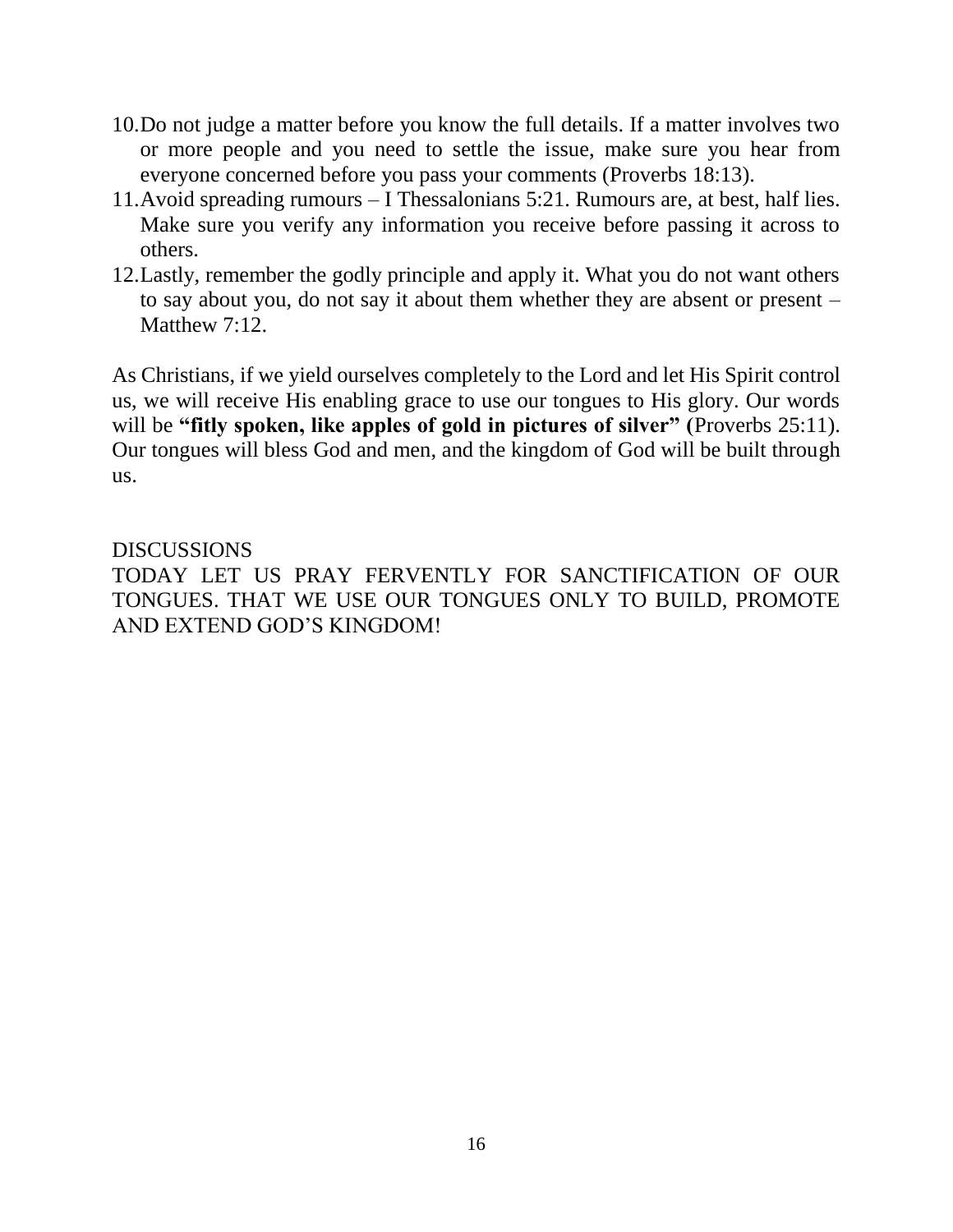### **STUDY 8 THE POWER OF FOCUS Matthew 24:12-13; Hebrews 12:1-4**

As citizens in the Kingdom, it is required that we put our focus aright so that we do not miss the essence of the Kingdom – dwelling with the Lord eternally. The Christian life is a race, a journey, a pilgrimage. We enter into it through faith at conversion (Ephesians 2:8). To continue, we need faith (Hebrews 10:35,38). We are compassed about with many witnesses. Many have gone before us and many are still watching us. We need to set ourselves apart from all distractions and focus on the race. As the end draws near, sin is increasing. Consequently, the love of many people is waxing cold. The demands of daily life, what to eat or drink, the hardships of our time and the several temptations that plague the young and the old all combine together to discourage many people. These are the things we need to endure to win the race. The King will soon come. He said "Occupy till I come" (Hebrews 10:35- 37; Luke 19:12,13). We are challenged to run the race and keep on serving the Lord. As we run, Jesus should remain the Object of our focus. Looking unto Him is the secret of success in the race.

### **PERSONAL FITNESS FOR A SUCCESSFUL RACE Matthew 24:12; Hebrews 12:1**

We are compassed about with a cloud of witnesses. As for the journey of faith, there is no want of witnesses. Right from Abel down through to the prophets, men and women of faith have proved God's faithfulness in keeping them to the end despite their battles, persecutions and trials. We should remember that many eyes are still on us. Our relatives, friends, the world, satan and his agents, etc are all watching. Heaven is watching us too. Therefore we need to prepare ourselves to run successfully (Matthew 5:14). Especially in these last days when the love of many is waxing cold because of increase in sin, we should make ourselves fit to run the race successfully. There are hindrances we need to deal with if we will be successful. On the one hand, we should set aside every weight. A weight is an encumbrance. It is what pulls you back from following the Lord wholeheartedly. It could be worldly attraction, ambition, the love of money, offences, indulgence, etc (Psalm 106:13-15; Matthew 13:22; 6:19-21,24; I Timothy 6:6-10; II Timothy 2:4; Hebrews 12:15-17).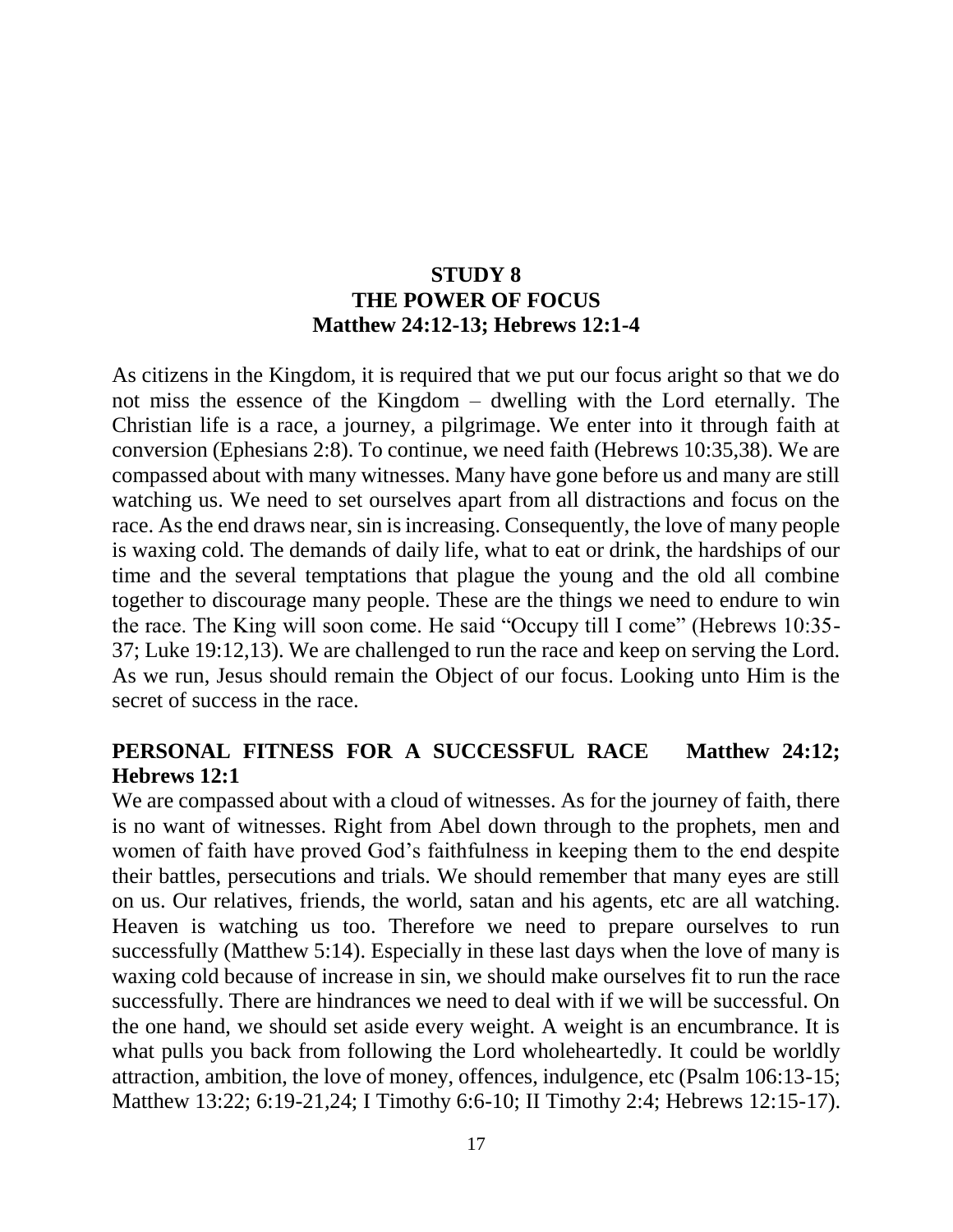And on the other hand, we should deal with every sin that so easily traps us. We cannot run the race freely if there is a sin into which we readily fall (I Peter 2:11,12; I Corinthians 6:18-20; Romans 6:1,2,14).

### **PURPOSEFUL FOCUS AND STEADFAST RUNNING Matthew 24:12,13; Hebrews 12:1<sup>b</sup> ,2**

Victory in the heavenly pilgrimage requires that we understand we are running a race and that there are rules for victorious running (I Corinthians 9:24-27; II Timothy 2:5). We should run the race steadfastly with patience. The Christian race is not a sprint but a marathon. We should run so as not to stray, stagger or stumble. We should run so as not to faint, falter or fall. We should run so as to finish successfully (Ecclesiastes 7:8; Luke 21:19; Romans 12:12; Hebrews 10:36). As we run, we must keep on looking unto Jesus. Why is this important? One, He is the Beginner and Finisher of our faith (Hebrews 12:2). He started it in us and He will bring it to perfection (Philippians 1:6). Two, He has gone through the race before, so He knows what we face and He will help us if we trust in Him (Hebrews 4:14-16). And three, it is His desire that we finish the race successfully. He has brought us into the Kingdom and He delights to see us succeed (Luke 12:32). We look unto Him for strength and support, by faith and prayer, and by labouring daily for Him till we see Him in glory.

Running the race demands that we, one, keep our focus on the Bible (Colossians 3:16). Many false prophets and deceivers will come to preach errors just like we have been warned many times in our Bible Study. We must persevere in the truth and give no place to error. Study the Bible. Search the Scriptures. Be not a Bible illiterate but rather seek to understand what the will of the Lord is. Two, watch pray earnestly that the Lord may preserve you from falling into sin and that the day will not catch you unawares (Matthew 26:41; Luke 21:34-36). And three, labour for the Lord. Be on the firing line. Never retreat but commit your entire life into the service of the Lord, putting on His whole armour (John 20:21; Ephesians 6:10-18).

### **PERSEVERING FAITH AND SUCCESSFUL RUNNING Matthew 24:13; Hebrews 12:2-4**

There are many things we need to endure if we would see Jesus and win the crown. The Lord endured much contradiction of sinners against Himself. We must gird the loins of our minds. We must quit ourselves like men and be strong. We must be willing to resist unto blood, striving against sin (I Peter 1:13; I Corinthians 16:13; Hebrews 12:4). The bottom line is that we must fulfil our calling on earth without being trapped by the sinful and discouraging trends of the world. To do this successfully, we must look unto Jesus at decisive moments in our lives; these are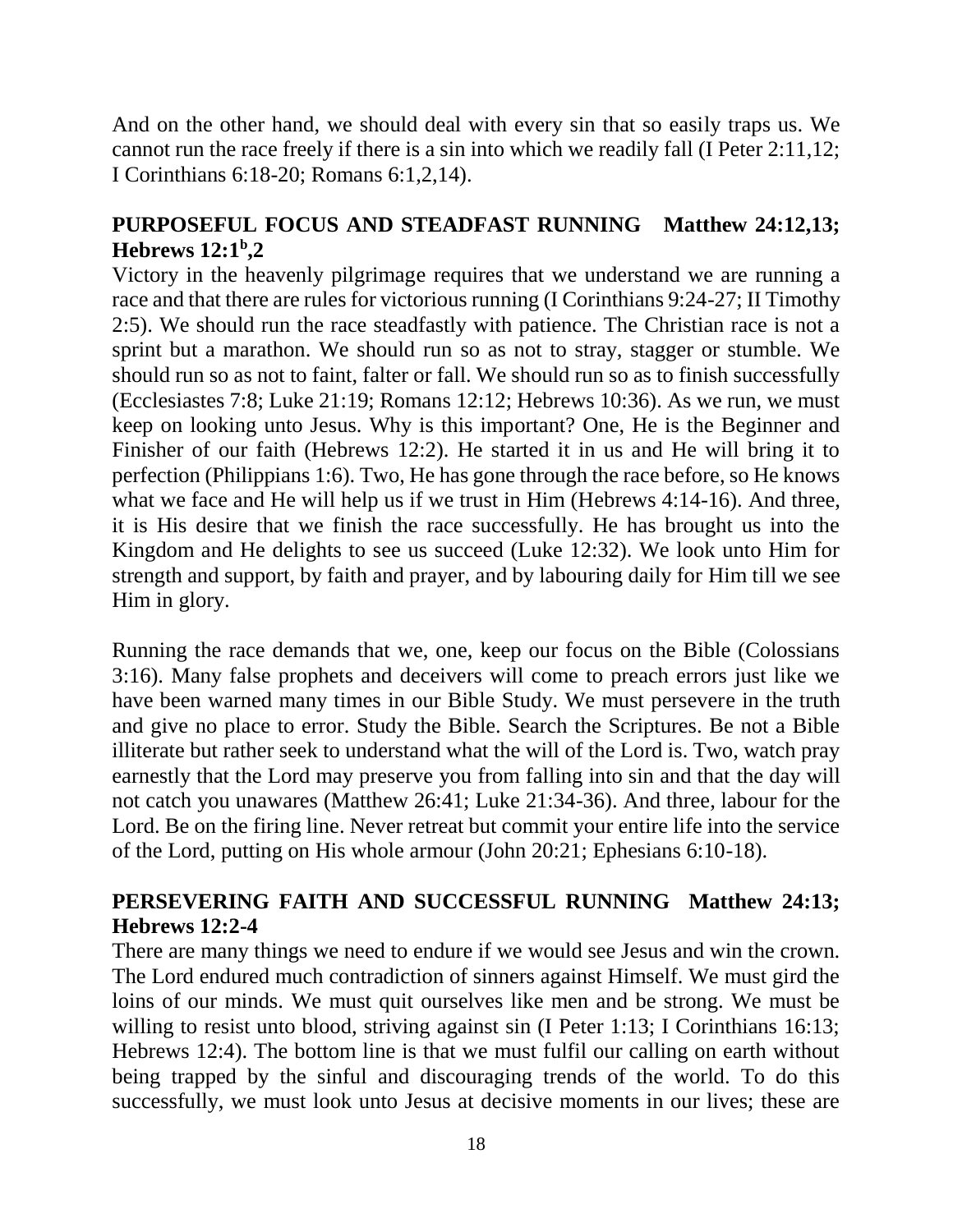moments when the devil will want to sway us through deceit or discouragement. One, you should be strong in the Lord when you face danger or trouble (Psalm 20:1- 4). Two, like Peter, you should cry in faith unto the Lord when your faith begins to sink (Matthew 14:30). Three, glue your life to Jesus when others go back because they think the doctrine is too difficult (John 6:66-69 cf. Matthew 11:28-30). Four, remember Jesus when you are strong or when temptations seem to be too strong (I Corinthians 10:12,13). Five, let your faith remain in Jesus when even trusted friends forsake you and forsake the Lord (II Timothy 4:16-18; Matthew 24:10,13). Six, look unto the hills when your soul is troubled or cast down (Psalm 42:5,6; 121:1-8). And seven, keep your focus on Jesus when the end seems to be near (Luke 23:42,43).

The King will soon come. Let us prepare for Him. We can run the race successfully. Let us look unto Jesus for strength and support. Heaven is sure while we follow Him.

- 1. Have you identified any distractions affecting you in your Christian walk? What are you line of action regarding the distractions?
- 2. Can you describe the Christian walk with the following words, *journey, race and pilgrimage?*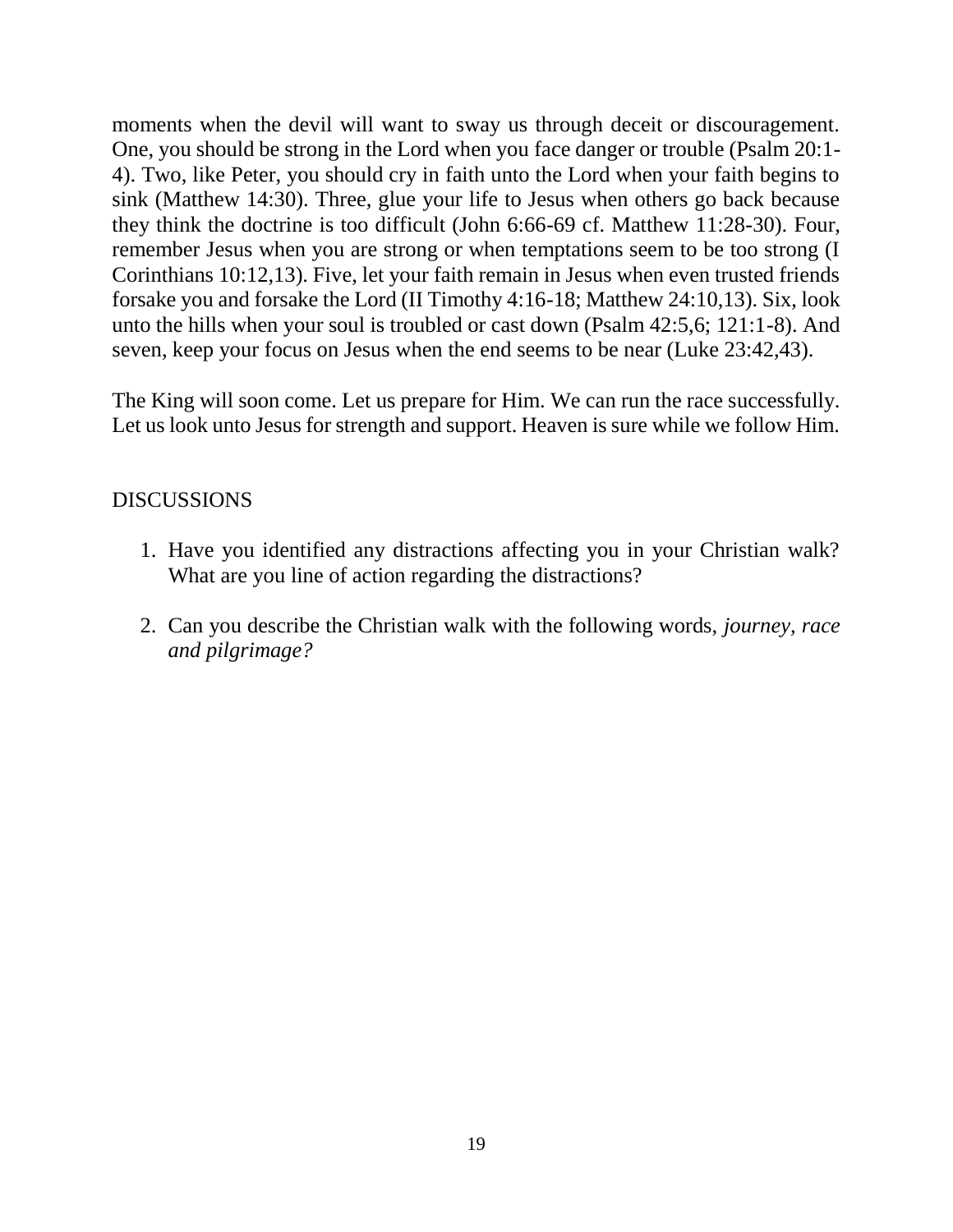### **STUDY 9 GOD'S STANDARD IN MARRIAGE Hebrews 13:4; Matthew 19:3-12**

The issue of marriage is central in any community. The Church should be concerned about the marriage of her members because the stability of the Church rests upon this foundation. As we examine this subject in the coming weeks, let us settle down for what God's Word has to say. The standards that men set have not proved successful. Let us wholeheartedly seek God's wisdom, and we can safely believe Him for marital stability.

Before we go very far in the ensuing messages on marriage, let us first establish the biblical ground rules. God's opinion on marriage is clear: Marriage is honourable. Whatever may be the opinions, failures, frustrations or contrary examples of men, God says marriage is honourable. Looking at its institution, marriage is honourable. From how God puts emphasis on it and exercises His law to protect it and preserve its purity, marriage is honourable. As we see how God uses it to illustrate His eternal love for the Church, marriage is honourable. Observing God's exemption of the newly married from civil duty tells us that marriage is honourable. If Jesus was invited to such a ceremony and He went, then marriage is honourable. As we consider that the very first miracle the Son of God performed in His earthly ministry was during a wedding ceremony, we are assured that marriage is honourable. Studying the many parables of Jesus where weddings are used as illustration points us to the very fact that marriage is honourable. And as we consider several promises God made to the family in the scripture, we come to the same conclusion that marriage is honourable.

Our text goes on to tell us that purity is demanded in marriage. When we consider God's intention and purpose for marriage, it is essential that the institution be protected from all threat. Unfaithfulness strains the marital cord and defeats God's intention for marriage. Marriage turns sour when immorality sets in. Moreover, an institution that the holy God has formed must be kept holy to retain His glory, favour and blessing. The results of unfaithfulness in marriage have always been sad. The bed must be kept undefiled.

Lastly, our text shows us that God is unhappy with every form of perversion of marriage. God will still judge fornicators and adulterers today. Present society dishonours marriage and the result is sinful relationship. No matter what our postmodern world and the apostate Church accept as norm, any conjugal or intimate relationship between man and woman outside the confines of proper marriage is sin.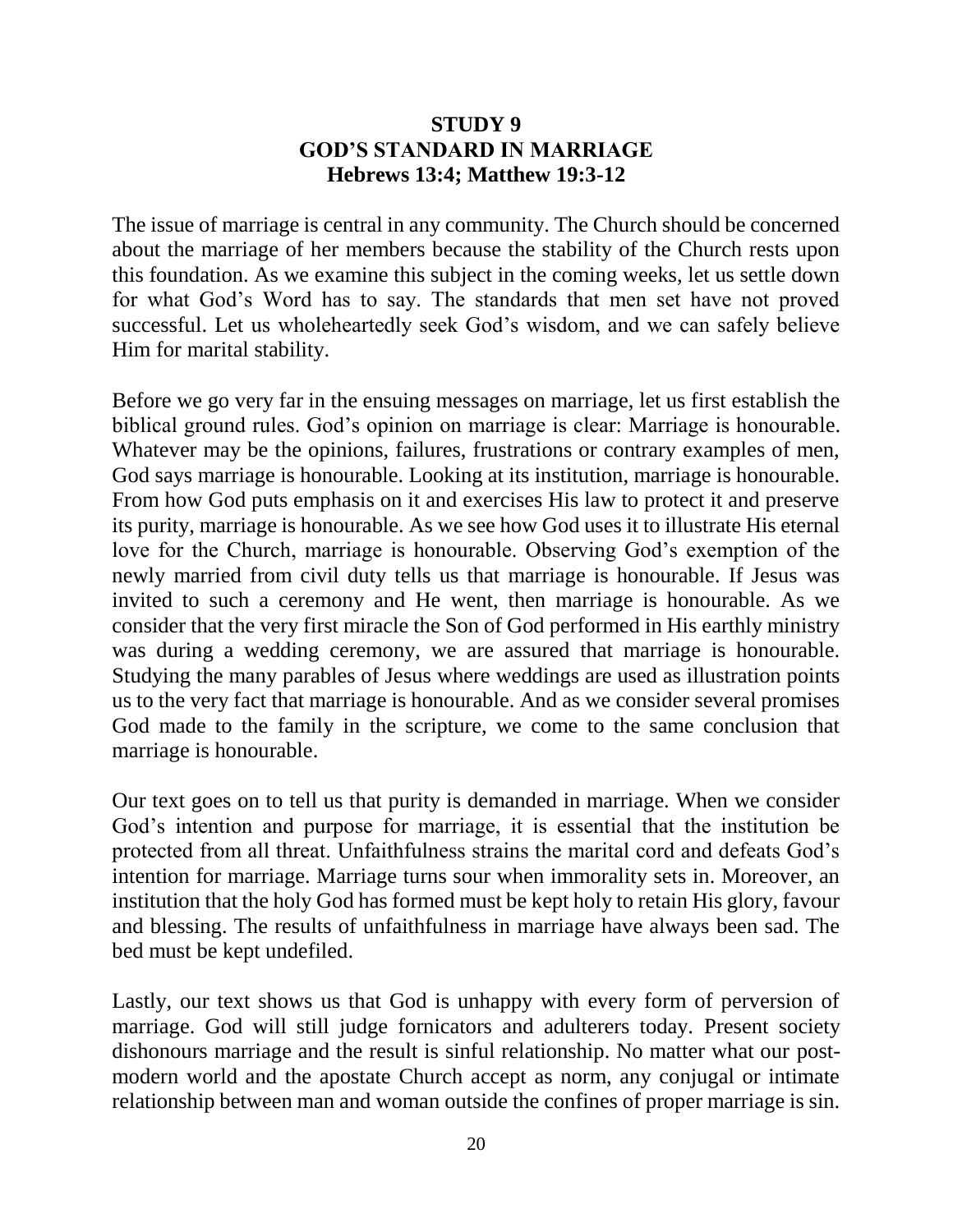We cannot treat marriage with levity of hand because it is not man's invention. God purposed it, His law protects it, sin perverts it, but grace preserves it.

### **DISCUSSIONS**

With these three points at the back of our mind, let us examine the Bible concerning the definition, design and duration of marriage. We shall look at Genesis 2:18-25.

### **What is the Biblical definition of marriage?**

Biblical marriage is the union between a man and a woman, both single and without a living previous partner, by adult decision and parental consent, and made binding by the prevailing law and custom. From this definition, four points are clear:

- Marriage is between a *man* and a *woman* (Romans 1:27). It is not between two men (homosexuality) or two women (lesbianism) or between a human being and an animal (bestiality).
- Marriage is between *one* man and *one* woman (monogamy) (Matthew 19:3-6). It is not between a man and many women (polygamy), or a woman and many men (polyandry).
- It is between a *single* man and a *single* woman (Matthew 19:7-9). Being *single* means the person has never married, or is a widow or widower.
- Lastly, law or custom must ratify it. It may be court, municipal, local, or Church marriage. The important factor is that the prevailing law or custom supports it with the necessary dues being paid.

### **What is God's design for marriage?**

In the world of today, more and more people prefer to live alone. The honour and respect marriage used to enjoy is fading away fast. This is because man has deviated from God's design for marriage. Let us look at the Word again and see what His purpose for marriage is.

 Marriage is for **partnership** (Genesis 2:18). God says, "It is not good that the man should be alone; I will make him an help meet for him." The question is "which man?" Adam. That is the man God made, blessed and commissioned. Have you acknowledged God's ownership on your life? Have you surrendered your life to the Lord? Has He blessed you? Do you have a divine purpose for living? Adam was already busy in God's intended work for him. He did not seem to feel the need for a woman. Yet God saw that he needed a suitable companion. Many things may keep us busy in life. We may be tempted to disregard marriage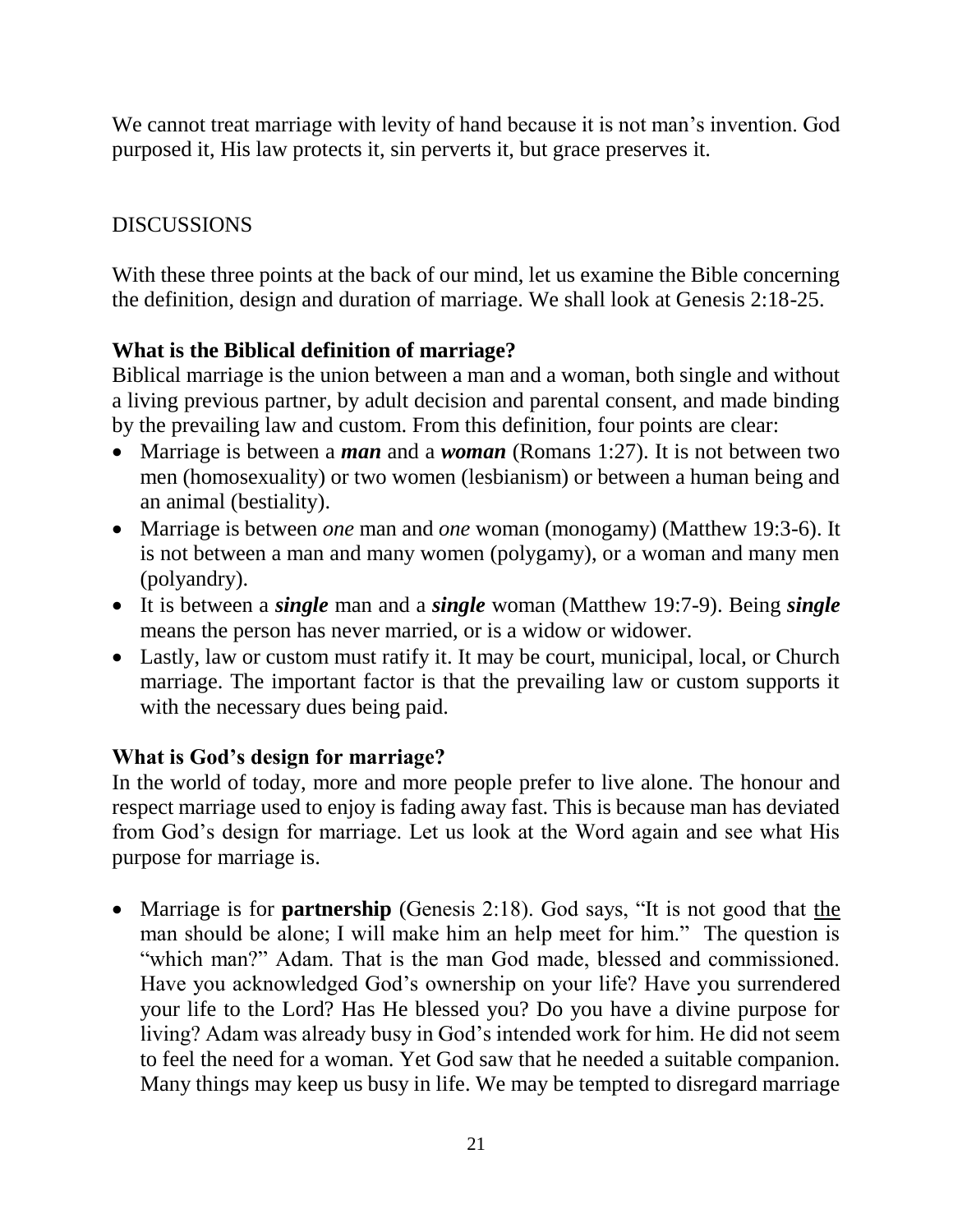because we seem fulfilled without it. Yet for every blessed and commissioned man, God recommends marriage. Not all men are called to celibacy (Matthew 19:10-12). God's commission generally requires the support of a suitable partner. "Two are better than one." (Eccl. 4:9; Psalm 68:6; Genesis 24:67).

- Marriage is for **pleasure** (Genesis 26:8; Proverbs 5:18,19). God has made man and woman with the desire for conjugal pleasure. This is a gift from God. And this need should be satisfied within the marital union. Some false teachers equate marriage to carnality. No. Marital relationship is biblical!
- God equally designed marriage for **procreation**. It is God's desire to fill the world with people. His method is the natural birth and rearing of children within the family setting. Barrenness or sterility is not God's design for man (Genesis 1:26,27; I Timothy 5:14).
- Lastly, God designed marriage to preserve **purity** in society and in the Church (I Corinthians 7:2-5,9). Our world is perverted as far as moral chastity is concerned. We see immorality everywhere. Marriage is God's provision for the legitimate conjugal desires of man.

### **What is the Biblical duration of marriage?**

From Genesis 2:24; Matthew 19:3-9; Mark 10:2-12; Romans 7:2,3 and I Corinthians 7: 10,11, marriage is binding for life. Worldly institutions may dissolve marriage on paper but the covenant stands sure before the Almighty God. Poverty, barrenness, sin, sickness, religion, etc. cannot dissolve marriage. The covenant remains in effect till death. God does not endorse divorce and remarriage. The worst that God allows is separation and the reality is that this is also a dangerous step; it is not God's perfect will.

This fact teaches us two things:

- Do not rush into marriage. Be thoughtful, careful, prayerful and serious. Be meticulous in the choice of a life partner. Begin as soon as reasonable and take your time to prepare adequately for it. That had to be well done which is to be done for life.
- Do not trifle with your marriage. The consequences of a broken marriage often transcend time. Give your marriage all the sacrifice, time and attention God demands from you. You are responsible for the health and wealth of your marriage.

Believers should give marriage a firm commitment. Let our light shine in the world, and let us give men a godly example to follow in our marriages. "To him that believeth, all things are possible."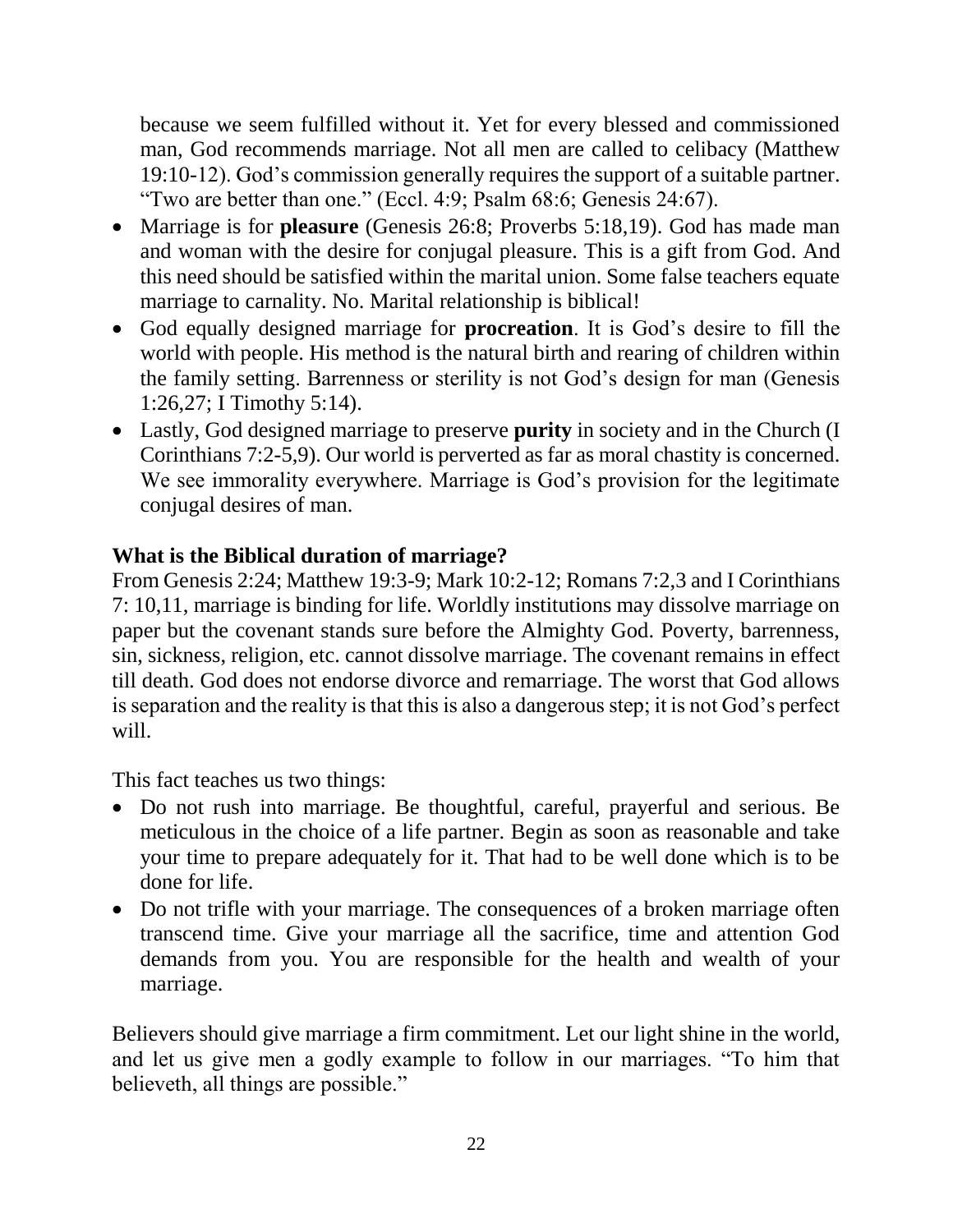### **STUDY 10 DEALING WITH STRONGHOLDS IN MARRIAGE Ephesians 6:10-18; II Corinthians 10:3-6**

Yes, there are marriage strongholds! Marriage, just like any other divine institution, faces fierce opposition from the devil. In the world, we see many perversions of marriage, so many that the real meaning of the institution is no longer easily found. On the other hand, Christian marriages face satanic opposition and some homes are confused because they do not know what is going on. For us, we cannot afford to be ignorant of the devices of the devil (II Corinthians 2:11); God has given us sufficient insight and ammunition to strengthen us against all the works of the enemy. Today, we will examine some human and spiritual factors in dealing with these strongholds.

Talking about strongholds, we should understand that we are fighting with the enemy of our marital peace and prosperity. Some mysterious problems that occur in marriage have a spiritual undertone. We should therefore approach marriage with prayerful dependence on God using the weapons He has provided. However, we should not assume that every problem in marriage is spiritual in origin; there are human elements we must take care of. That is why biblical teaching like this is important. It is when we deal with the spiritual and the human together that we will have complete victory.

#### **DELIVERANCE FROM INVOLUNTARY CELIBACY**

It is God's will that single people should get married and raise a family when they are of age (Genesis 2:18; I Timothy 5:14). Exceptions are eunuchs who are either born so or, by proper divine leading and gift, have made themselves eunuch for God's Kingdom (Matthew 19:10-12; I Corinthians 7:7). Yet we see some single people who apparently cannot find a match or a mate. What can be the reason? And how can this problem be solved? **One**, lack of seriousness in prayer and carnality hinder many from finding God's will in marriage (James 4:2,3). Such people should repent of their error and seek the Lord for the right partner. They should recognise God as the Matchmaker and approach Him in faith as a son approaches a father and the Lord will answer them (Proverbs 18:22; 19:14; Matthew 7:7). **Two**, some people have a careless, nonchalant attitude to the issue. They do not take it seriously until it is too late and then they risk rushing to the wrong person because the market for them seems to be closed (Proverbs 27:12; Ecclesiastes 10:18). As a single person, do not be caught in this error. Make hay while the sun shines. And if you are there already, pray earnestly that God will deliver you. By faith, you will have favour. **Three**, some people are bent on their own will or selection rather than God's will. They have an idol in their heart (e.g. age, education, social status, nationality/tribe,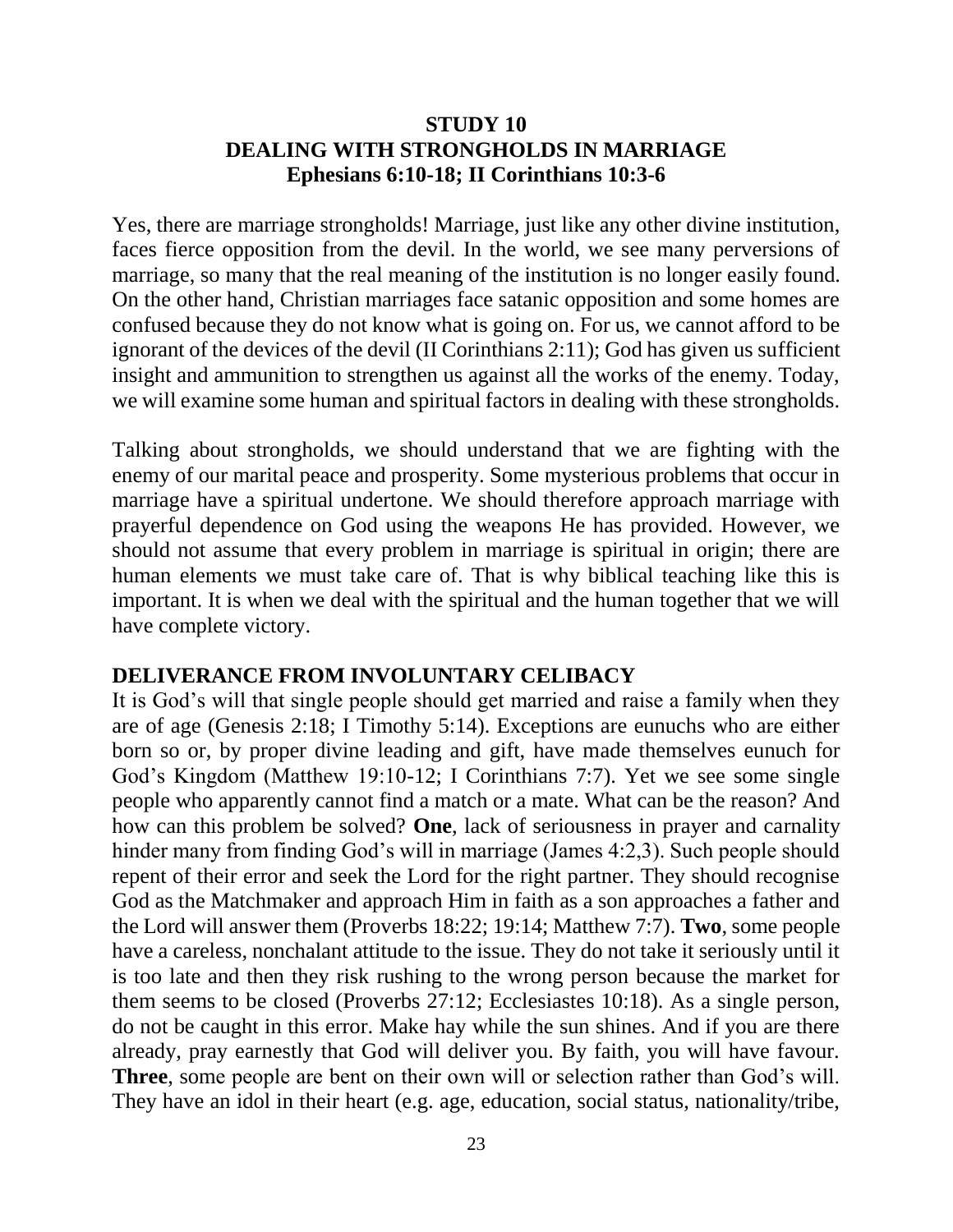physical outlook, financial standing, a particular individual, etc). If the proponent does not match their defined profile, they decline though this may be God's will. The result is that God does not talk to them anymore. Such people should repent and yield themselves to the absolute will of God (Proverbs 3:5-7; Jeremiah 10:23). **Four**, some people have taken wrong steps in the past, which makes it difficult for them to find a suitable marriage partner either because of a permanent damage in their lives or they have come to a life situation that makes them unattractive as marriage partners. Such people should open themselves to God, trust Him and pray earnestly for His mercy (Ruth 1:11-13; 3:1).

**Five**, some people are under a human or demonic curse either because they breached a (blood) covenant, cheated a prospective partner they promised to marry, offended a personality or because of a demonic obstruction. There is hope for such individuals. Coming to the Lord in repentance and faith, with full restitution where necessary, will remove the curse and bring them into God's blessing (Numbers 23:19-23; Colossians 1:12-14). And **six**, some people have literal, figurative or spiritual (demonic) odour, which repels prospective partners from them (Proverbs 30:21,23a). Literal, objectionable (body) odour repels others and makes it challenging to approach some people as future partners. Cleanliness and some physical precautions will remedy this. Figurative odour refers to bad behaviour which puts prospective partners off. If a person has a particularly offensive character, prospective partners will be afraid to live with him or her. What is the joy of living with an angry man or woman? What is the motivation to choose an unreliable, rebellious individual as a future partner? In vain will these people pray for a partner except they first embark on a fundamental change of lifestyle. Repentance and readjustment are required here (Proverbs 21:19; Isaiah 1:18,19). But there is also a demonically induced stigma that makes a person, regardless of natural beauty or character, repulsive to prospective partners. This might be due to previous involvement in demonic activities, covenant with the devil, etc. Just like a curse, this problem can be identified and broken by prayer and faith (Mark 9:23). Coming to Christ makes us new creatures and we should exercise our position in the Lord to get these problems solved. A believer in Christ should not be confined to the past but should exercise his/her right in the new covenant with Jesus. That is the source of victory (II Corinthians 5:17).

In all, we should couple our obedience to God with patience so that we can receive His blessings in this area also (Hebrews 10:36). Having prayed and done God's will, let us trust Him that He will bring the right partner. Approach your pastor for counselling if you feel this is necessary. The leadership of the Church is there to ensure your life is fulfilled.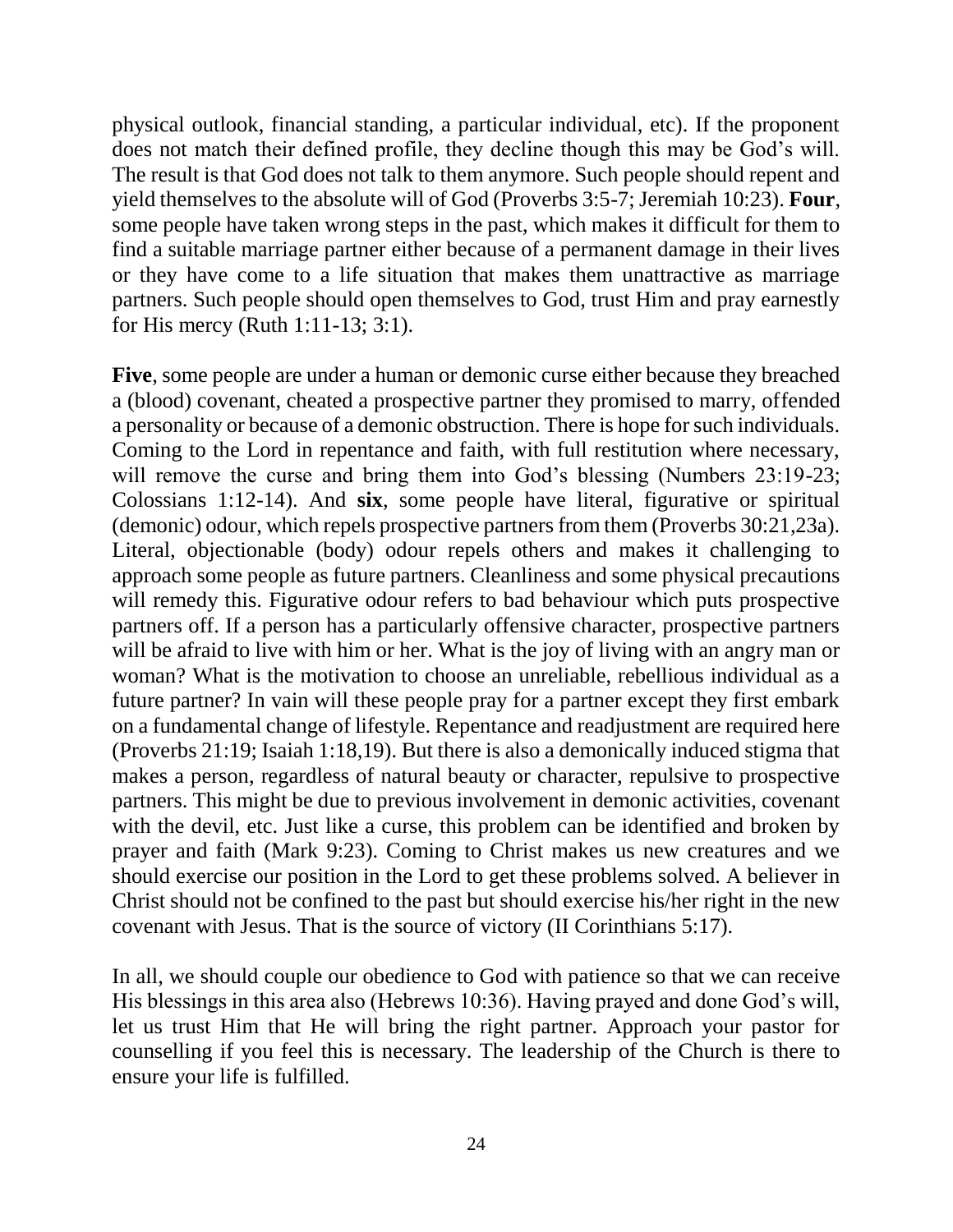### **DEALING WITH MATRIMONIAL CRISES**

God has promised to give us marriages and homes like days of heaven on earth if we keep His words in our hearts (Deuteronomy 11:18-21). We should hold on this promise and actively keep the Lord's commandments. Yet, there could be times of crisis because we live in the world. Matrimonial crises include barrenness or sterility, sicknesses or diseases, financial or material shortage, etc. The first step in dealing with any crisis is to examine yourself and ensure you are living inside God's will (II Corinthians 13:5; Job 35:31,32). Secondly, search the scriptures for God's promises that will aid you in specific prayer, for God honours prayer based on His word (Isaiah 41:21; Daniel 9:1-3). Lastly, pray earnestly unto God in faith. He will answer if you depend on Him for a breakthrough (Exodus 3:7-9; Psalm 50:15; Luke 8:1-8). Believers have the strong weapon of prayer to a compassionate Father. Let us not faint in the day of family crisis. Family prayer coupled with fasting and support from the local Church will deliver us from trouble.

### **DOMINION OVER MARITAL CONFLICTS**

God desires peace and prosperity for every home (Psalm 128:1-6). Conflicts can occur due to ignorance, inconsideration, spiritual immaturity or influence of unclean spirits. Areas of conflict include arguments over money, differences of opinion in family lifestyle, disagreement on the way to bring up children, split over crucial decisions or clashes of character. Wayward children could also cause serious family conflicts. The Bible gives us sufficient means to prevent these conflicts. Where they occur, we should seek God's method to resolve them so that we can live together amicably. Wives, husbands and children have their responsibilities in the home and we should abide by these biblical attitudes if we desire to have dominion over conflicts in the home. The wife should submit to her husband and reverence him (Ephesians 5:22-24; Colossians 3:18). The man should be treated as the true head in the home. It will be wrong for a wife to submit to her parents, friends or any other person more than the husband. Regardless of age, educational or social difference, the husband is still the head and should be treated so. That a man does not fulfil his role in the home is also not a reason to despise him. Of course, God will hold him responsible for his negligence. Women married to unbelieving husbands should still show practical obedience and godliness at home. In language, chastity, spending, and adornment, their lives should reflect sobriety and heavenliness. They should not be busybodies in other people's affairs. They should be keepers at home. The husband should be able to rely on his wife because she is faithful in all things. This will eventually lead to his conversion (I Peter 3:1-6). Similarly, the man should love his wife and sacrifice for her (Ephesians 5:25-33; Colossians 3:19). He should give honour to her as the weaker vessel. It is required that the man protect, honour and provide for his wife to make her feel secure. Faithfulness is required in the man as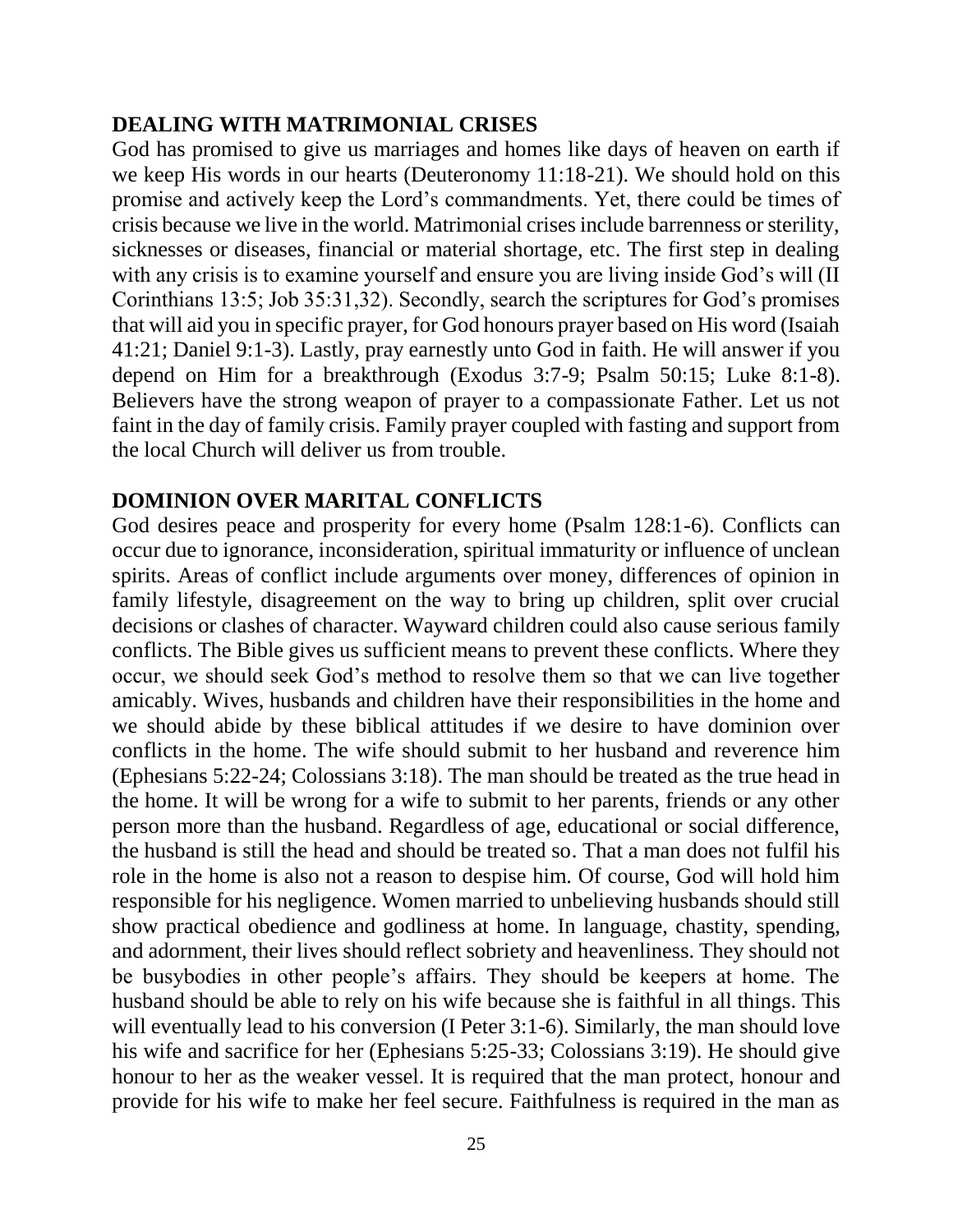well to make the home a pure and truthful place to abide (I Peter 3:7). Children are as well required to honour their parents (Ephesians 6:1-3; Colossians 3:20). Their parents should in turn not provoke them to anger but bring them up in the nurture and admonition of the Lord (Ephesians 6:4; Colossians 3:20). In all, we should give no place to the devil in the home (Ephesians 4:27). Many families are being infiltrated by the devil through the TV, the Internet, demonic games and toys, association with evil doers, etc. These eventually bring turmoil into the home and they wonder why. We should purge ourselves from all these sources of uncleanness and contamination so that we can maintain an atmosphere free from satanic influence. If we couple this with genuine faith and vibrant devotion, our families will be strong and we will live in peace.

- 1. Outline the Biblical expectations of the husband, wife and children in a home.
- 2. How can satanic strongholds in homes be removed?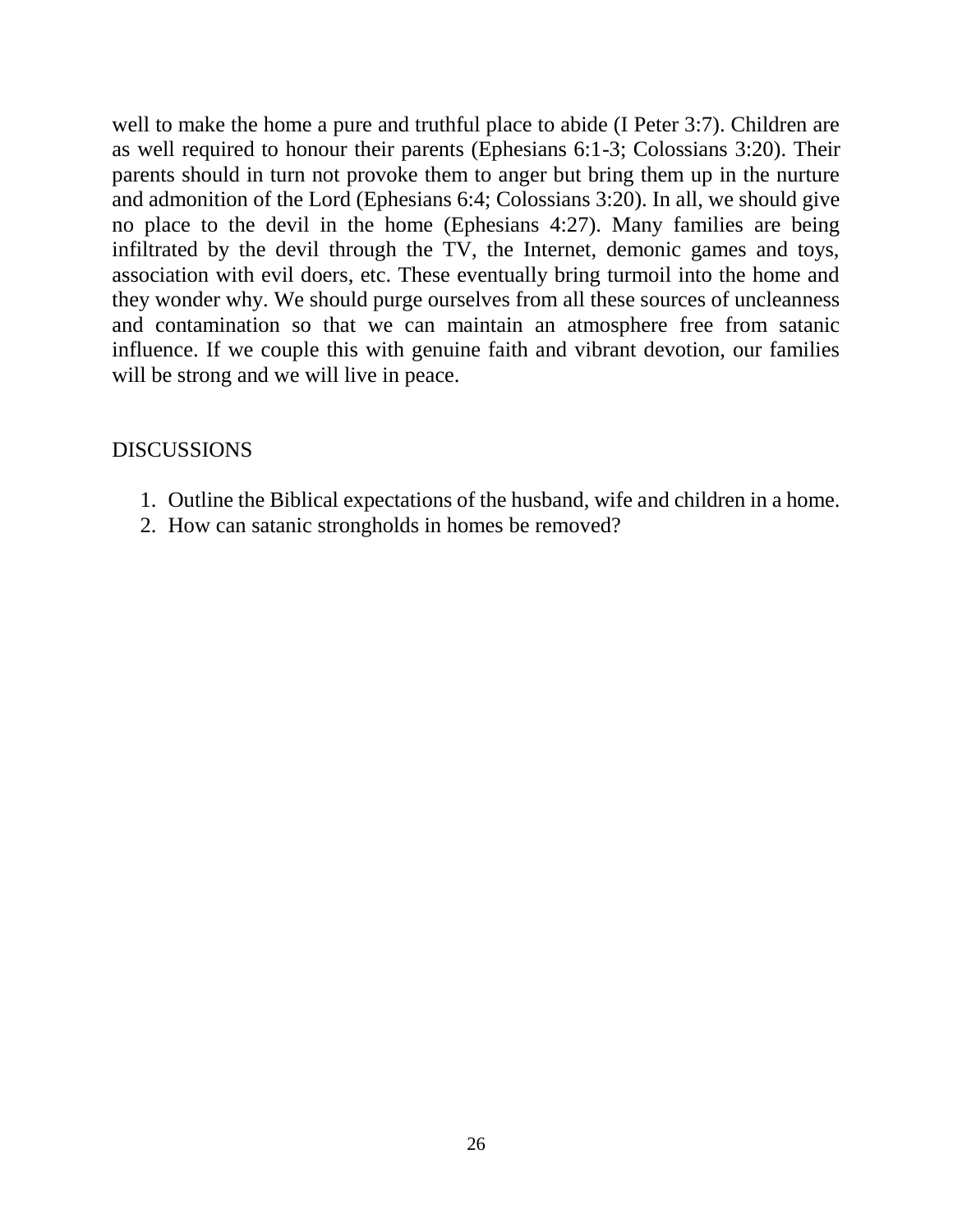### **STUDY 11 GOD'S PROSPERITY FOR YOUR FAMILY (I) Psalm 128:1-6**

#### **Introduction**

God originated the family for a blessing. At the beginning, God blessed Adam and Eve and commanded them to multiply and subdue the earth (Genesis 1:26-28). Though man lost dominion through the Fall, Christ has come to restore us into God's glorious blessing through His redemption. We can all come into God's blessing through faith in Christ and obedience to God's word. Prosperity is God's plan and purpose for your family. This prosperity covers all areas of your family life. And if you are still single, you can be a blessed man or woman like Joseph; God's blessing will mark you out distinctly from others and follow you into your family when you eventually get married. There is all-round prosperity for a man or woman whose heart stays with God (Psalm 1:3)

#### **DESIRABLE PICTURE OF A GOD-FEARING HUSBAND Psalm 128:1**

God's prosperity is reserved for the man who fears the Lord. Many people do not get God's promises fulfilled in their lives because they fail to recognise or fulfil His conditions. God is faithful; there is no shadow of turning with Him (James 1:17). Everyone who fulfils His condition will receive His blessing. The man who will receive God's blessing in marriage fears the Lord and walk in His ways. Whether he is now a husband or he is a husband-to-be, he is marked for a blessing. What are the practical things you will see in this blessed man? **One**, he will depart from evil (Proverbs 3:7; 14:16; 16:6,17). He will not do uncleanness, neither will he oppress his neighbour or cheat other people. He will not deliberately hurt his neighbour or wish/do evil to him. **Two**, he delights in righteousness (Psalm 45:7; Proverbs 15:9; Hebrews 1:9). It is his delight to be upright. Holiness is his principle. He will seek the good of his neighbour and exhibit God's righteousness in his house. **Three**, he devotes himself to God and His word (Psalm 1:1,2; John 14:23). The word of God is the instruction of life. A God-fearing man puts himself in God's hands and seeks to do His will. He meditates daily in God's word and allows the word to rule his life. And **four**, he dedicates his life to walk in God's ways (Genesis 24:40; Deuteronomy 5:33;28:9; I Kings 2:3,4; 3:14). The God-fearing man makes a conscious choice to walk in the way of the Lord. In his decisions, choices and actions, he seeks to follow what the Lord has laid down as a godly pattern. This is the picture of a man who truly fears the Lord.

#### DISCUSSIONS

From our passage in Psalm 128 describe the characteristics of a prosperous home.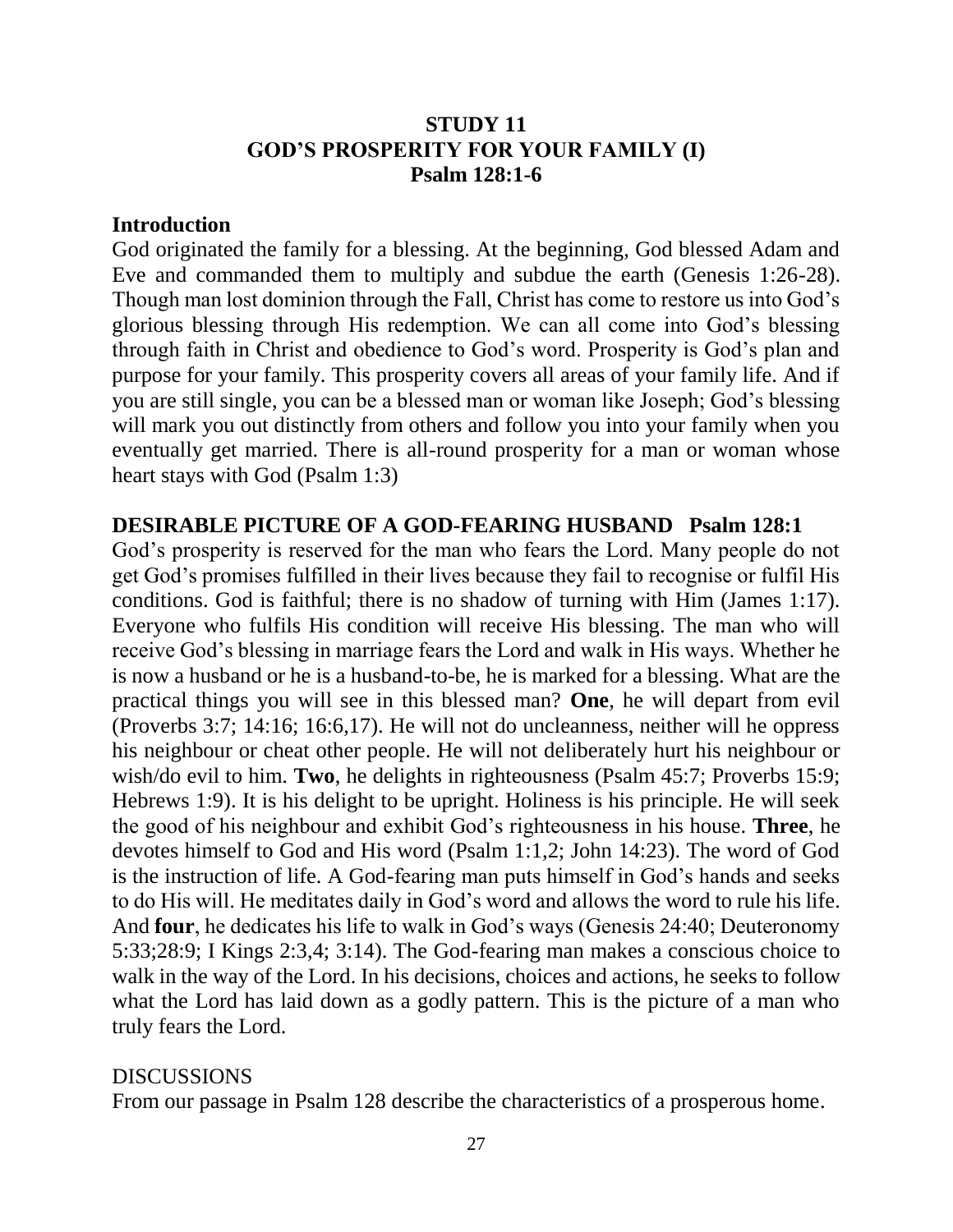### **STUDY 12 GOD'S PROSPERITY FOR YOUR FAMILY (II) Psalm 128:1-6**

#### **DIVINE PROSPERITY FOR A GODLY HOUSEHOLD Psalm 128:2-4**

God's prosperity is visible on a household that is yielded to Him. It is God who gives us power to get wealth (Deuteronomy 8:18). There may be challenges every now and then but the godly home will be like a tree planted by the water side; it will prosper in a visible and conspicuous way (Psalm 1:3). How is God's prosperity manifested in such a home? **One**, there is honest labour, fruitful labour and godly enjoyment (Genesis 26:12-14; 39:2; Psalm 84:11,12; Ecclesiastes 6:3). The godly man is not idle. And because the Lord is with him, his labour shall prosper. There will also be peace and godly desire to enjoy the fruit of his labour. He shall not labour for the wind or for the devourer. He will have enough to eat and to give to the needy. **Two**, there will be happiness and health in the man and his household (Deuteronomy 28:3,6; Proverbs 3:7,8; Isaiah 58:8; II John 2). There will be occasion for joy and laughter. Their health will spring forth as the Lord Himself will be their healer. **Three**, the wife shall be fruitful (Genesis 17:15,16; Exodus 23:26; Deuteronomy 7:14). Barrenness is not God's will for His children. Christian families who have a situation of barrenness should keep on believing God. His promise may tarry but it will surely be fulfilled. And **four**, their children shall be strong, stable and stately (Psalm 127:3-5; 144:12; Acts 21:8,9). Godly character and nobility will be the portion of a home where God reigns. Our children will be a source of delight as we prayerfully bring them up to know the Lord. Regardless of the challenges they face in life, by God's grace, they will eventually overcome and shine forth like a gorgeous palace.

- 1. In the light of today's studies how do you as a parent or child hope to help you family enjoy the prosperity as described in the bible?
- 2. Describe prosperity from the following passages: Isaiah 58: 8; Deuteronomy 28: 3, 6; Exodus 23: 26; Acts 21: 8, 9; Ecclesiastes 6: 3).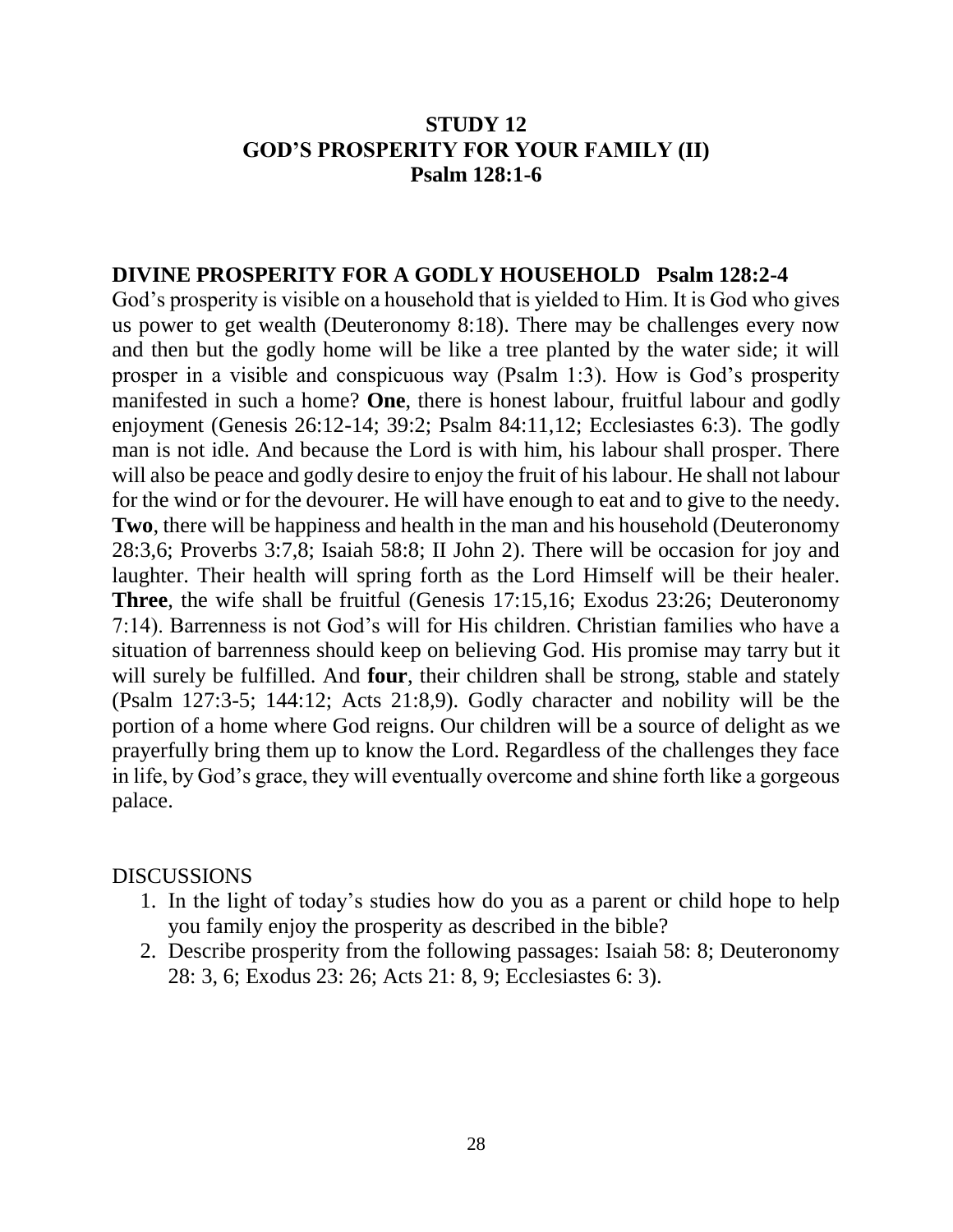### **STUDY 13 GOD'S PROSPERITY FOR YOUR FAMILY (III) Psalm 128:1-6**

**DISTINCTIVE PRESERVATION OF GLORIOUS HOME Psalm 18:4-6** The blessing of a godly home is a biblical certainty. *"Behold, that thus shall the man be blessed that feareth the LORD.*" The blessings of the Lord will make such a home rich without adding sorrows. Like the house of Obed-edom, the prosperity God gives is closely linked with His presence (II Samuel 6:10-12). *"The LORD shall bless thee out of Zion …"* The blessing of God will not take the household outside the house and will of God. Rather, such a home will abide in God's house to worship Him and behold His beauty (Psalm 23:6; 27:4). They will also be active in the service of the Lord so that they can see the good of Jerusalem – the prosperity of God's work and mission on earth (Acts 21:8,9; Romans 16:3-5; I Corinthians 16:15,19). Moreover, there shall be long life and full satisfaction (Exodus 23:26; Psalm 91:16). The Lord will comfort them on every side and fulfil His goodness in their lives. Their eyes shall see the goodness of the Lord in the land of the living. God will preserve them from every evil because they delight themselves in Him.

It is glorious to have God as the centre of the home. As a single person, immerse your life in God and let Him be your all. His blessings will follow you into marriage as He will provide the right partner for those who are blessed by Him. And if you are married already, come inside God's prosperity by faith just like Abraham and Sarah did when God called them out of idolatry into a perfect walk with Him. God will surely prosper you and make you a channel of blessing to multitudes. No matter your current challenges, there is guarantee turnaround when Jesus takes the lead in your life and home.

- 1. What area of human existence is your family exercising dominion?
- 2. Are you contributing to a prosperous family or are you ignoring the state of your family?
- 3. Using the following biblical references demonstrate your understanding of a glorious home *2Samuel 6: 10-12; Psalm 23: 6; 27: 4; Romans 16: 3-5 Psalm 91: 16.*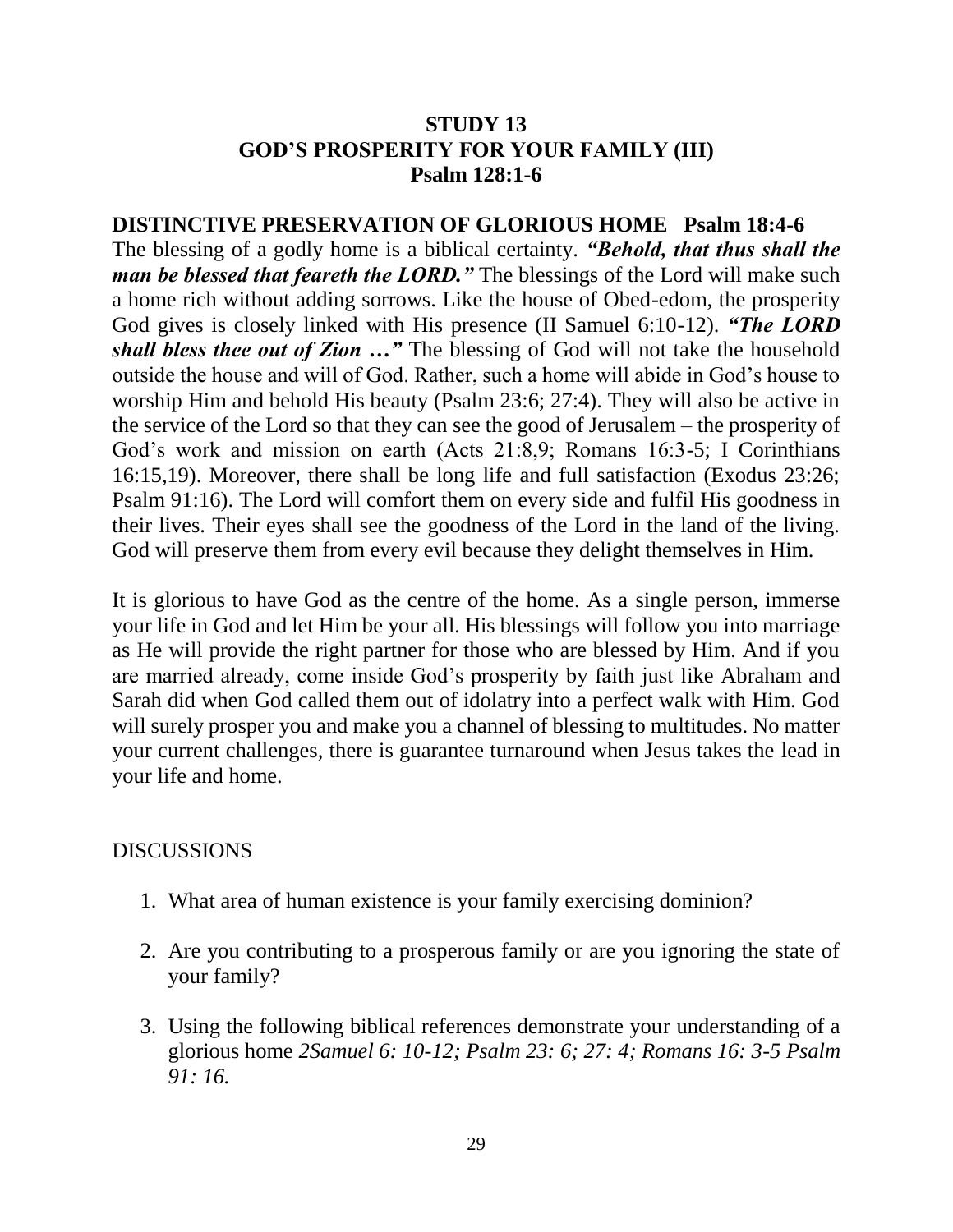### **STUDY 14 THE SURE SIGNPOST TO SIGNS AND WONDERS**

*Acts 2:22,43; 7:36; 4:29,30; 5:12; 14:3; Romans 15:18,19; John 4:48; Isaiah 8:18*

Miracles, signs and wonders characterise as well as summarize the ministry of Christ on earth. Prior to His ascension, Christ commissioned His apostles to continue with the work of soul-winning. His ministry of miracles, signs and wonders was also replicated in theirs. During the time of the children of Israel, God wrought miracles, signs and wonders through Moses, their leader. He was indeed a great Old Testament prophet and a law-giver. But the New Testament started with Christ's miraculous conception, life, ministry, manifestation and operation of the Spirit. After His ascension, the apostles realized that the miracle ministry of Christ must continue and therefore prayed to God to "*grant unto thy servants, that with all boldness they may speak thy word, By stretching forth thine hand to heal; and that signs and wonders may be done by the name of thy holy child Jesus*". God answered their prayers: "*And by the hands of the apostles were many signs and wonders wrought among the people*".

Aside Christ, Moses and the apostles, Paul, the apostle to the Gentiles also had a record of signs and wonders in his ministry. Thus, whenever God raises His servants to minister to Jews or Gentiles, He also grants them manifestation of signs and wonders. And what God did in the past, He is still doing today. He has opened the gate of miracles, signs and wonders to bless us in fulfilment of His promise in Scripture. The days of weeping, sorrow, joblessness, delay in marriage, barrenness, etc. are over as we bring our problems and people with various forms of infirmities before Him. As others see God's miraculous intervention in our lives, they will also believe and His church will grow. The sure signpost to signs and wonders is that God is unchanging in His resolve to fulfil His promise in our lives.

#### **1. CHRIST'S SEVEN-FOLD "I WILL"**

*Matthew 8:7,8; 11:28; 16:18,19; Luke 21:15; John 14:12-14; 15:26;17:24.*

"*I will come and heal him*" is Christ's promise to the sick. There is provision of healing for every member of our families. The Lord has also promised to give us rest from anxiety, panic, fear, worry and perplexity. He says, "*I will give you rest*". We also have the promise of the keys of the kingdom to unlock every closed door. "*And I will give unto thee the keys of the kingdom of heaven*". Because we have the keys of the kingdom, we can surmount every challenge in our lives, families, business, neighbourhood, church, etc. Whatever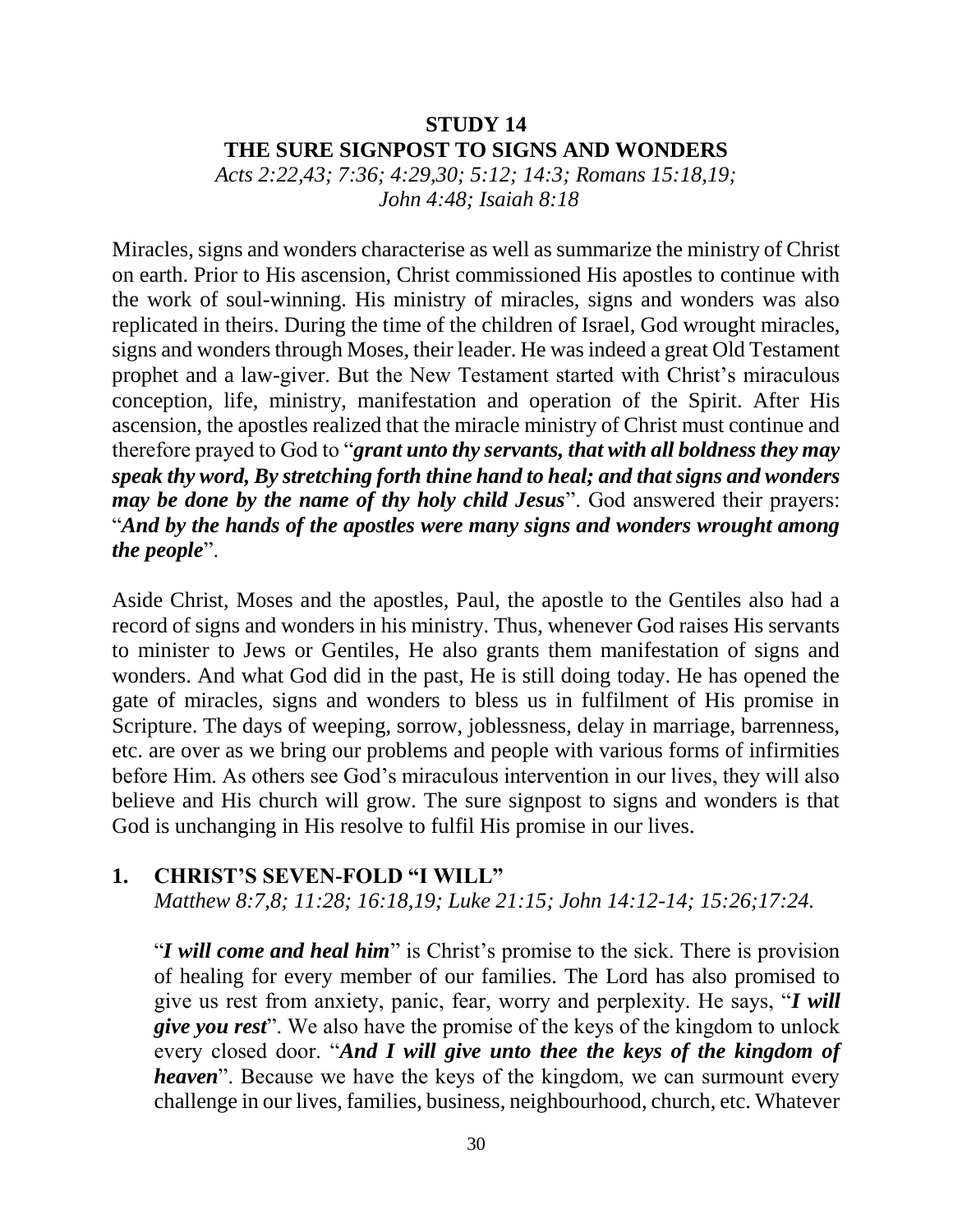we say or decree will come to pass because we have the key to our desired destiny, prosperity, the joy of the Lord and His power. It is also part of God's provision to give His children wisdom that their adversaries will not be able to withstand. "*For I will give you a mouth and wisdom, which all your adversaries shall not be able to gainsay nor resist.*"

To receive from God, we must believe that Jesus is our Saviour, Sanctifier and Baptizer in the Holy Ghost; that He is our Redeemer, Deliverer and the One who gives us dominion; that He is the King of kings and Lord of lords; that He is our Supporter, Supplier, Rock of ages and Refuge which the righteous runs into and is safe. Therefore, healing, prosperity, better future, total deliverance, dominion, success are part of Christ's seven-fold "*I will*" for His children. "*If ye shall ask any thing in my name, I will do it*". The Lord does not want His children to remain comfortless in a troubled world. Thus, He promised us the Holy Spirit who will guide us in all things. "*But when the Comforter is come, whom I will send unto you*". Besides, the ultimate goal of Christ is that we finally make it to heaven. "*Father, I will that they also, whom thou hast given me, be with me where I am; that they may behold my glory*".

### **2. HIS COVENANT SEVEN-FOLD "I WILL"**

*Hebrews 8:6,8,10; 6:14; 1:4,5; 2:12-15; 10:30; 13:5,6; 10:16-23.*

The Lord has promised to make a better covenant with us than the one He had with Abraham. "*I will make a new covenant with the house of Israel."* God never reversed or reneged on His promises to His people. His covenants with Abraham, Israel, David etc., were all fulfilled to the letter. And if the Lord was faithful in keeping His covenant to Old Testament believers, He will also be faithful in keeping the better and greater covenant He has made with us. His promise in this covenant is, "*I will bless thee*". Through this better covenant, the Lord will perfect everything concerning us. As a believer, you are no longer a beggar but a son or daughter of the Most High God as He has promised that, "**I will be to him a Father**". The covenant Christ has made with us is very sure because He has an intimate relationship with the Father and whatever He requests from the Father, that will He do. Christ promises to reveal God to us. He says, "*I will declare thy name unto my brethren*". The Lord also promises to preserve and keep us from the power of darkness under the better covenant. It is time for us to forget the past and forge ahead with the Saviour under the new and better covenant.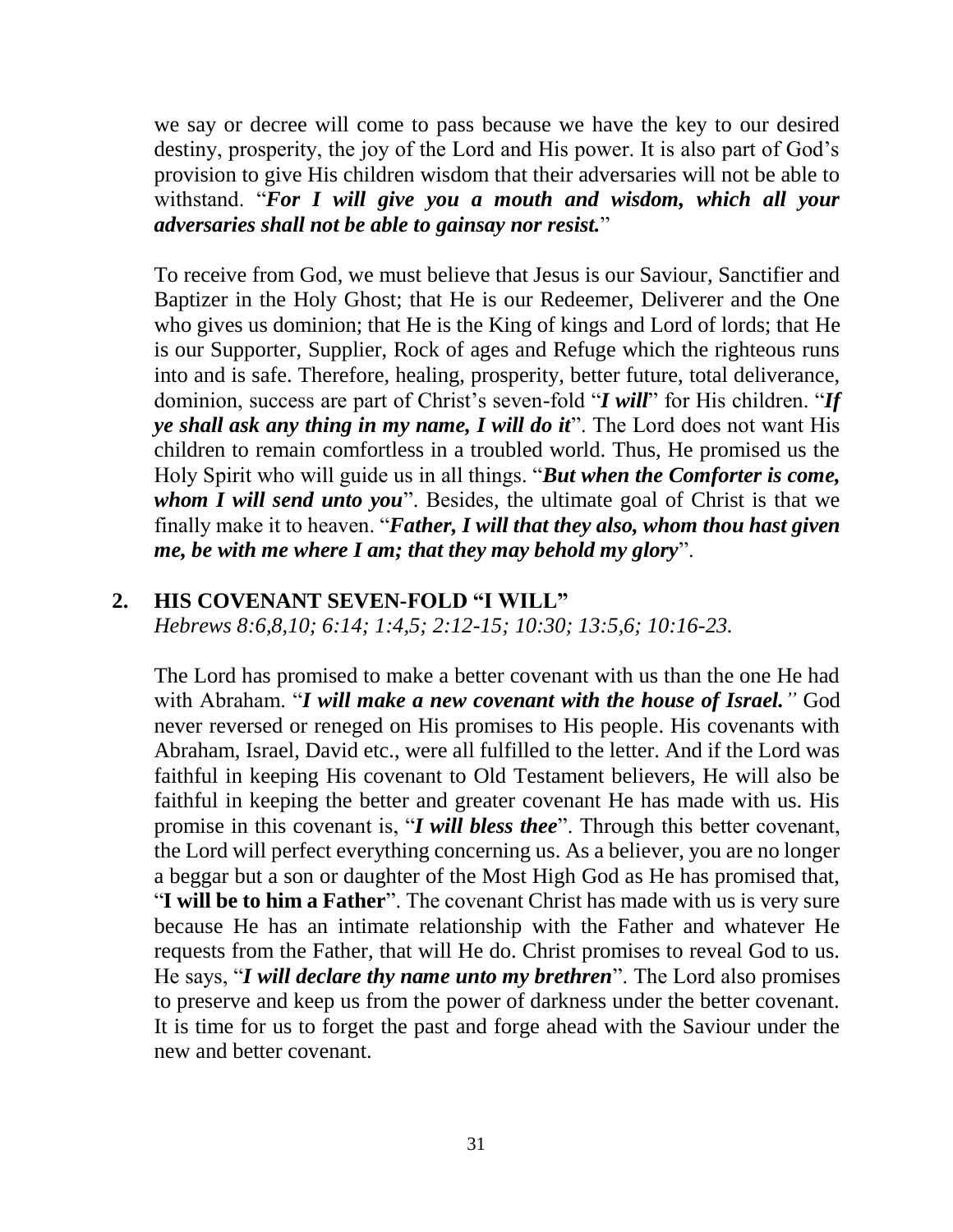Enemies cannot stop the progress of God's people. We should therefore not worry about what they are doing to hinder us. With the better covenant, the Lord has promised to fight our battles: "*I will recompense, saith the Lord*". In moments of trials and afflictions, God, the Omnipotent, Omniscient and Omnipresent, the Creator of the universe, our Supplier, Healer, Deliverer and Helper will not forsake us. His promise is, "*I will never leave thee, nor forsake thee*". What a joy it is also for us to know that our guilt and condemnation are all taken away under the better covenant when we believe! "*And their sins and iniquities will I remember no more*. The Lord who has promised us this sevenfold covenant will not deny us His blessings.

### **3. THE CONCLUSIVE SEVEN-FOLD "I WILL"**

*Luke 5:4-6; 9:57; 15:18-24; Psalms 18:1-3; 77:11,12; 101:1-3; 55:16-19; 71:7.*

Though God is determined to bless us, our faith must agree with His pronouncement before we can have the promised explosion of miracles, signs and wonders. When we forget our past experiences of failure and obey the Master's instruction like Peter did, we shall enjoy manifold blessings. He said, "*At thy word I will let down the net*". We experience success, progress, courage, healing, deliverance, dominion and multiple blessings when we follow the Lord's instruction. The Lord has promised to give people who believe His promise a net-breaking miracle.

Every believer needs to make commitment to the Lord by declaring that, "*I will follow thee whithersoever thou goest*". Commitment to follow Christ through is the secret of blessing because He leads to the land of victory, promise and everlasting joy. This requires that the prodigal return to Him in penitence. The prodigal son or daughter needs to say, "*I will arise and go to my father*". Our God is a compassionate Father who will not forsake or reject anyone who comes to Him with a sincere heart. When sinners and backsliders return to the Lord, He restores all that they had lost.

We continue to enjoy explosions of miracles, signs and wonders with the following scriptural attitudes and affirmations: "*I will love thee… I will trust… I will call upon the LORD". "I will remember the works of the LORD… I will meditate also of all thy work". "I will behave myself wisely… I will set no wicked thing before mine eyes". "I will call upon God; and the LORD shall save me".*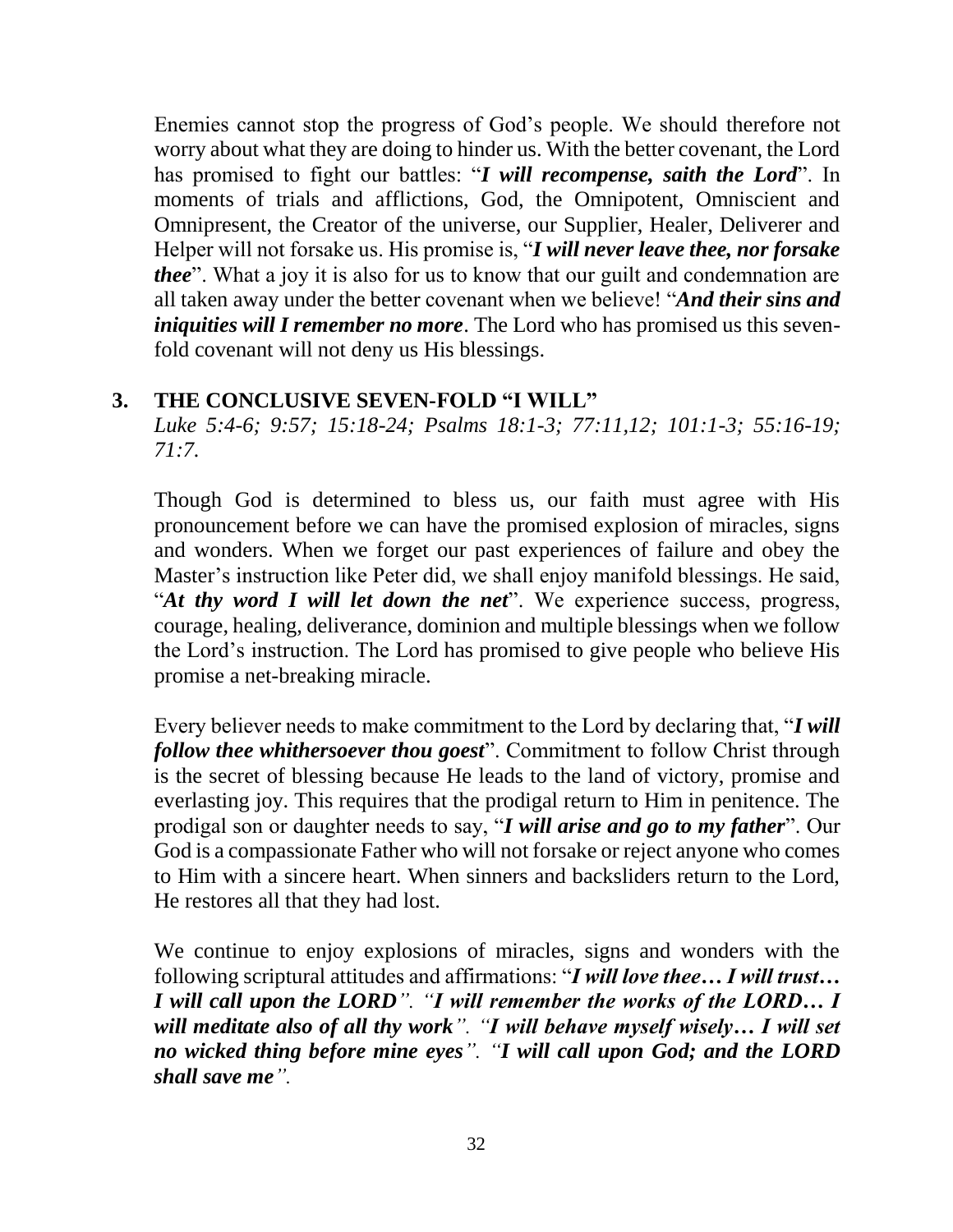- 1. What is required of me to "produce" signs andwonders? *Luke 5: 4-6; Psalm 18: 1-3; John 14:12-14; 15:26;17:24*
- 2. Are signs and wonders following you or are you the one following them? Why?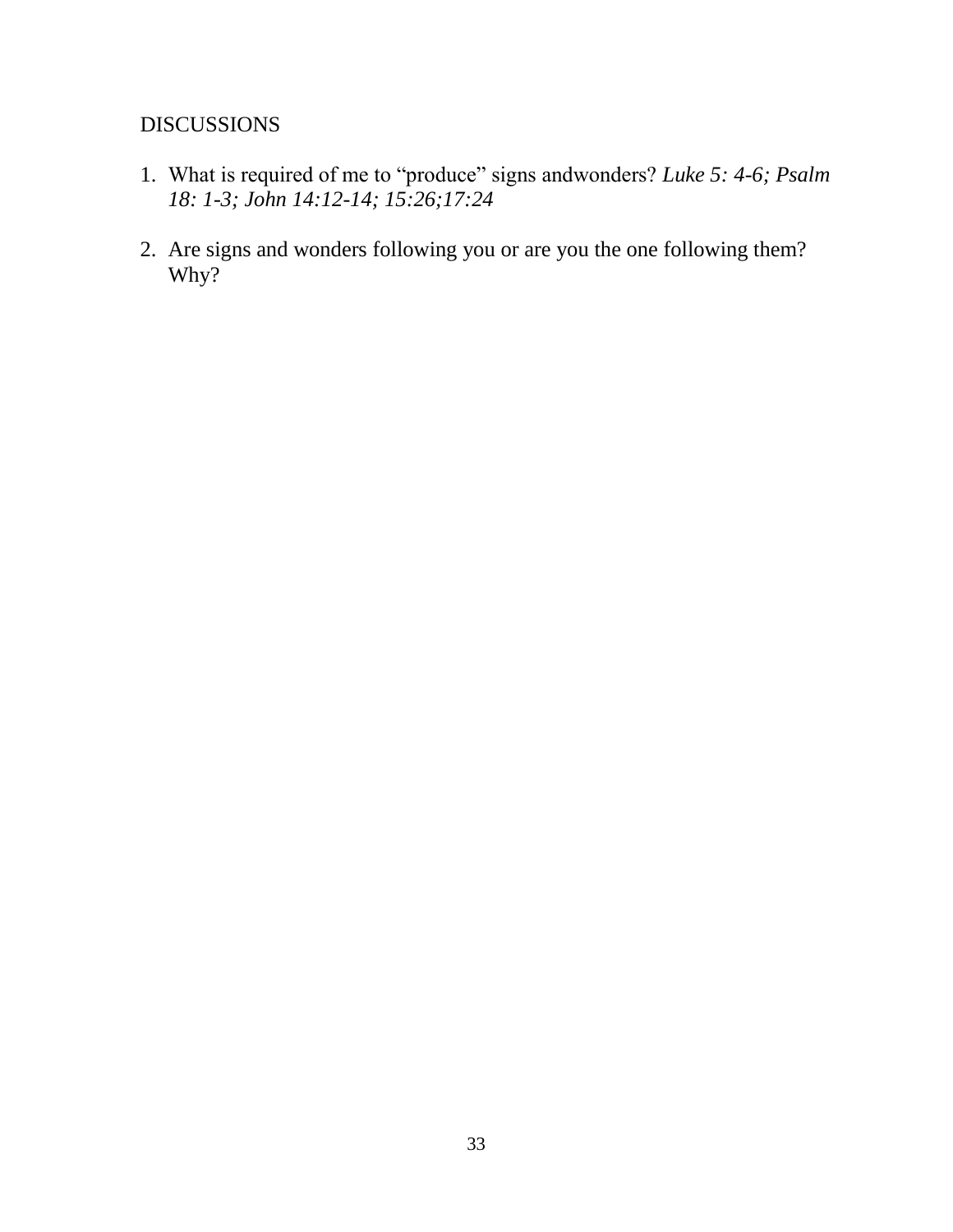### **STUDY 15 FREEDOM THROUGH FAITH THAT PLEASES GOD**  *Hebrews 11:4-6*

We are living at such a time and place when faith in God is so needful for a purposeful life. We will always need God and we need Him now more than ever, speaking in human language. All around us, we see and hear of adversity and disaster, "*no peace, great vexations upon all the inhabitants of the countries*," "*men's hearts failing them for fear*." And yet, there is no end in sight. This is not the time to play religion; this is the time to seek the true and living God with unwavering faith in Jesus, His only begotten Son. "*And ye shall seek Me, and find Me, when ye shall search for Me with all your heart*" (Jeremiah 29:13).

God demands faith, real faith, pure faith, implicit faith expressed in corresponding confession, conviction and consecration if we are to please Him. Though we are living in perilous times, it is not peculiar to our community or this era and age. Others have lived triumphantly through similar experiences as ours. They were victorious by faith; we too can be overcomers and more than conquerors, by faith.

### **1. TRUST AND TRANSFORMATION BY FAITH**

*Hebrews 11:4; Genesis 4:3-5; Leviticus 17:11; Hebrews 9:22; Romans 3:23-26; 5:8-11; 1 Peter 1:14-20; Hebrews 10:19-23; 11:28.*

"*By faith Abel offered unto God a more excellent sacrifice than Cain*." Cain offered a sacrifice too but his sacrifice was not acceptable to God. Cain was religious but he "*was of that wicked one*." He sacrificed but "*his own works were evil*." Though religious, he hated his brother and had no eternal life abiding in him (1 John 3:12-15). He lived and died under condemnation, not willing to repent and turn from the religion of works. In his man-centred religion, he could not attain to freedom from sin, guilt and eternal damnation.

"*By faith Abel offered unto God a more excellent sacrifice, by which he obtained witness that he was righteous, God testifying of his gifts.*" Abel's sacrifice was by faith, looking back to what God did in providing a substitute for Adam and Eve and looking forward to the coming of the promised Seed who will be our Sin-bearer (Genesis 3:15, 21). His faith was in the acceptable Lamb "*slain from the foundation of the world*" (Revelation 13:8). Man-made religion attempts to worship God with inventions of "*men's hands*", "*man's device*" and "*tradition*" (Acts 17:25, 29; Mark 7:6-13). Religion without faith in God's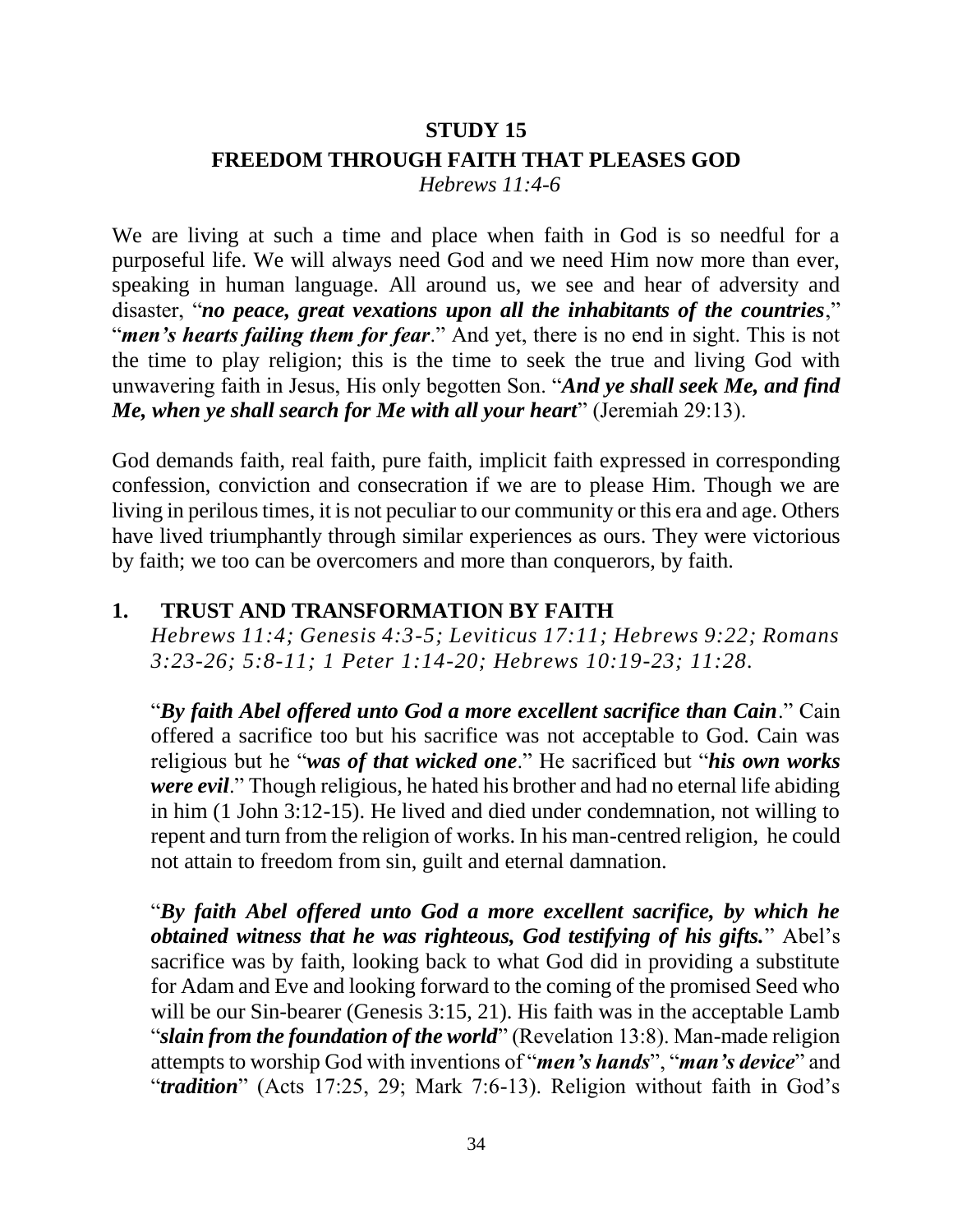acceptable Lamb is vain and displeasing to God. Whatsoever is not of faith is sin. Abel's faith was counted unto him for righteousness. He was transformed and set free – free from guilt and condemnation, free from the power and curse of sin, free from eternal wrath and judgment.

### **2. TRANSITION AND TRANSLATION BY FAITH**

*Hebrews 11:5; Genesis 5:22-24; Psalms 119:1-3; 15:1-5; Isaiah 33:15-17; 1 John 1:7; 2:6; 3:1-3; 2 Kings 2:3, 5, 11; 1 Corinthians 15:51, 52; 1 Thessalonians 4:13-18; Colossians 1:13.*

"*By faith*" "*Enoch walked with God*" and "*he pleased God"*. "*Can two walk together, except they be agreed*?" God revealed Himself to Enoch and he agreed with God by faith. God's revelation came to him that, "*Behold, the Lord cometh with ten thousands of His saints, to execute judgment upon all, and to convince all that are ungodly among them of all their ungodly deeds which they have ungodly committed, and of all their hard speeches which ungodly sinners have spoken against Him*" (Jude 14,15). Knowing the judgment of God, he turned from his own ways, asked and believed God for mercy, became committed to God and His way, at age 65. He received grace and divine enablement to walk with God. "*And Enoch walked with God after he begat Methuselah three hundred years*" (Genesis 5:22). Consistently, he remained "*undefiled and walked in the law of the LORD*". He walked "*in the truth"* "*in the light*", "*in love*", "*in the Spirit*", "*uprightly*", "*righteously*", "*humbly*" and "*honestly*" (Psalm 119:1; 3 John 3; 1 John 1:7; Ephesians 5:2; Galatians 5:16, 25; Psalm 84:11; Isaiah 33:15; Micah 6:8; Romans 13:13). Living each day at a time, it was possible for him to "*walk with God* " because he *walked* "*by faith*" (2 Corinthians 5:7).

"*By faith Enoch was translated that he should not see death; and was not found, because God had translated him: for before his translation he had this testimony, that he pleased God*." Enoch's translation is a prophetic illustration of the Rapture of the true Church. All true believers who have put their faith in Christ, living and walking consistently with God in righteousness and holiness of life will be translated, raptured, caught up to heaven, forever to be with the Lord.

#### **3. THE THRUST AND TRIUMPH OF FAITH**

*Hebrews 11:6; Deuteronomy 32:20; Psalm 78:22-24,41; Romans 14:23; 1:16,17; 5:1,2; Galatians 2:20; Hebrews 6:10-12; 10:38,39; 12:1,2.*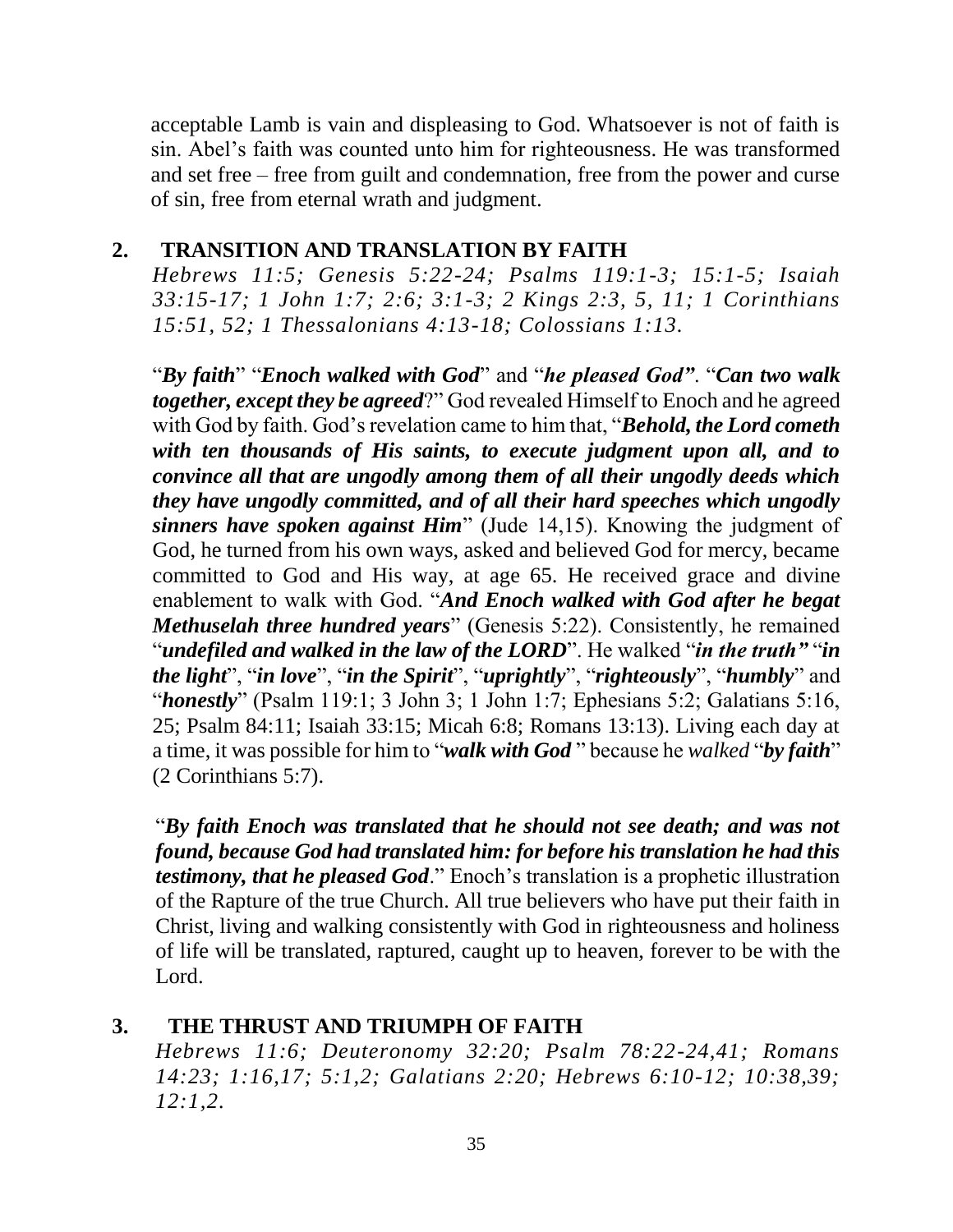"*But without faith it is impossible to please Him*." Can you be pleased and happy with anyone who never trusts you, who always doubts your words, always questioning your sincerity and integrity? Will you be pleased with 'a good man', 'an innocent woman' who is always asking if you meant what you said and if you said exactly what you meant? How pleased will you be with someone who professes to love and honour you but never trusts your words? How can God be pleased with anyone, any 'good man', any 'innocent woman', who does not trust Him, who does not have faith in His Word and in His provision of salvation?

"*For he that cometh to God must believe that He is*." He who comes to God must believe that He exists and that He is infinite, eternal, self-existent; the Creator of all other beings and things, on whom all others depend and by whose power and providence all others exist, live and are supplied with the means of continued existence and life. "*And that He is a rewarder of them that diligently seek Him*." He who has genuine faith in God must believe that He is not indifferent to the needs of His creatures, that He cares for their eternal and temporal welfare, that He will fulfil His promises, that He will grant salvation if sought in His appointed way and bestow blessings according to His infallible Word.

- 1. What is **faith** and why is **faith** important in life?
- 2. How much faith do we need to do God's work?
- 3. What victories were obtained and obtainable through faith in the following passages: Hebrews 6: 10-12; Galatians 2: 20; 3 John 3; 1 Thessalonians 4: 13-18?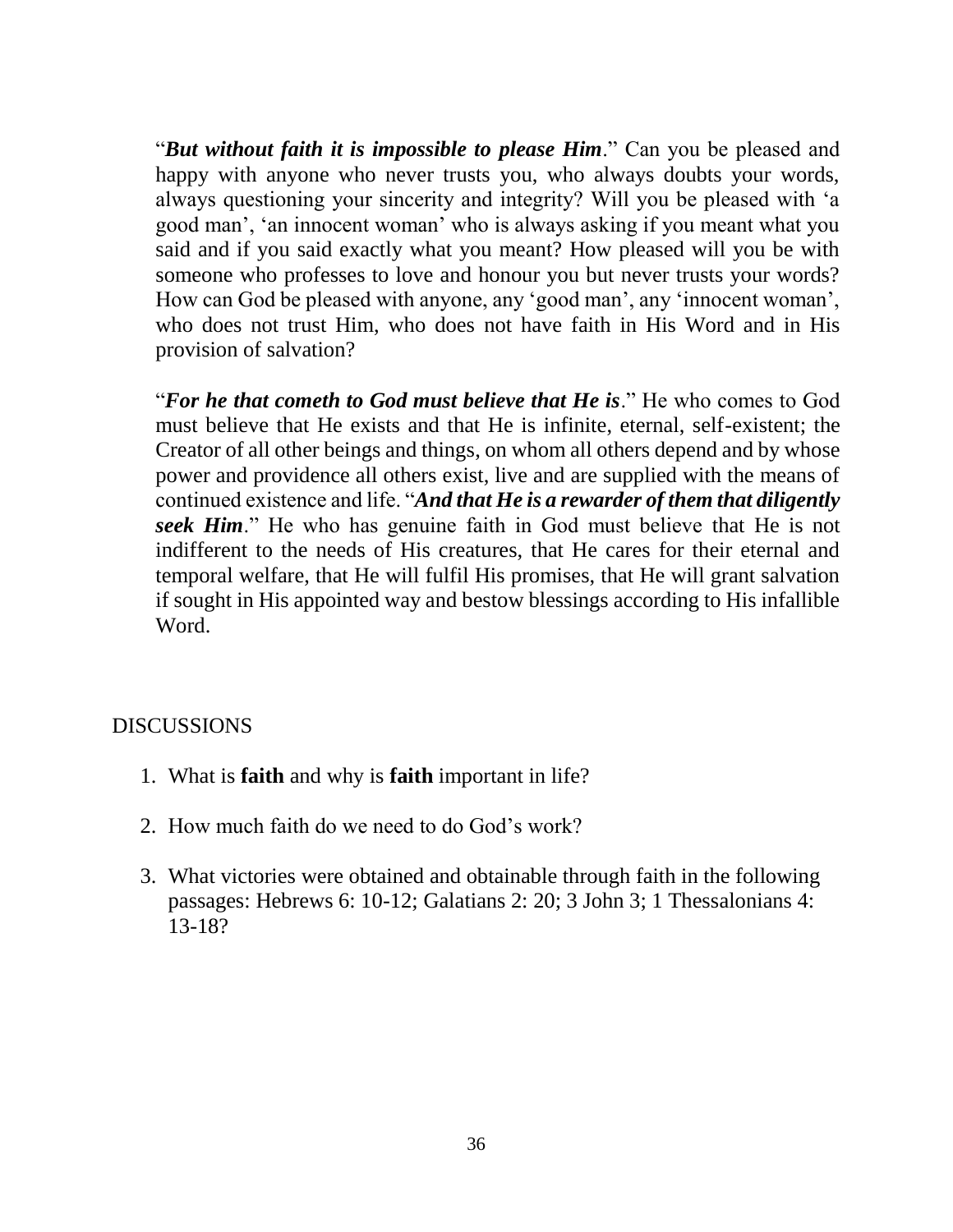#### **STUDY 16 PROMPT RESPONSE TO HIS HIGH AND HEAVENLY CALLING (I)** *Nehemiah 2:1-20*

God expects us to be attentive, retentive and responsive when we read or hear His word. With the prevailing conflict, corruption, evil and the lost glory in our nation today, there seems to be no hope of solution in sight. This was once the experience of the children of Israel and Judea. There was no hope of redemption for them until Nehemiah rose up to the challenge. In order to fulfil this mission, he had to pay the price by giving up his prestigious job. Our ministry, work, position in God's kingdom as agents of change and reformers is not cheap. There is a price to pay. Believers who are ready to lay all on the altar are the people that can become agents of change. There is no position without a price. Does your ministry cost you time, further education, extra-mural studies, promotion; progress in your profession, movement or change? Bible characters like Moses, Nehemiah, Peter, Matthew etc., were willing to follow the Lord and do whatever He wanted them to do. We need to be consecrated and devoted believers, like Nehemiah, to bring back the lost glory in our nation. To experience the power of God and do exploits for Him, we must be detached from earthly things and surrender our lives completely to Him. Whatever labour of love we do for God will be rewarded now and in eternity, if we remain faithful to Him.

#### **ANSWERED PRAYER CONCERNING HIS GREAT COMMISSION**

*Nehemiah 2:1-4; Proverbs 21:1; Nehemiah 2:5,6; 6:15; 5:14; 2:7,8; Proverbs 15:13; 13:23; 15:28; 16:1-3; Philippians 4:6; Isaiah 65:24.*

Nehemiah's fasting and prayer granted him uncommon favour before the king and other people. His commission was to go back to Jerusalem to rebuild its broken walls and restore its lost glory. And he responded very promptly. Our great commission today is to preach the gospel to every creature. To accomplish the task, we must allow the fear of God in our hearts to be greater than the fear we have for men. We must be willing, like Nehemiah, to build the wall of security, salvation, holiness and spirituality around God's people. The task of preaching the gospel must not be done on short-term basis. We must give it enough time while depending on God. Nehemiah was faithful in accomplishing the task of rebuilding the wall. Hence, the Lord gave him a bigger responsibility: he was appointed to be their governor. Believers who have vision, passion and conviction are always worried about the state of sinners around them. The dreams of these believers will affect their lives,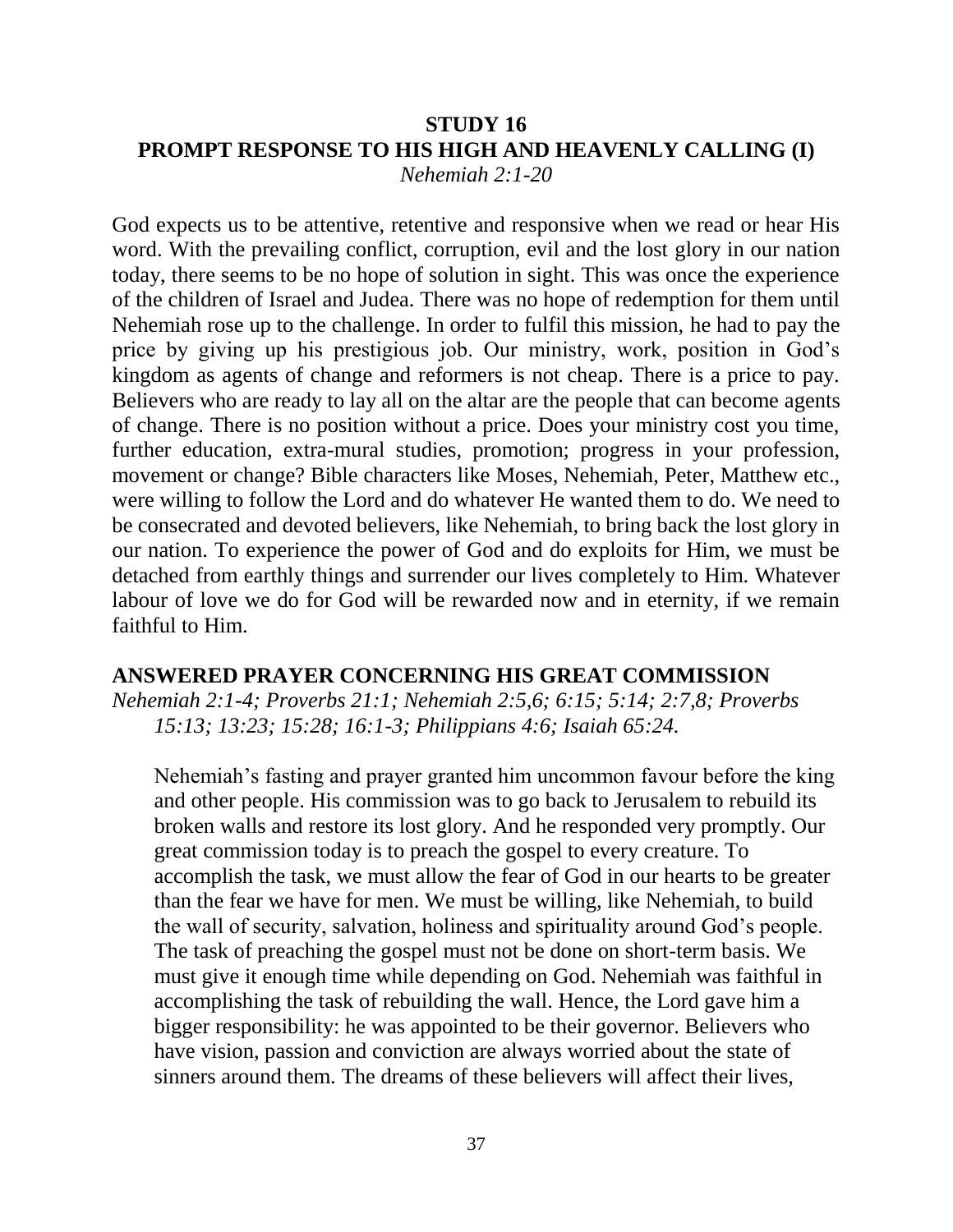soul, spirit and comportment. While carrying out the great commission, we must refuse the tendency to be over-confident.

Unlike Nehemiah, many believers today think in fear; they cross the bridge before they get to the bridge. They are afraid of opposition in doing God's work. When we concentrate on the threats of the enemies, we cannot get the task of the great commission done. We should rather look on to Jesus the Author and finisher of our faith, who for the joy that was set before him endured the cross and despised the shame. Nehemiah focused his attention on the work he set out to do, not on his detractors. As a result, he had no need to worry. When we pray according to God's will, He will answer and make us prosper in the work He has committed in our hands.

- 1. From Nehemiah's story how can explain the "divine call"?
- 2. Do you believe that you are called? What are you doing right now about it?
- 3. How did Nehemiah overcome his detractors?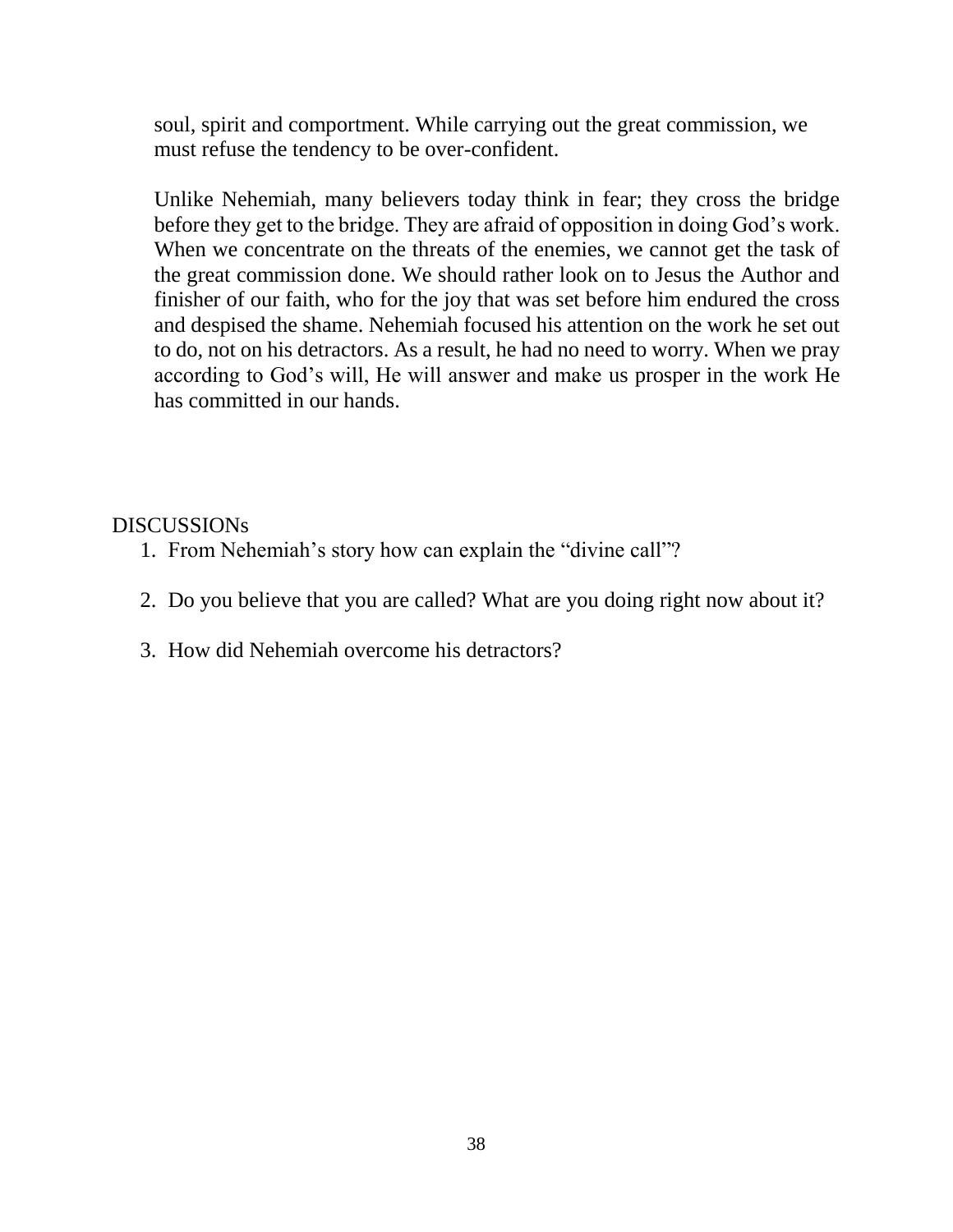#### **STUDY 17 PROMPT RESPONSE TO HIS HIGH AND HEAVENLY CALLING (II)** *Nehemiah 2:1-20*

#### **ADEQUATE PREPARATION BEFORE A GUIDED COMMENCEMENT**

*Nehemiah 2:9-16; Matthew 10:16; John 15:18-20; 2 Timothy 3:12-14; 1 Corinthians 16:9; 15:58.*

There is need for adequate preparation, like Nehemiah did, before we set out to do God's work. This is because satan is not pleased when we seek the salvation of sinners in our communities. Therefore, he uses human agents like Tobiah, Sanballat and Geshem to try to stop us. The will of God is not devoid of challenges and oppositions. We must take cognizance of the difficulties and persecutions that the devil stirs up against us and use them as stepping stones to achieve God's will. Many people shy away from God's work because of oppositions. But with God on our side, we shall overcome anything that tries to hinder us from doing God's will. Like Nehemiah, we should always make ourselves available for God's work when the need arises.

Carelessness on the part of the believer will make him reveal his vision to those who will kill it. For Nehemiah, he kept his mouth shut until the appointed time. He had to study the people to know those who are enemies before he revealed his mission. We must be wise not to reveal our intention to those who will kill it. The world will hate us because we testify against their corrupt practices and evil deeds. They will not appreciate us when we come to them with the message of righteousness, justice, integrity and holiness. Their persecution or hatred for the Word should not make us conform to their will. We must understand that holiness goes hand in hand with persecution and opposition. If we wait for better conditions and opportunities, we may never serve the Lord because adversaries of the gospel shall wax worse and worse. And since our work will be rewarded, we should not be afraid.

#### DISCUSSIONS

- 1. What constitutes adequate preparations towards answering the divine call?
- 2. Identify the preparations the following people made in answer to their divine calling:

**Nehemiah**, *Neh. 2: 9-16*; **Paul**, *I Corinthians 16: 5-9;* **An Overseer,** *I Timothy 3: 1-7*; **Every Believer,** *Matthew 10: 16-17;* **Esther,** *Esther 4: 15-17;* **Jesus,** *Luke 4:1, 2, 14;* **The Twelve Apostles,** *Acts 1: 15-26; 2: 1-4*.

3. Why must the world's attitude towards us not be a surprise, and what must our response be? *John 15: 18-20; I Corinthians 15: 58.*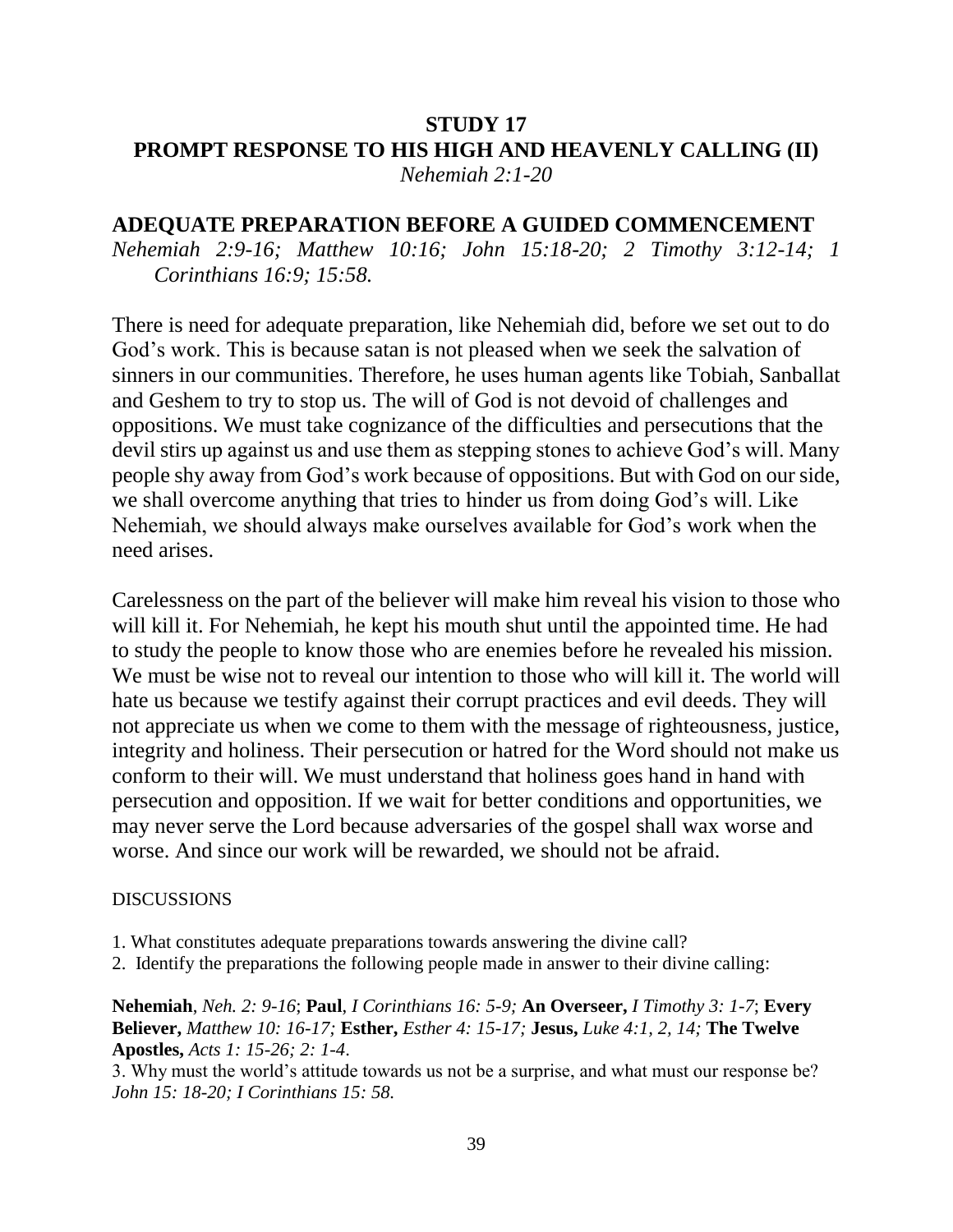# **STUDY 18 PROMPT RESPONSE TO HIS HIGH AND HEAVENLY CALLING (III)**

*Nehemiah 2:1-20*

### **ACTIVE PARTICIPATION DESPITE GODLESS CONFLICT** *Nehemiah 2:17; Proverbs 29:11; Nehemiah 2:18; 11: 30.*

Many so-called believers in our contemporary times do not read their Bibles, listen to Christ, the Holy Spirit and the Almighty God. All that influences their character and actions are stories from the media. The wisdom of the world that makes us shy away from preaching the gospel will minimise Calvary, the work of Christ and Redemption. We must be active, passionate and zealous in preaching the gospel to the world of dying men.

The fool is the one that talks when he should keep quiet; he is the one that keeps quiet when he should speak out. A fool speaks so quickly or he never speaks at all. The wise speaks at the right time to the right people for the right reason and for the right purpose. Like Nehemiah, they are wise in recognising those who are friendly foes and know how to relate with them. Each letter in the word 'FOOL' stands for **F –** forgetful, **O** – overconfident, **O** – overzealous, **L** – leader. A fool forgets all he has learnt from the Scripture about Ahab, Jezebel, Achan, Judas Iscariot etc. Nehemiah was a wise man who waited and watched carefully until the right time before he set out on his mission. Each letter in the word 'WISE' stands for **W** – watchful, **I** – influential, **S** – spiritual, **E** – elder. We must be determined, like Nehemiah, to join hands together with faithful believers to build for God with our hearts, skills, talents and wealth. We must rise and build for God's kingdom; and for the restoration of the lost glory in our society.

- 1. In what areas are you actively doing things that fulfil the call of God on your life?
- 2. What should be the role of our testimonies as we do the will of God, *Nehemiah 2: 17-18?*
- 3. Explain "wisdom" in the light of *Proverbs 29:11 and 11: 30.*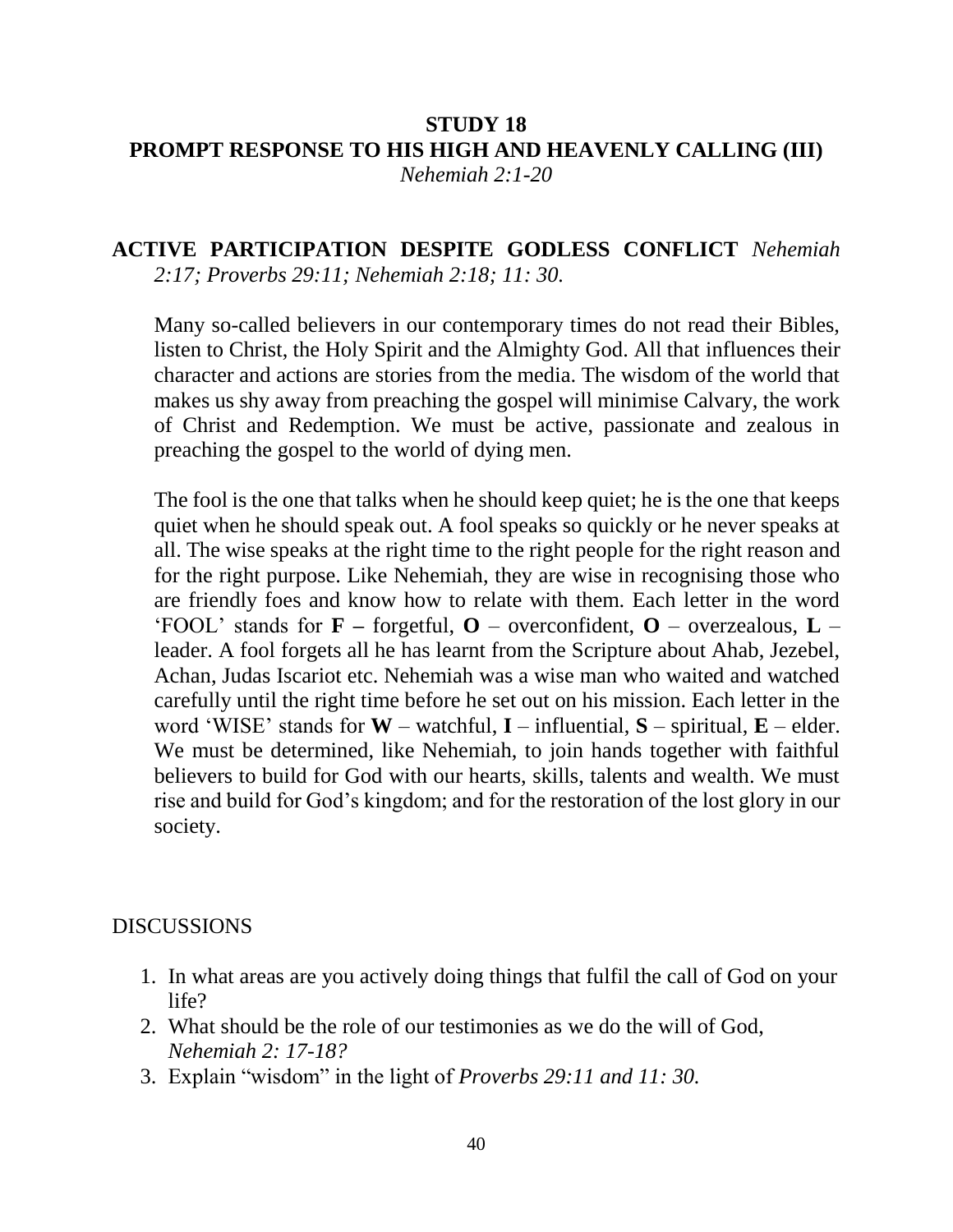#### **STUDY 19 COMMITMENT TO THE RESTORATION OF LOST GLORY (I)** *Nehemiah 3:1-32*

Nehemiah was a wise, intelligent, diligent and determined believer who laboured in prayer and building for the restoration of lost glory. Thus, to achieve his goal, he recognised the need to labour and partner with the wise, hardworking, faithful, courageous, noble, zealous, passionate, single-minded and purposeful people. We must watch the kind of company we keep. When we live and relate with champions and nobles, our thoughts, ideas and thinking will become noble. But those who enjoy walking with lazy, indolent, ignorant, unfaithful, careless, carefree and scorners who are resistant to God's word cannot be committed to getting His work done.

Through commitment, Nehemiah and his brethren repaired the gates and built the walls of Jerusalem. There is still a gate for us to repair today. This gate refers to the church and the congregation of God's people. The house of God is the gate of heaven, a place where believers are prepared for heaven. It is necessary for us to take a cue from Nehemiah and start building our gates today. In building the gates of salvation, repentance, righteousness and life eternal, we must learn from their cooperation, coordination and concentration until they finished the task. It is only people of praise, power and purity that can build for God's glory. Nehemiah and his brethren repaired those gates and restored them to their original state, security, height, beauty and glory. They also fortified the walls. We need to rise and build our personal lives, faith, family, church and ministry the Lord has given us.

### **GOD-GIVEN RESPONSIBILITY DEMANDING THE SAINT'S CONSECRATION**

*Nehemiah 3:1-6,8,9,12; Jeremiah 45:5; John 3:30; Philippians 3:13; Nehemiah 2:20; 4:19-23.*

Nehemiah had a great responsibility which he concentrated on. He divided Jerusalem into two for easy completion of the work. The people did not question his action because they believed he was led by God and did everything for their interest. Believers should avoid arguing on non-essentials and concentrate on the work the Lord has given them to do. There are seven lessons we need to learn from Nehemiah: (1) **Devotion to the Lord**. Nehemiah recognised that his devotion was to God, not to any man or himself. He knew his calling was from the Lord. Hence, he gave the work adequate concentration to get it done. We should be devoted to building the gate of ministry, righteousness and purity. Devotion to the Lord entails that we do everything to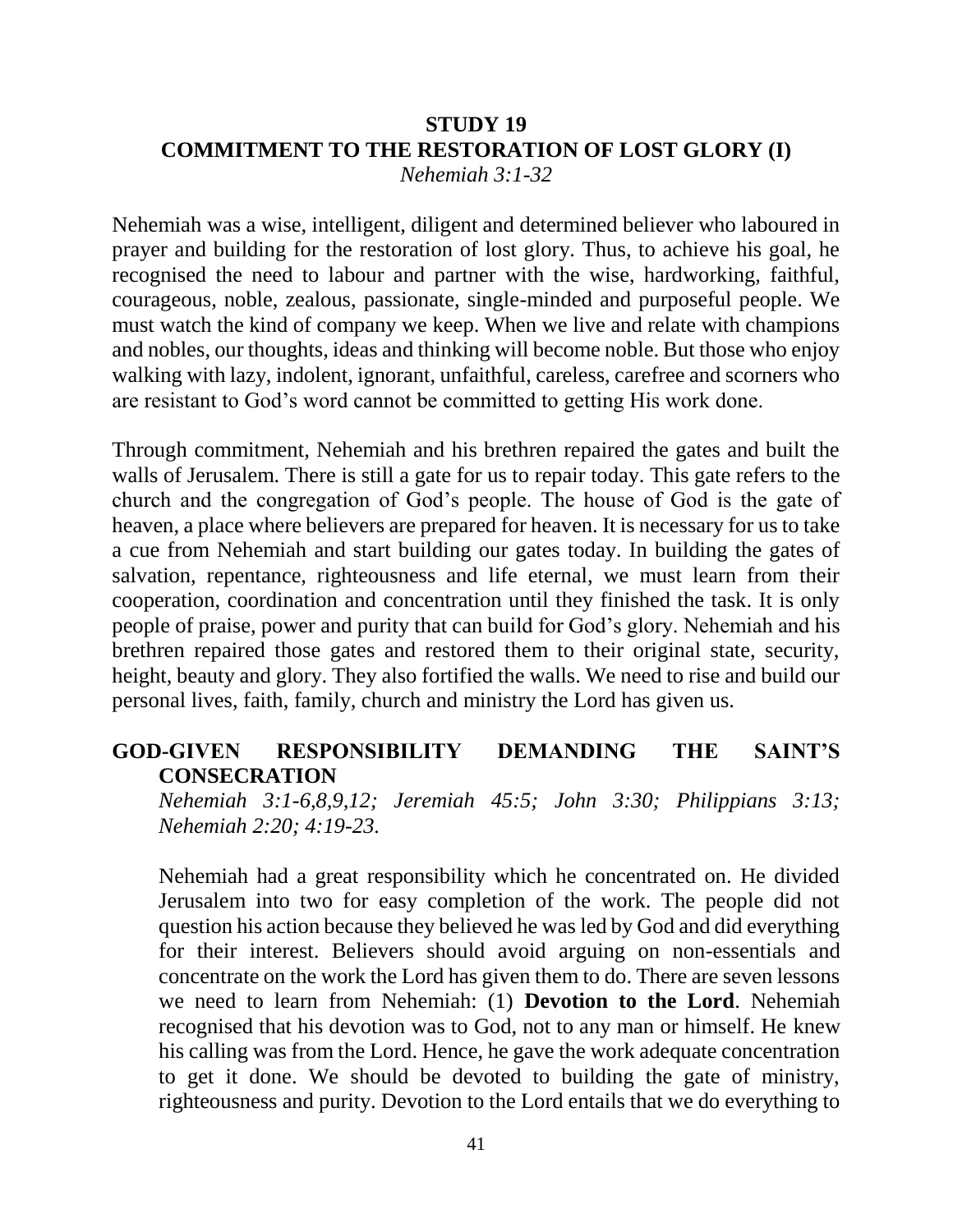His glory. (2) **Decision and directives by Leadership**. The portion for each worker was assigned, recorded and supervised by Nehemiah and leaders delegated by him. Each section was built according to the same standard and specification to meet the expectation of a perfect piece. Nehemiah had the whole picture of the work in his mind. There is a global picture of God's work. Leaders should help believers who are engaged in different sections to bring the work to global perfection and limit. We should give the leadership the liberty and freedom to give direction and take decision. (3) **Division of Labour**. The priests, Levites, rulers, merchants, tradesmen, families all took their share in this glorious work. Selfishness has made some believers to be too over-protective. They don't want anybody to interfere with their area of work in the ministry. This kind of attitude is detrimental to getting the task of the great commission done. We should be concerned about the eternal destiny of sinners and collectively carry the message of hope to them. Division of labour with the spirit of unity helped Nehemiah and his brethren to get the task done. Everyone was happy when the different sections were making progress in the work. There was no rivalry or dispute among people working in the different sections.

(4) **Dedication to their Lot**. Concentration is an important principle in Christian work. The greatest results were achieved because God's people continued to expend all their energy towards the divinely assigned work. It is of greater consequence to do one thing well than to do many things indifferently. A man of one Book, one goal, one ministry and one pursuit will succeed. (5) **Demonstration of Loyalty**. No man is omnipresent. Although Nehemiah was not everywhere at the same time, through loyalty from the people they were able to face their enemies squarely. Through loyalty, they expressed their purpose to build the wall and they proceeded immediately to carry out the resolution to build the fallen capital to restore the lost glory. (6) **Discernment by the Leadership**. There was discernment on the part of the leadership to enlist those who had the mind to work. Although Nehemiah was new in town, he was able to recognize those with contrary spirit. We must have Nehemiah's kind of discernment so that we don't commit the work of God in the hands of people with contrary spirit. The labour of the hand is not acceptable when not accompanied with the circumcision of the heart. To take part in God's work, our hearts must be circumcised. (7) **Devotion of the Leader**. As a leader, Nehemiah was dedicated and devoted to the work. He did not abdicate his office or responsibility: he was constantly available until the work was completed. He was an exemplary leader who laboured with the people.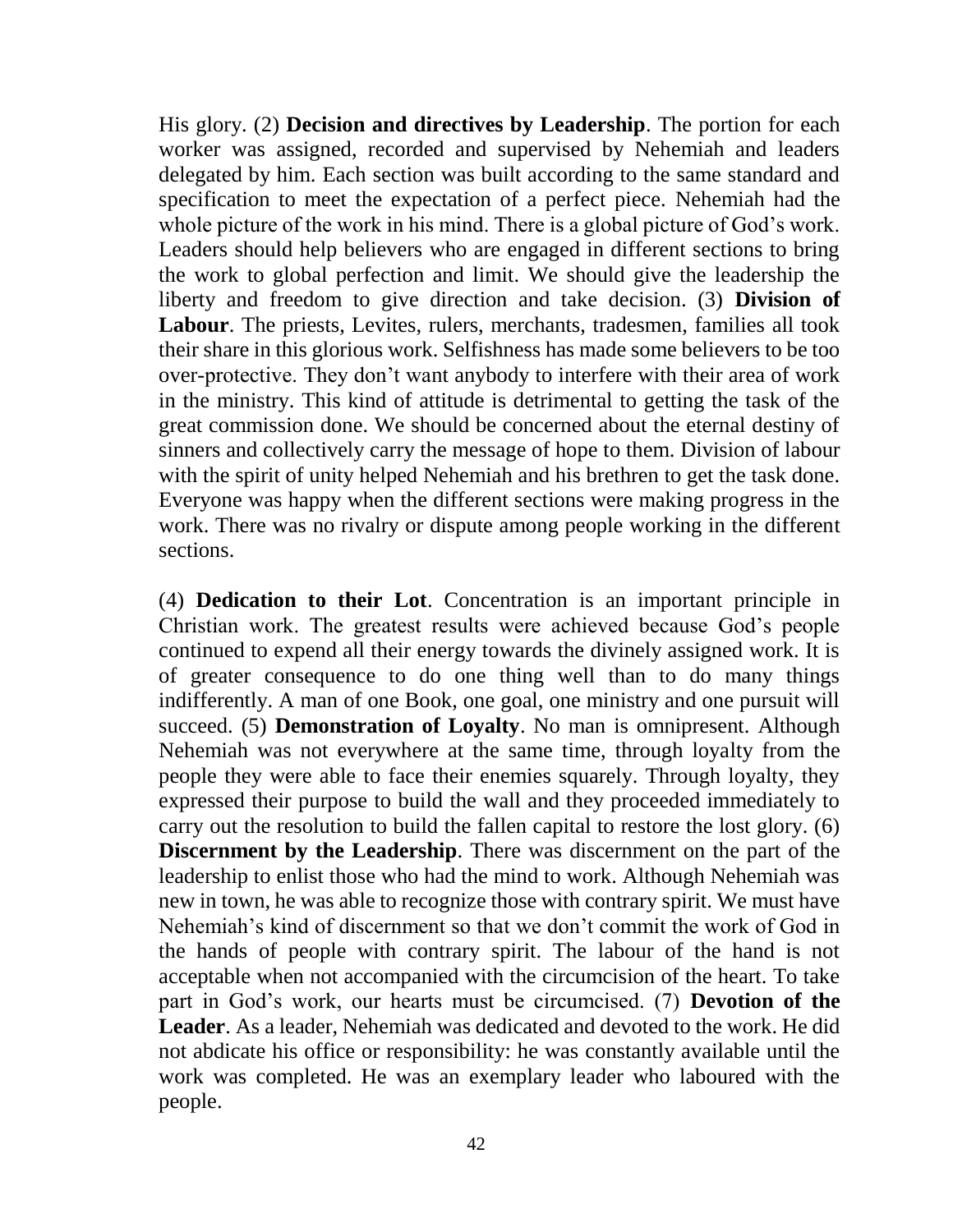# **STUDY 20 COMMITMENT TO THE RESTORATION OF LOST GLORY (II)**

*Nehemiah 3:1-32*

**GLORIOUS RESTORATION THROUGH SUSTAINED CONCENTRATION** *Nehemiah 3:16-32; Judges 8:4; Acts 14:21,22; 26:19-22; Revelation 2:25,26.*

Nehemiah and his people had a mind to work. And through sustained concentration, they were able to finish it. When the work of God is divided for us to be able to finish it within a specified period, we don't need to argue as sanctified people. Sanctified people are selfless: they do not engage in carnal comparison or judgmental spirit. Like Nehemiah and his people, we must make ourselves available and continue with the work of God until it is finished. This is not the time for relaxation and recess in doing God's work. Leaving the work undone is dangerous. We must reject every form of tiredness, fear, discouragement, disappointment, pressure, conflict, pain or pleasure and continue with the work. The Lord expects us to continue with His work till He comes with the sense of urgency consistent with that from the day we first received the instruction. "*And Gideon came to the Jordan and crossed over, he and the 300 men who were with him, exhausted yet pursuing,"* Judges 8:4 (ESV). To concentrate on a task is to stay without loss of mental energy, alertness and direction through to the end! Even when a task is broken into smaller tasks to achieve delivery we still must stay undiluted. The flavour must not change by the time it comes out through us.

- 1. Are there any tasks assigned to you that you have derailed from?
- 2. How does *Revelation 2: 25-26* encourage us in the work of restoring and reconciling people back to God?
- 3. Do you know your place in the overall Kingdom work? See Nehemiah 3: 16- 32.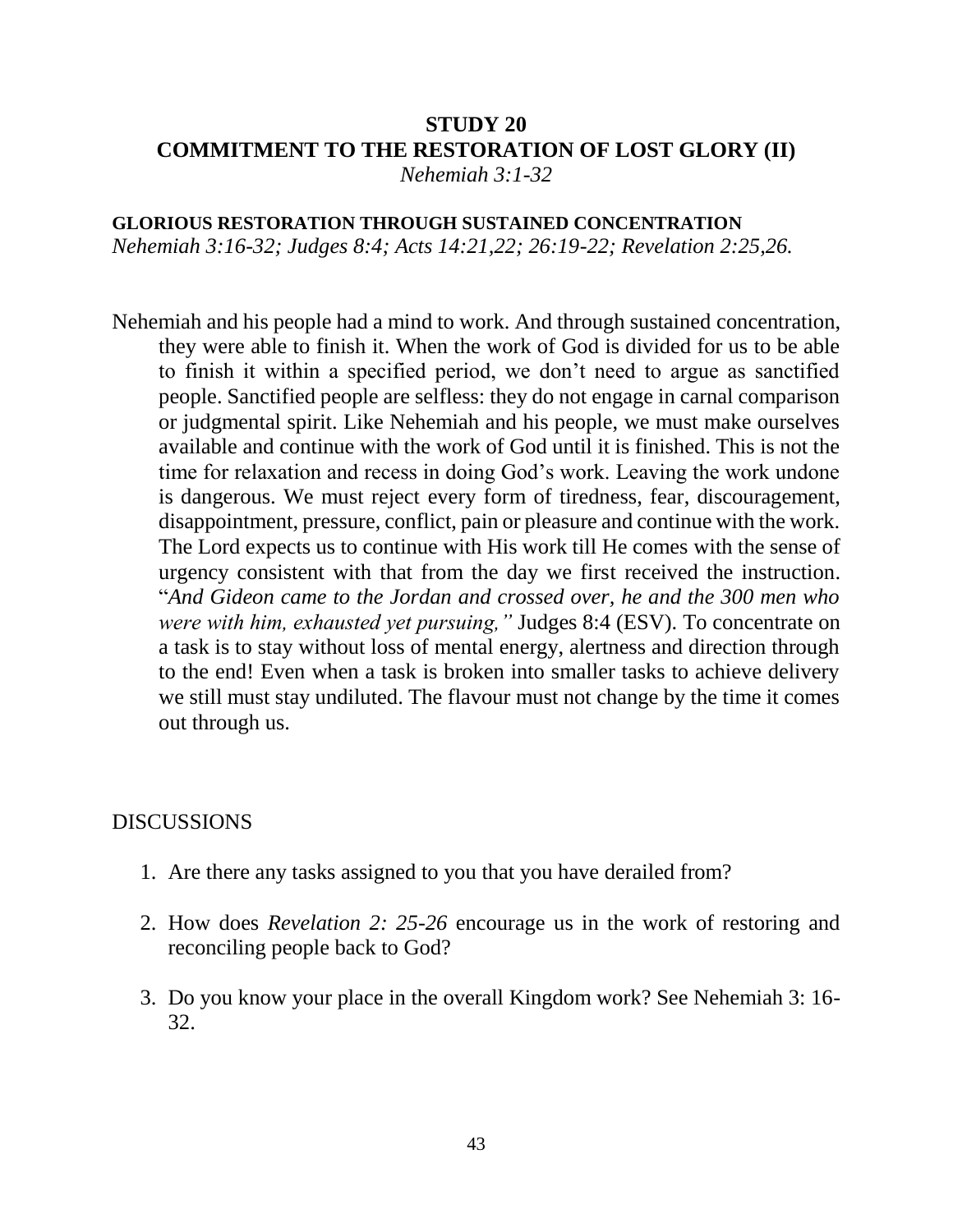#### **STUDY 21 COMMITMENT TO THE RESTORATION OF LOST GLORY (III)** *Nehemiah 3:1-32*

### **GREAT REVELATION FOR OUR SOLEMN CONSIDERATION**

*Nehemiah 3:1; 13:4-9; Jude 1:3.*

Christ's warning that the first shall be last and the last shall be first calls for solemn consideration. The departure of Eliashib, the priest, from the faith and going into alliance with Tobiah towards the end of his life and ministry should be given a serious thought by every believer. He used his privilege as one having the oversight of the chamber of the house of God to make a place for the enemy in God's house. As believers, we should be watchful so that we will not abandon Christ and His word, and team up with the anti-christs and false prophets in the latter part of our lives and ministry.

It is dangerous when believers compromise or shift ground to suit their selfish interest. We must not enlist people with contrary spirit into God's work. We must uphold the same standard of teaching and preach the same message of salvation to sinners. We must "**earnestly contend for the faith which was once delivered unto the saints**". And with unity, concentration, agreement and cooperation among us, we will be able to finish well and get rewarded both now and in eternity. There is faith once delivered to the saints. This faith is worth contending for. This faith is repeatedly threatened from within the church. Every genuine believer should contend for the faith.

- 1. How does Eliashib (from our passages in Nehemiah) fit into the warnings in 1 Timothy 1: 18; 6: 12; 2Timothy 4:7?
- 2. Why should we contend for the faith, Jude v3? How does this relate in your walk with God?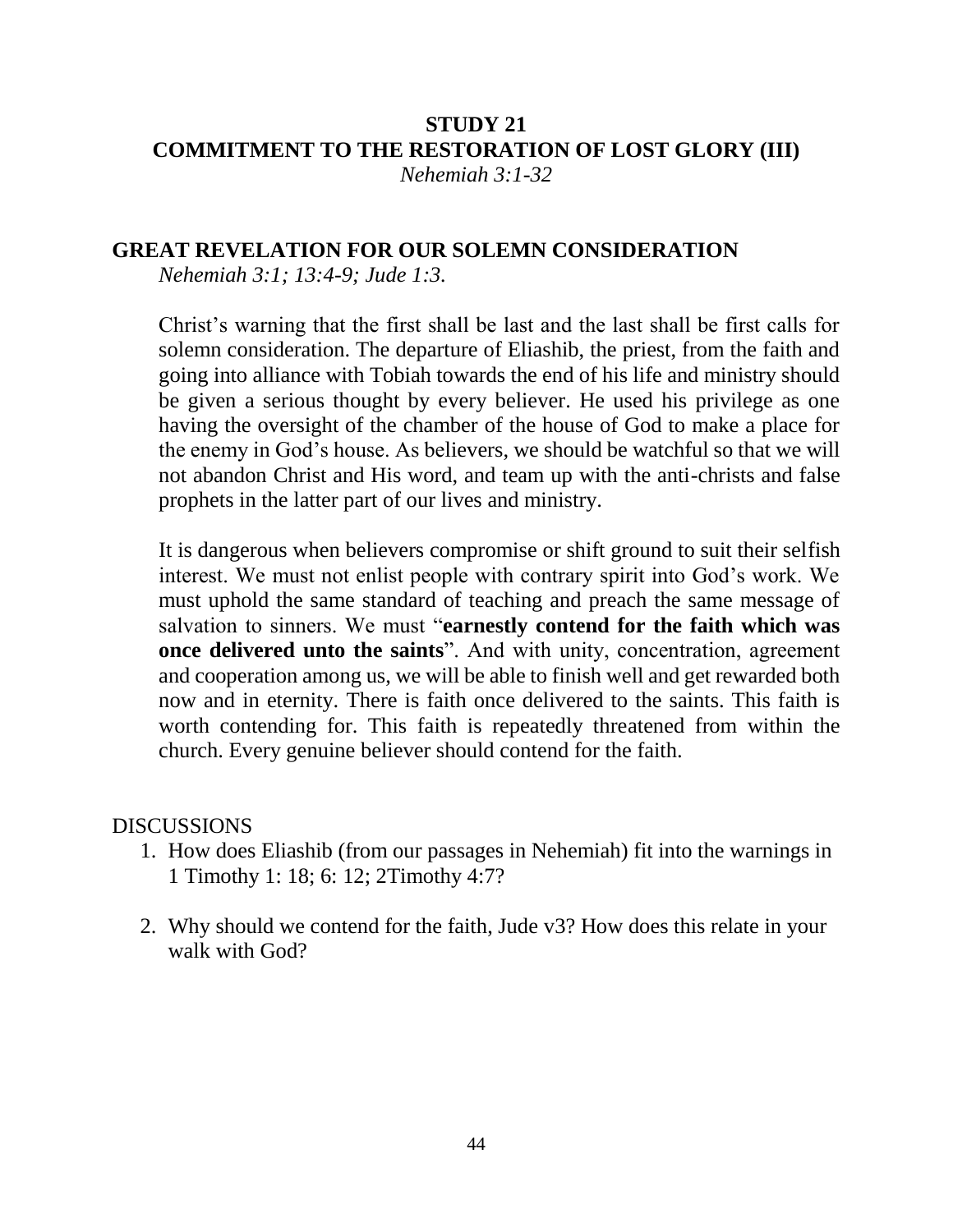## **STUDY 22 SINGLE-MINDEDNESS IN DIFFICULT TIMES (I)**

*Nehemiah 4:1-23*

#### **Introduction**

Nehemiah was a single-minded believer who was focused and determined, especially in times of difficulty, conflict, opposition, persecution, confusion, and pressure. Nothing could dissuade, discourage or distract him. He must have taken to the path of his predecessors that made up his name. When fully spelt out, each letter of his name, NEHEMIAH, could stand for: **N** - Noah. Noah was a single-minded believer who was focused till he finished the project of building the Ark. Despite the opposition and frustration from scorners around him, he kept to his vision for 120 years. **E** - Enoch. Enoch followed the Lord faithfully in spite of challenges and oppositions. He walked with the Lord without deviation for 300 years when he was taken away. **H** - Hezekiah. Hezekiah was a single-minded believer who reversed the prophecy of death through prayer. He knew that he still had much to accomplish for the Lord; hence, he prayed and another 15 years were added to him. **E** - Elisha. Elisha was a man who coveted a double portion of Elijah's spirit. Hence, he was focused on his goal, purpose, desire and request, distractions notwithstanding. He was a man of one goal and destination. **M** - Moses. Nehemiah often referred to Moses in his prayer. He saw him as a model who had the opportunity of becoming a great political leader in Egypt but rejected the throne and royalty in order to be a deliverer of God's people (Acts 7:22; Hebrews 11:24-26). **I** - Isaiah. Through the Holy Spirit, he gave prophecies that were difficult to be believed during his time. **A**  - Abraham. He was a single-minded believer who willingly offered Isaac, his only son, to God. **H** - Hannah. She was so single-minded that she wept and requested for a male child whom she would give back to the nation of Israel as a prophet. Like these Old Testament believers, when we see what others fail to see through faith, our focus will be on one goal, passion and pursuit.

Nehemiah was a single-minded man. He had set his face steadfastly in the direction of God's calling upon his life and nothing was going to deter him from it. Like Moses, Daniel, Ruth, Esther, Stephen, and Paul (Acts 20:24), he was the opposite of a double-minded man who is unstable in all his ways. There was nothing unstable about Nehemiah. He was going to rebuild the walls to restore the lost glory. There was no hesitation, indecision, excuses, fear, retreat or compromise. Everything about a single-minded man points to his whole-hearted determination to do God's will. He deliberately refused royalty; choosing rather, like Moses, to suffer affliction with the people of God. Although there was no pressure or motivation, the information he got about the state of Jerusalem made him to work for God, the challenges he faced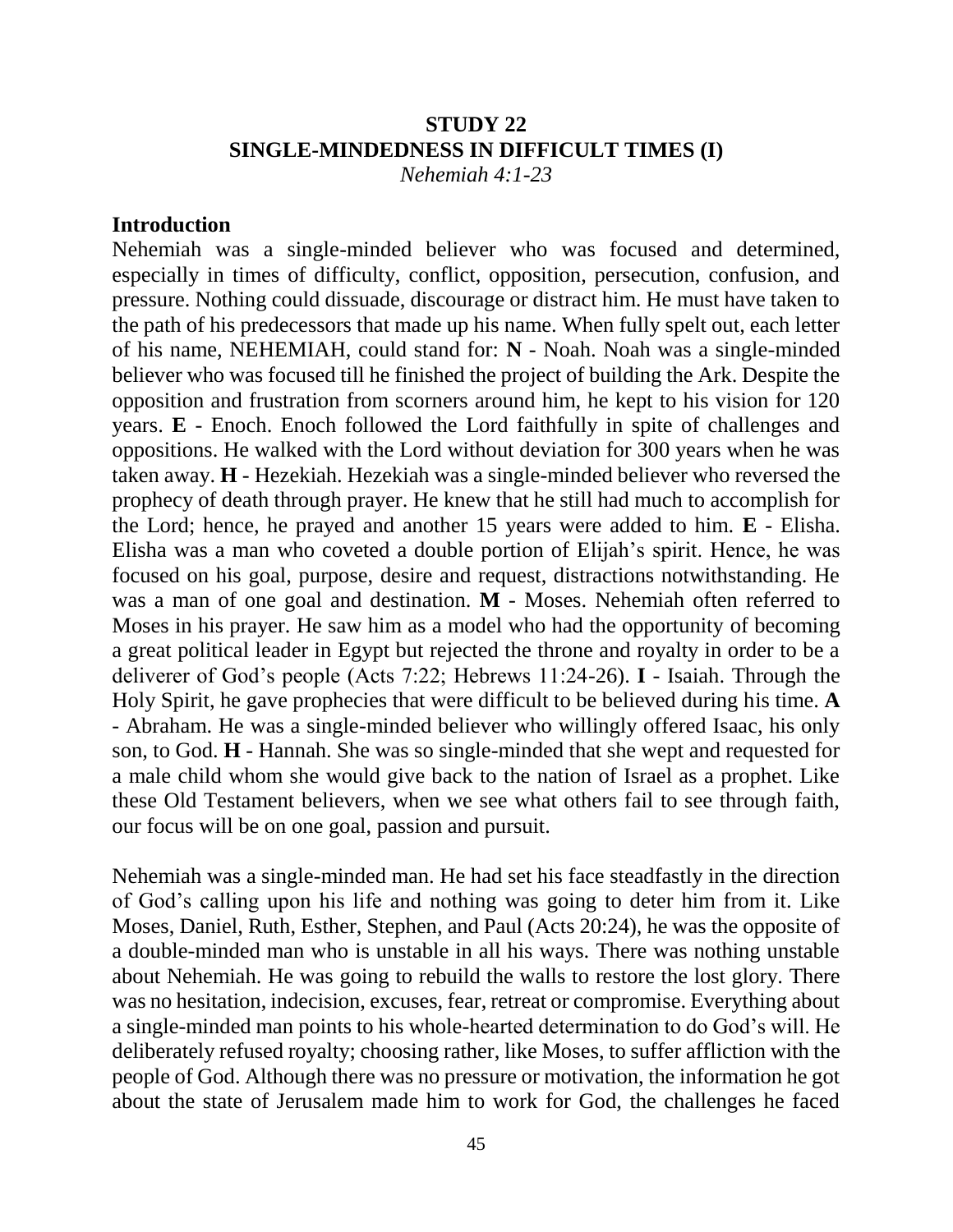notwithstanding. Single-mindedness does not only show in one's attitude or language, it is also revealed in comportment, character and consecration. Nehemiah was resolute and irresistible. Like him, we must be determined and resolute in giving our lives to the work and ministry the Lord has called us into.

### **SINGLE-MINDED COMMITMENT AMID REPROACHFUL CONTEMPT**

*Nehemiah 4:1-6; Isaiah 50:6,7; Psalm 57:7; 108:1; 112:7; 119:22,23,51,60-63; 2Corinthians 4: 16-18.*

Nehemiah came from the palace with royalty, prestige, position, experience and letter of recommendation from the king; yet, the people did not recognise him. In the midst of reproach and contempt, he was single-mindedly committed to the call God gave him. The great work Nehemiah did could not have been done by an attention-seeking, praise-hungry, self-conscious, skilled and talented minister. Nehemiah was single-minded; and he was dead to self. When he knew that God had set the direction of his life, he committed himself unreservedly to following through. The enemy may want to make us forget the promises of God, the prize of our high calling and goal. But, like the Psalmist, our hearts must be fixed on God's unchanging word and promises.

Tobiah and Sanballat were no mean or weak enemies: they were strong and powerful. They had royal authority and military might on their side. They had patriotic citizens too and noble supporters behind them. They were also well connected with influential people in the inner circle of Nehemiah. They employed some people with prophetic ministry who made him afraid by their prophecies and dreams. Without single-mindedness, Nehemiah would not have had a chance in a thousand to be successful. These enemies, Tobiah and Sanballat, were actively opposed to him from the very beginning to the end. It took a single-minded man to persevere in the face of similar opposition and persecution. Anyone with less dedication and devotedness would have lost his bearing; and the walls might never have been built. Each of us needs the mind and motivation of Nehemiah today.

- 1. Discuss how the power of focus can be a resource in our service to the Lord. *Psalm 108: 1-4.*
- 2. Do distractions and oppositions come only from the external? 2Corinthians 4: 8-11, 16, 17; Micah 7: 6, 7.
- 3. What did Nehemiah do to stay focused on the task?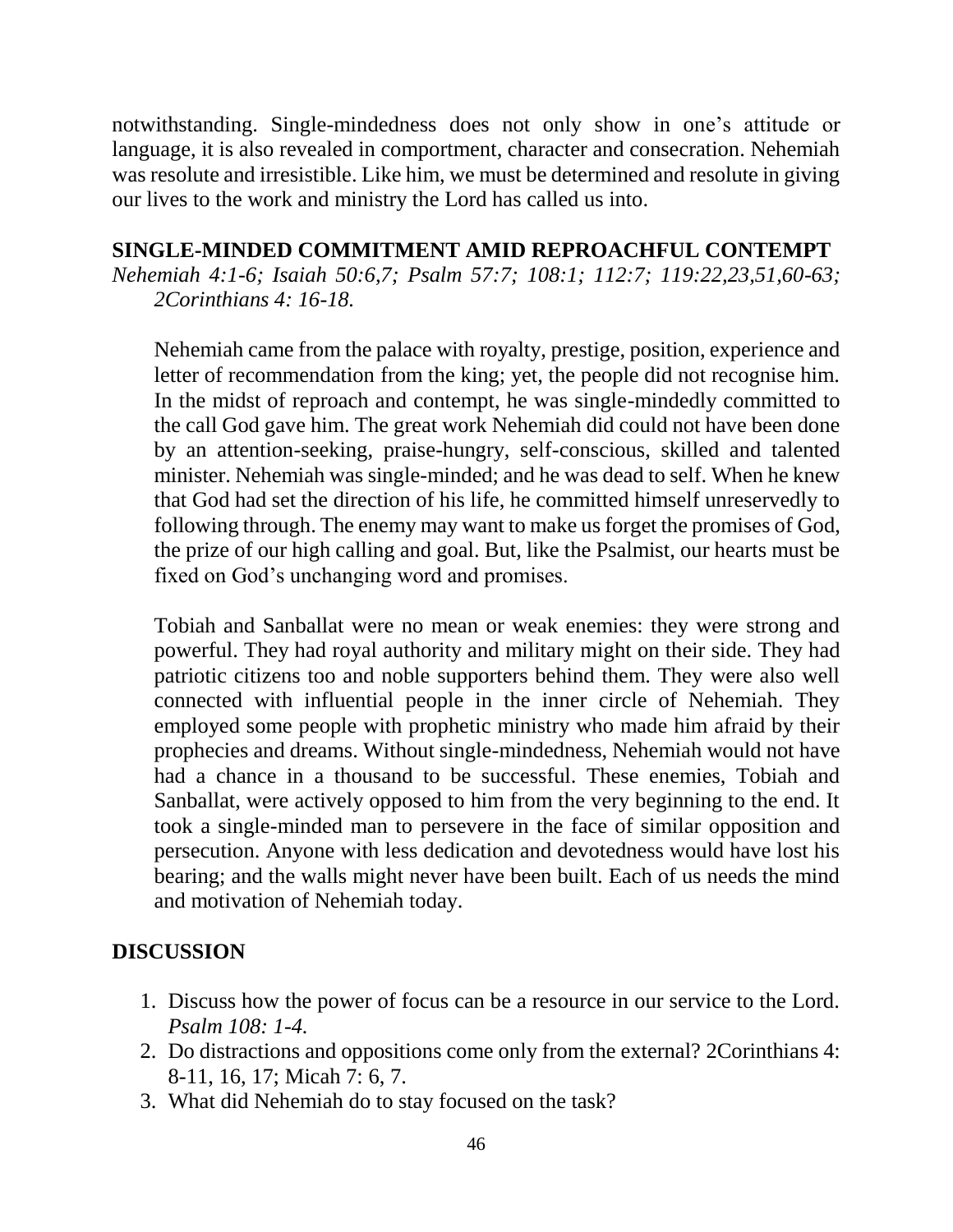# **STUDY 23 SINGLE-MINDEDNESS IN DIFFICULT TIMES (II)**

*Nehemiah 4:1-23*

### **SELF-SACRIFICING COURAGE DESPITE RELENTLESS CONSPIRACY**

*Nehemiah 4:7-11; Daniel 9:25; Psalm 2:1-8; Joshua 1: 6,7*

The goal of the enemy is to try to stop us from doing God's work through his emissaries. But with Christ on our side, we shall overcome all their tricks. No good thing has ever been done on earth without opposition. Because Satan is still in the world, he opposes the work of God. And those who wait for better times before answering God's call will never find it. Some believers, not knowing the Scripture and the purpose of God, think the persecution they suffer is too much and therefore give in. While the wicked men are waxing worse and worse, we should be waxing stronger and tougher. While the enemies engaged Nehemiah full-time, he was determined that nothing would stop the work of God he was involved with.

The enemies of the Gospel and thus of God are relentless. Let us take courage with the understanding that we possess eternal life and they don't. Therefore any evil cannot last forever and we have the capacity to outlast any evil. We must constantly renew our experience and use of our weapons or resources and deny the enemy from reaching his goal.

- 1. What is self-sacrifice, what have you sacrificed for the sake of Christ and the Kingdom work through the GDC?
- 2. Can you define "courage"? Why is it a necessity in doing God's will?
- 3. Can you share any experience in which you felt the need for courage in carrying out a task and how did you finish the task?